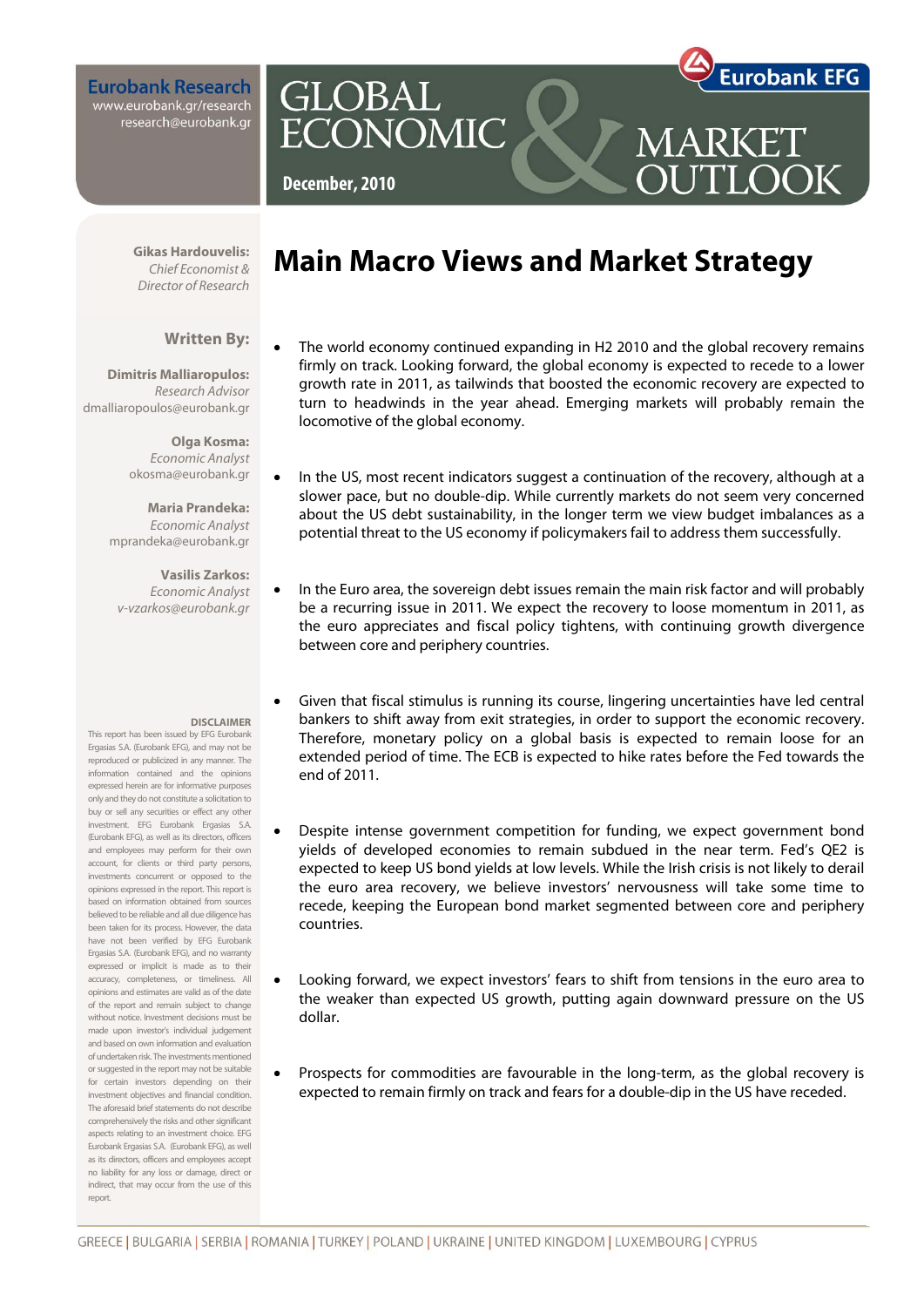

# **Table of contents**

|              |    | <b>Executive Summary</b>                        | 3  |
|--------------|----|-------------------------------------------------|----|
| $\mathbf{L}$ |    | <b>Global Outlook</b>                           | 4  |
| Ш.           |    | <b>Global Economic Outlook</b>                  |    |
|              | 1. | The US economy                                  | 8  |
|              | 2. | The Euro area economy                           | 16 |
|              | 3. | The Japanese economy                            | 22 |
|              | 4. | <b>Emerging Markets</b>                         | 25 |
|              |    | III. Special Issue: The small cap cycle         | 31 |
|              |    | <b>IV. Macro Forecasts</b>                      | 34 |
| V.           |    | <b>Graphs</b>                                   |    |
|              | 1. | <b>Global Economic Indicators</b>               | 35 |
|              | 2. | <b>Global Equities &amp; Sector Performance</b> | 39 |
|              | 3. | <b>US Style Equity Indices</b>                  | 41 |
|              | 4. | <b>Commodities</b>                              | 42 |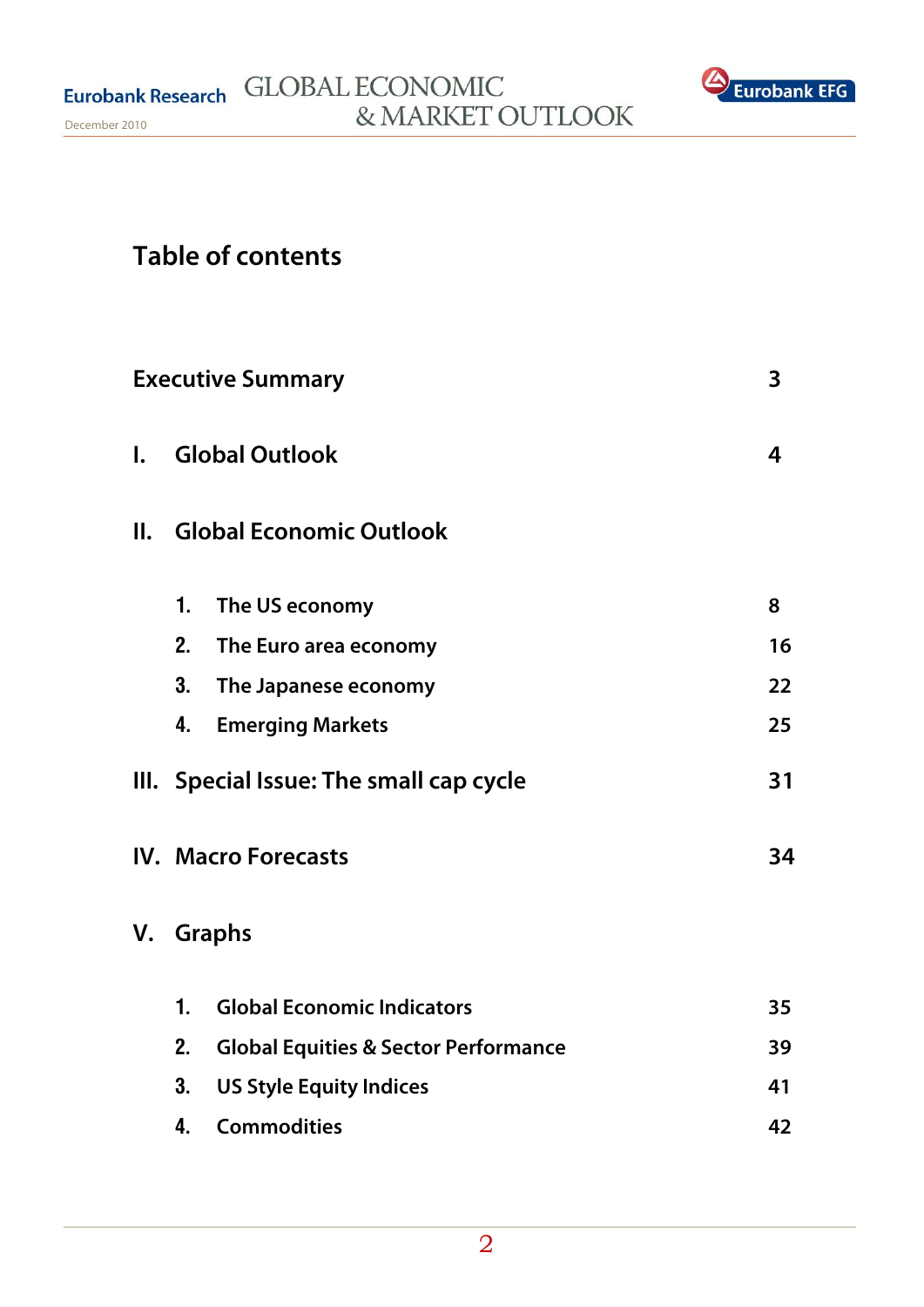

# **Executive Summary**

The world economy continued expanding in H2 2010 and the global recovery remains firmly on track, with emerging markets being the locomotive of the global economy. Fears for a double dip in the US that could throw the global economy in turmoil have receded, as a stream of recent data suggest lower but stable growth. However, sovereign issues in the euro area are on the rise again even after the bailout of Ireland, with markets doubting about the sustainability of Portugal's and Spain's debt levels. Overall, the recovery of the global economy seems to have entered a mature phase with global GDP expected to grow by 4% in 2010 and 3.5% in 2011.

The global economy is expected to recede to a lower growth rate in 2011 because tailwinds that boosted the economic recovery are expected to turn to headwinds in the year ahead. While fiscal support helped a great deal in preventing the collapse of the global economy, it has raised budget deficits in several advanced economies to rather uncomfortable levels, triggering bond markets' concerns. Thus, fiscal austerity adopted in 2011 budget plans is expected to drag economic growth. The impact will be more intense in the euro area, where fiscal imbalances in the periphery have led to frontloaded budgetary discipline.

Structural deficiencies in developed economies are expected to take a toll on their post-crisis economic performance. In the US, although the scenario of a W-dip recession becomes increasingly remote, the economy will continue to struggle in the next quarters. While currently markets do not seem very concerned about the US debt sustainability, in the longer term we view budget imbalances as a potential threat to the US economy if fiscal authorities fail to address them successfully.

In the Euro area, the sovereign debt issues remain the main risk factor and will probably be a recurring issue in 2011. Faced with the pressing need to recapitalize its broken banks, Ireland has agreed to accept a  $\epsilon$ 85bn rescue package, while fears have spread across the rest of periphery countries, raising significantly the cost of insuring sovereign debt against default. We expect the recovery to loose momentum in 2011, as the euro appreciates and fiscal policy tightens, with continuing growth divergence trend between core and periphery countries.

Given that fiscal stimulus is running its course, lingering uncertainties have led central bankers to shift away from exit strategies, in order to support the economic recovery. Therefore, monetary policy is expected to remain loose on a global basis for an extended period of time. In contrast to its counterparts in the G3, the ECB follows a more hawkish stance and is expected to hike rates before the Fed towards the end of 2011.

Despite intense government competition for funding, we expect government bond yields of developed economies to remain subdued in the near term. Fed's QE2 in the form of Treasuries purchases is expected to keep US bond yields at low levels. While the Irish crisis is not likely to derail the euro area recovery, we believe investors' nervousness will take some time to recede, contributing further to the segmentation of the European bond market between core and periphery countries.

The increased focus of the current debate among Euro area leaders on "orderly restructuring" of the debt of fiscally weak member countries has spooked financial markets and has led to an outright increase in borrowing costs and a further deterioration of debt-dynamics in these countries. In order to calm markets, the permanent crisis resolution mechanism (PCRM) should be combined, in our view, with two additional mechanisms: First, the launch of a euro-bond, which guarantees the refinancing of 60% of each EA country debt-to-GDP ratio at a low interest rate. Second, with a quantitative easing programme of the ECB, similar to QE2 of the Fed. The euro area cannot survive in the long term without an effective mechanism of fiscal policy coordination. Any such mechanism should aim at preserving the integrity of the euro area as a whole and not draw dividing lines between north and south or centre and periphery.

## **Dimitris Malliaropulos**

## **Research Advisor**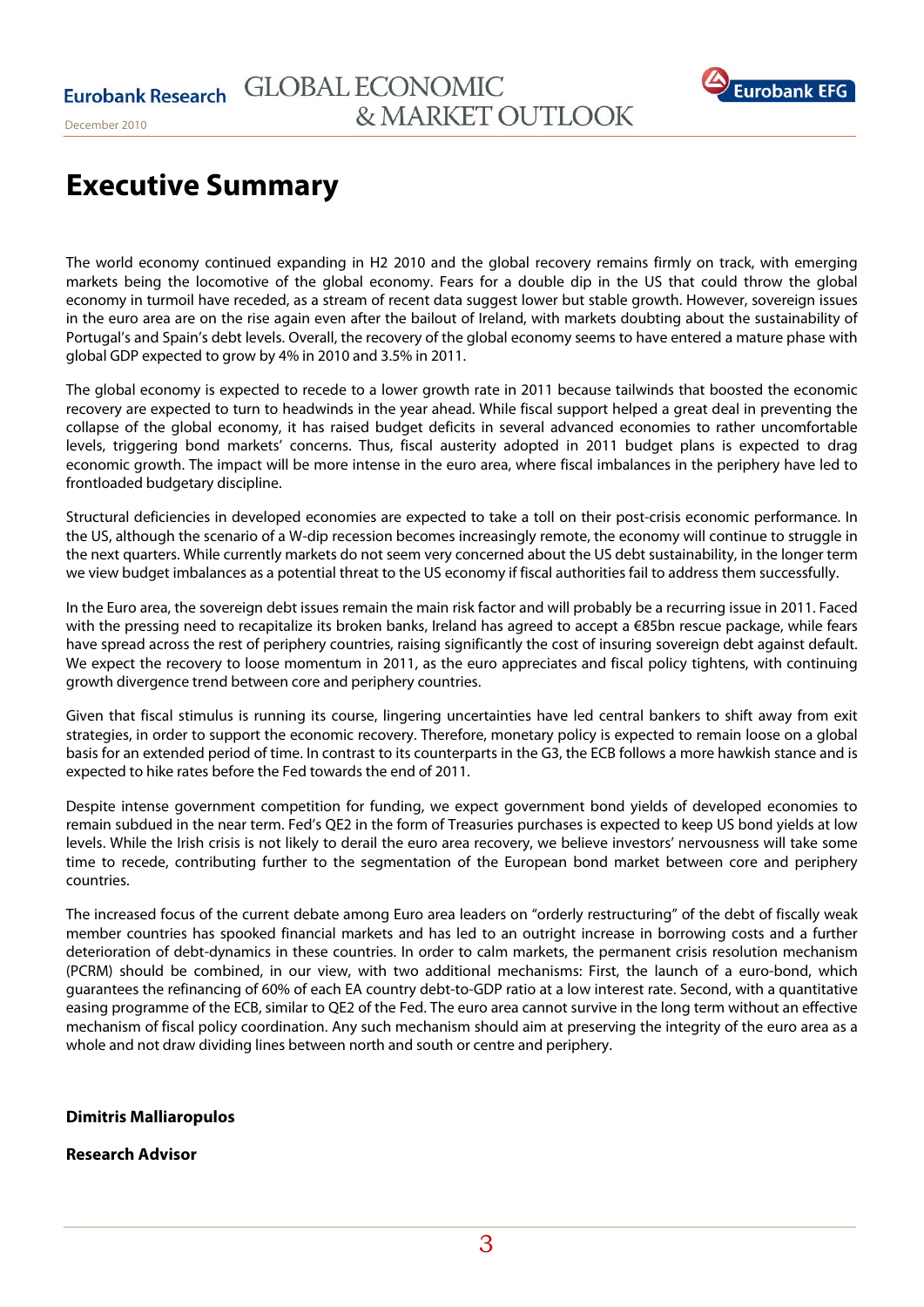

# **I. Global Outlook**

Dimitris Malliaropulos, Vasilis Zarkos

The world economy continued expanding in the second half of the year and the global recovery remains firmly on track. Fears for a double dip in the US that could throw the global economy in turmoil have receded, as a stream of recent data suggest lower but stable growth. Chinese economic prospects remain bright, despite the likely normalization of China's economy to a more sustainable growth path. However, sovereign issues in the euro area are on the rise again even after the bailout of Ireland, with markets doubting about the sustainability of Portugal's and Spain's debt levels. PMI manufacturing indices remain above the threshold of 50 (with the exception of Japan), suggesting further expansion. Global trade has increased 20% since mid-2009, the fastest pace in more than a decade, pointing to the importance of trade in pulling the world out of the worst post-war recession. Overall, the recovery of the global economy seems to have entered a mature phase with global GDP expected to grow by 4% in 2010 and 3.5% in 2011.



Source: Bloomberg

## **Global growth is expected to recede to a lower trajectory in 2011**

After reaching its peak in H1 2010 (5.2% annual rate), the global economy is expected to recede to a lower growth rate in 2011, as tailwinds that boosted the economic recovery are expected to turn to headwinds in the year ahead. While fiscal support helped a great deal in preventing the collapse of the global economy, it has raised budget deficits in several advanced economies to rather uncomfortable levels, triggering bond markets' concerns. Thus, fiscal austerity adopted in 2011 budget plans is expected to drag economic growth. The impact will be more intense in the euro area, where fiscal imbalances in the periphery have led to frontloaded budgetary discipline. While fiscal support measures have boosted consumption and helped constrain the rate of job shedding during the crisis, consumption and job creation in developed economies failed to gather significant momentum so as to support a robust rate of growth in the medium term. Hence, slowly receding unemployment rates, sluggish wage growth and the expiration of several tax credit programs are expected to put a lid on consumption growth.

Source: CPB Netherlands Bureau for Economic Policy Analysis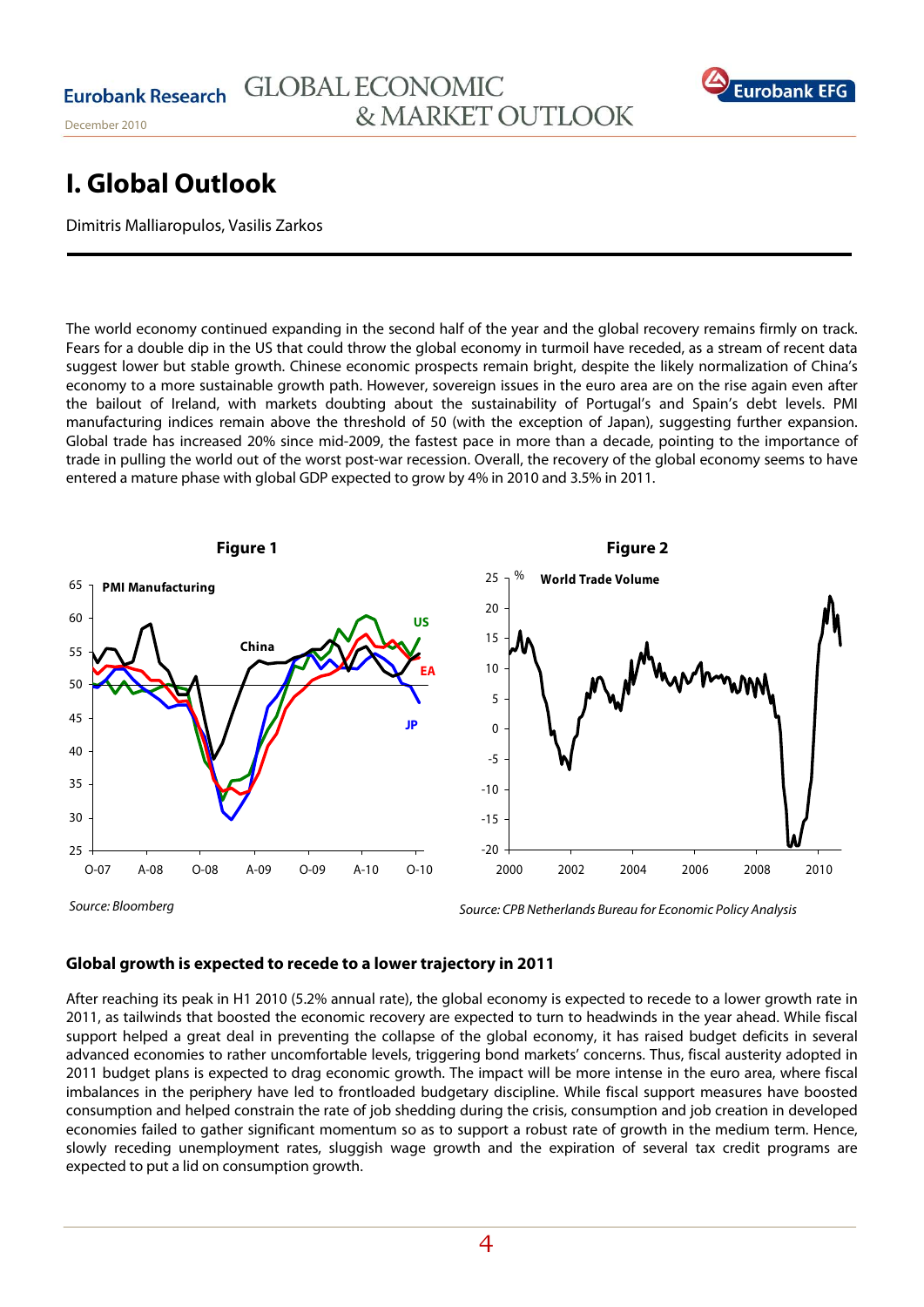**Eurobank Research** 



December 2010

Moreover, cyclical factors that boosted the economic rebound are expected to recede to a more sustainable path in the year ahead. Inventories have played an important role in dragging advanced economies out of recession but they seem close to running their course by year end. Industrial activity rebounded strongly on the ground of increasing global demand. However, recent data suggest that production has peaked, while leading indicators of manufacturing activity in the three biggest economies bode well with a slower pace of industrial production growth. Consistent with the slowing momentum of global demand, world trade has already peaked, while its dynamics suggest a slowdown to a more sustainable rate of growth.

Tight credit conditions are an important factor that constrains domestic demand in developed countries. Despite ample liquidity, the remaining uncertainties about the sustainability of the economic recovery and difficulties in funding have led to a very gradual rebound of bank lending growth. Consistent with the fragile financial environment in the euro area, the ECB bank survey reveals continuing tightening standards. Lending conditions will most likely take a long time to return to their long-term average, however, there are signs of improvement. Lending growth to the private sector has entered positive territory in the US and the euro area, while data from bank surveys in the US and Japan reveal an improvement in lending conditions. Also important, these surveys show improving conditions in C&I loans for both large and small firms. In the euro area, net tightening in lending conditions is likely to stabilize in Q4. Money markets are normalizing and banks are gradually repairing their balance sheets. Absent another shock that might interrupt the improvement of banking fundamentals, (as it has been the case with the sovereign crisis in Europe), bank lending may grow in a sustainable manner and become more supportive to the global recovery, as we are heading into 2011. While in the short term the Basel III call for higher capital and liquidity requirements may restrain lending growth, in the long run, the clarification of the regulatory system will contribute to the strengthening of the global banking system on sounder foundations.

# **Structural deficiencies in developed countries are expected to weigh on their growth prospects.**

Structural deficiencies in developed economies are expected to take a toll on their post-crisis economic performance. In the US, although the scenario of a double-dip recession becomes increasingly remote, the economy will continue to struggle in the next quarters. The deleveraging process of the over-indebted households is expected to continue for a long time. The withdrawal of fiscal stimulus along with the impaired job creation mechanism suggest modest growth for the largest economy of the world. At the same time that the private sector deleverages, the public debt has risen to rather uncomfortable levels. In contrast to the euro area, the US authorities resist front-loaded fiscal austerity. While currently markets do not seem very concerned about the US debt sustainability, in the longer term we view budget imbalances as a potential threat to the US economy if policymakers fail to address them successfully. Αuthorities should convey a clear course of action in terms of public finances, monetary policy, taxes and healthcare reform, for the growth and job creation to gather momentum.

In the euro area, the sovereign crisis will be a recurring issue in the next year. Faced with the pressing need to recapitalize its broken banks, Ireland has agreed to accept a €85bn rescue package, while fears have spread across the rest of periphery countries, raising significantly the cost of insuring sovereign debt against default. Tensions increase in Portugal and Spain over the right policy mix to reign over their public deficits. Meanwhile, Greece has got off to a good start in reducing its twin deficit, with the budget deficit declining by six percentage points of GDP in 2010 to 9.4% of GDP and aimed to reduce it to 7.4% in 2011. Yet, the size of the adjustment remains challenging given the depth of the recession. Therefore, a new round of systemic sovereign and financial turmoil could spark, if investors loose confidence on the weak members' ability to perform the necessary drastic adjustments. On the other hand, Germany has proven more resilient to the global slowdown and the appreciating euro, leading to a deeper divergence in the growth rates between core members and the periphery. Recent data provide evidence that the slowdown in Germany in H2 proved less pronounced than initially perceived. We expect Germany to remain the locomotive of the euro area recovery in 2011. Overall, our baseline scenario for the euro area is modest growth in a slowly stabilizing environment.

In Japan, the economy is particularly vulnerable to external demand, as poor domestic demand deprives it from autonomous factors. Therefore, lower export volumes due to weaker global growth and the expiration of tax credit that boosted demand for eco friendly durable goods are expected to weigh on the Japanese growth in the period ahead.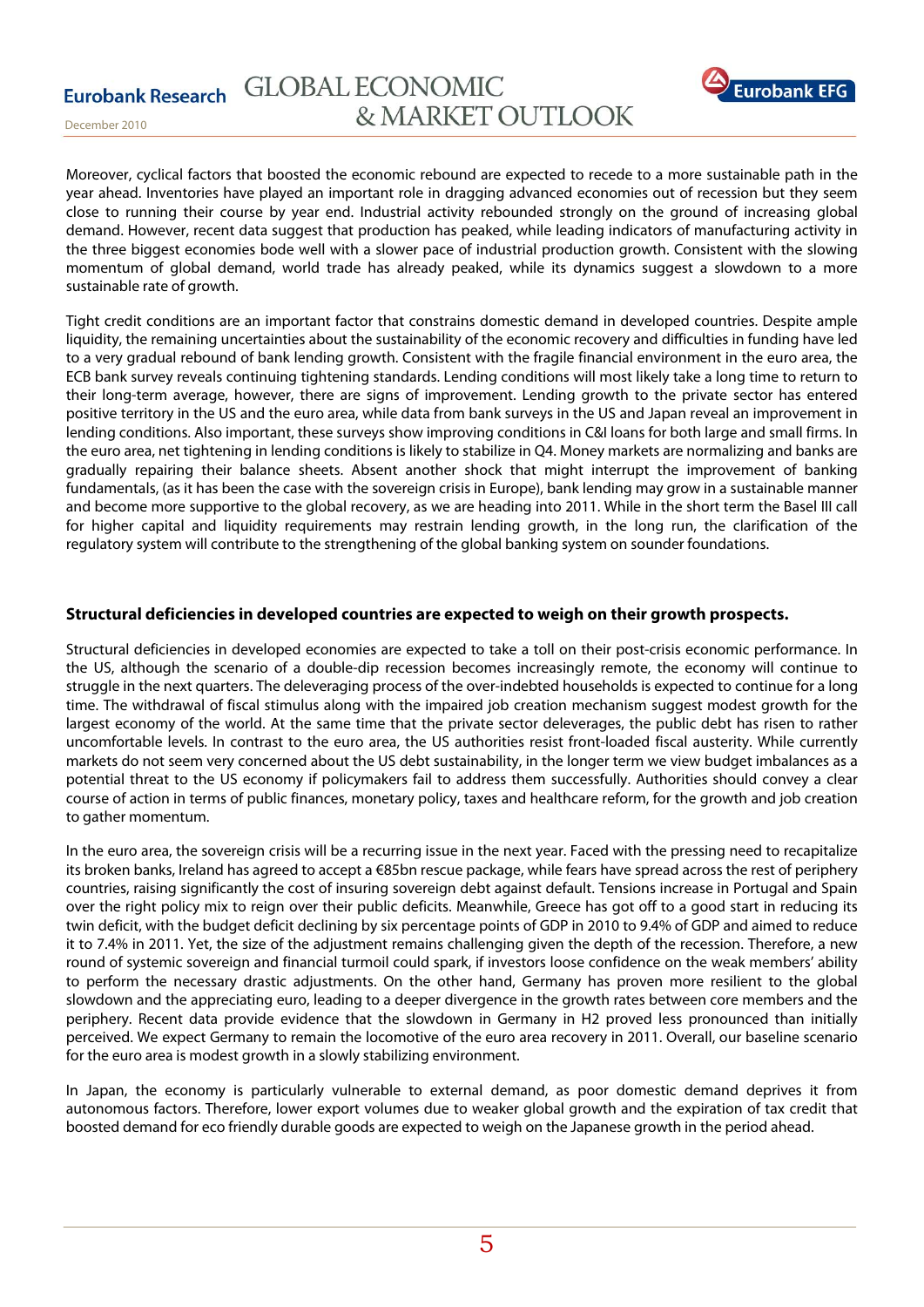



### **Emerging markets are expected to remain the locomotive of the global economy**

Emerging markets proved rather resilient during the crisis and better fundamentals than those in developed economies suggest that they will remain the locomotive of the global economy. Unlike the debt laden developed countries, several emerging markets run primary surpluses that are expected to boost credit growth. Furthermore, higher potential growth and younger population imply outperformance of the emerging markets compared to developed economies. Although Chinese growth is bound to recede to a lower trajectory, we view this more as a normalization to prevent overheating of the economy and a real estate bubble, than a worrisome slowdown. The Chinese PMI indicator expanded in August and September, after contracting during the previous two months, suggesting a pick up in industrial activity as fears of a double dip in the developed economies have receded. A rebound of the Chinese economy in H2 after its slowdown in Q2, is expected to feed through to other countries in the region, via the trade channel. On the negative side, emerging economies are most likely to loose some momentum, as slower global trade dynamics due to weaker demand in developed countries is expected to have an adverse impact on their growth prospects.

We view that downside risks for emerging markets stem mainly from protectionist measures that these countries may be tempted to adopt, in order to protect their economies from capital imports that lead to the appreciation of their currencies. Such a policy could motivate developed countries to respond in a similar manner. Emerging markets have benefited a great deal from the globalization of the economy and the sharp increase in global trade. As domestic demand in many developing countries remains moderate, trade restrictions could hurt substantially their economy. The risk escalates due to additional quantitative easing by the Fed, as abundant liquidity coupled with the search for yield may cause capital inflows to emerging markets to swell. Surging portfolio inflows raise the risk for asset bubbles that could burst when the trend is reversed and capital flows out of emerging markets. While monetary easing could discourage portfolio inflows, it comes with risk of higher inflation expectations in an already inflationary environment in emerging markets.

## **Policy mix: Unwinding of fiscal stimulus calls for loose monetary policy.**

Given that fiscal stimulus is running its course, lingering uncertainties have led central bankers to shift away from exit strategies, in order to support the economic recovery. Therefore, monetary policy is expected to remain loose on a global basis for an extended period of time. Weak data in the US has led the Fed to revise downwards its growth forecasts and announce an additional round of quantitative easing. Meanwhile, the Bank of Japan is making plans of asset purchases in order to lower long term rates, after cutting intervention rates to almost zero. We believe that the Fed is unlikely to start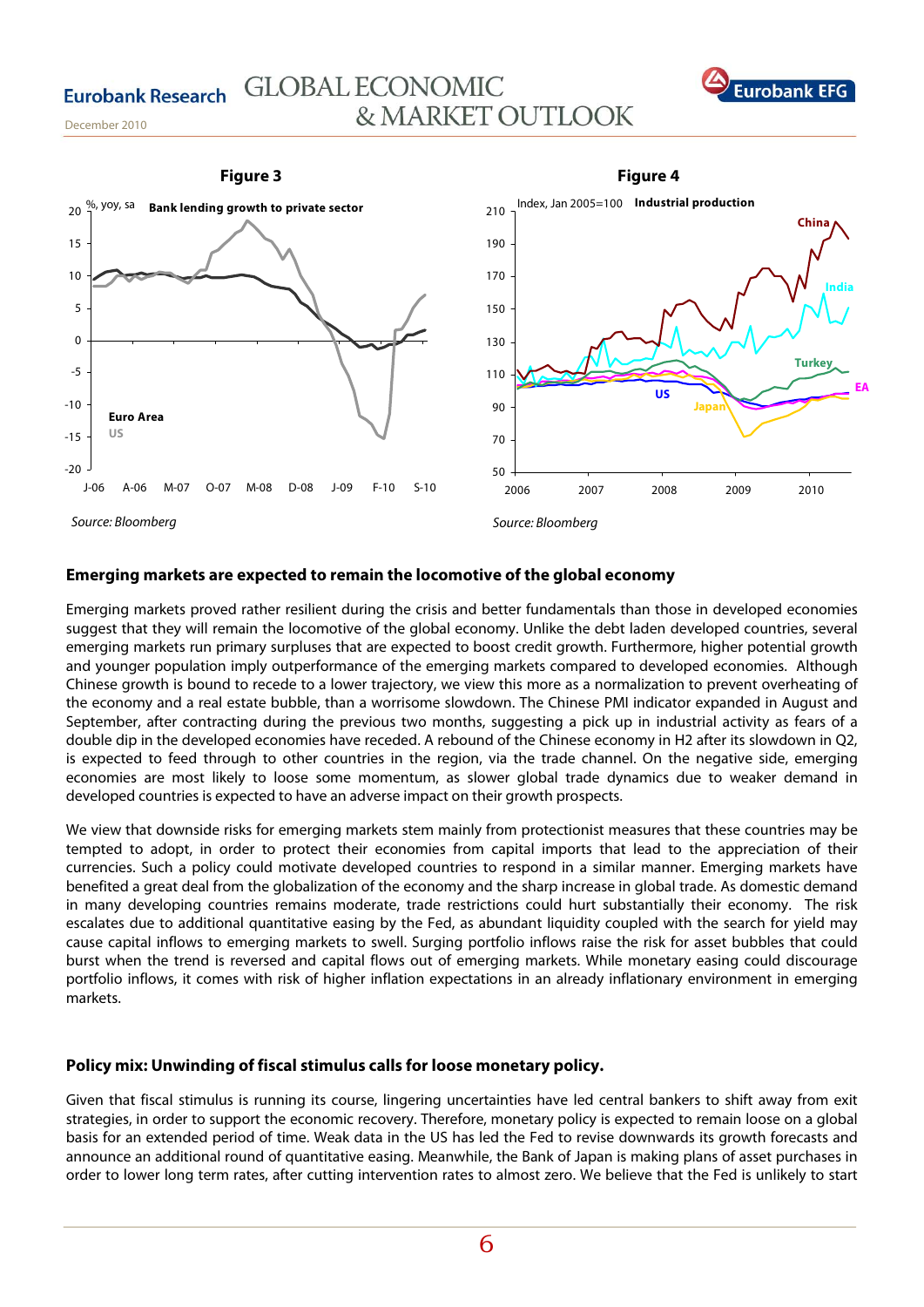

raising the federal funds rate until Q3 2011, and expect the key policy rate in Japan to remain unchanged until at least the beginning of 2012.

In contrast to its counterparts in the G3, the ECB follows a more hawkish stance. The phasing out of excess liquidity suggests declining dependence on ECB for liquidity provision and implies a more confident banking system in the euro area. The ECB is expected to hike rates before the Fed towards the end of 2011. Nonetheless, we expect the ECB to move cautiously towards monetary normalization for three reasons. First, it wants to ensure that the recovery in core members remains on track. Second, given the remaining hurdles in periphery members, we expect the ECB to maintain extra liquidity provision to the banking system and accept poor rated assets as collateral. Third, additional easing by the Fed will weaken the US dollar, raising the risk of global currency intervention, which would most likely weigh negatively on the euro and euro area exports.

## **Bond market outlook**

Despite intense government competition for funding, we expect government bond yields of developed economies to remain subdued in the near term. The Fed additional quantitative easing in the form of Treasuries purchases is expected to keep US bond yields at low levels. Moreover, low inflation expectations on the backdrop of lingering excess spare capacity favor low bond yields. Modest economic growth coupled with risk aversion due to the remaining uncertainties in the euro area is expected to restrain US Treasuries and German bunds yield increases. While the Irish crisis is not likely to derail the euro area recovery, we believe investors' nervousness will take some time to recede, contributing further to the segmentation of the European bond market between core and periphery countries. However, as we are heading into 2011 and the recovery becomes more sustainable, risk aversion abates and inflation expectations rise, we expect bond yields to start rising.

## **Weaker US dollar ahead**

The Irish crisis has put a temporary break on the downward trend of the US dollar since the summer. Looking forward, we expect investors' fears to shift from tensions in the euro area to the weaker than expected US growth, putting pressure on the US dollar. However, in the long-term, the US dollar is likely to appreciate, as stronger US exports will lead to a narrowing current account deficit in the US.

## **Commodities**

Commodity index returns have rebounded strongly during the third quarter of 2010. In particular, the S&P 500 GSCI, the most heavily tracked commodity index, rose by 10.7% in Q3, in contrast to a negative performance of -11.7% in Q2 2010. Industrial metals and agriculture were the top performers across the four commodity complexes. Gold prices have picked up to all-time highs, as the announcement of quantitative easing (QE2) by the Fed has shaken investors' confidence in the US dollar. In the short-term commodities, and particularly industrial metals, agriculture and energy, are more vulnerable to further measures by Chinese authorities to tame inflation. Indeed, the PBoC announced on November 19 an official 50bp hike in the reserve requirement ratio (RRR) for all commercial banks, which was the fifth increase in the RRR this year. However, prospects for commodities are favourable in the long-term, as the global recovery is expected to remain firmly on track and fears for a double-dip in the US have receded. Moreover, the Fed's second round of QE2 will likely favor commodity prices. Indeed, with QE2 US bond yields are being kept at low levels. As a result, investors will increasingly seek for higher returns, thus pushing commodity prices up. In addition, as QE2 increases the amount of US dollars in circulation, the latter depreciates against major currencies, favouring dollar-traded commodities.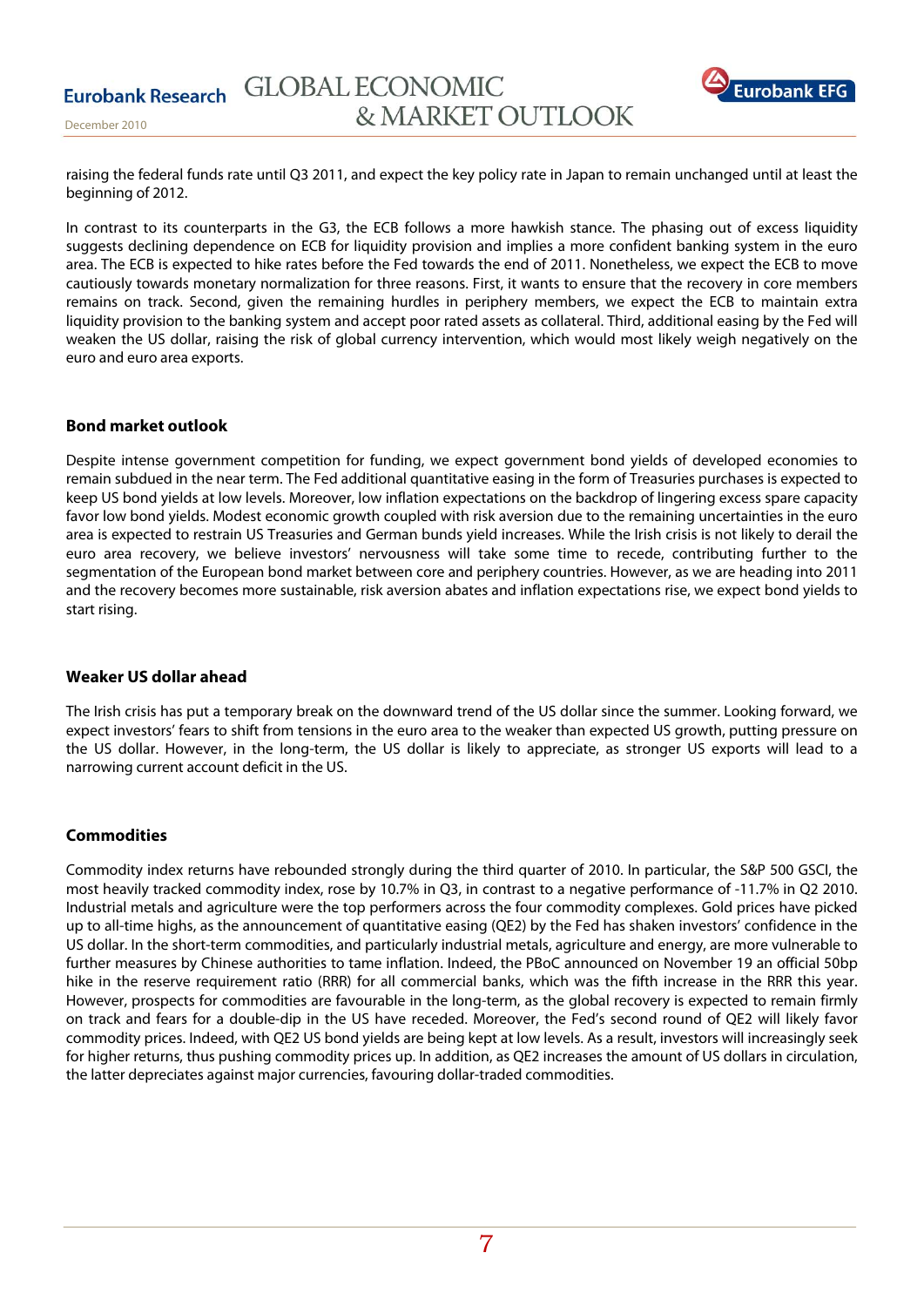

# **II. Global Economic Outlook**

# **1. The US economy**

December 2010

Dimitris Malliaropulos, Olga Kosma

- As the effects of fiscal stimulus and the restocking cycle are gradually fading, economic activity in the US has slowed in H2 2010.
- Most recent economic indicators suggest a continuation of the recovery, although at a slower pace, but no double-dip, as the latter usually coincide with aggressive monetary policy tightening (US 1981-83), oil shocks and high inflation.
- Comparing a broad range of indicators in the current recovery with those following the W-dip recession of 1980, the mild and the deeper recessions in the post-war period, we conclude that the current recovery converges rather to a weak US rebound due to: the ongoing deleveraging of households and the public sector, weak credit growth and continuing weakness in the labour market.
- We expect the US economy to grow by 2.7% in 2010 and 2.4% in 2011, well below the potential rate of growth of the past decade. We believe that net trade will dominate real economic activity over the coming quarters, taking over the growth driver from the inventory cycle.
- The risk of deflation remains low; Fed's QE2 has already led to an increase in inflation expectations, a key factor affecting future inflation, and will weaken the dollar, increasing imported inflation.

# **No double-dip but a sluggish US recovery**

The US economy continues its recovery into 2010, although at a sluggish pace. Federal fiscal stimulus and the restocking cycle accounted for most of the increase in real economic activity in late 2009 and early 2010. We believe that the recent slowdown in Q2 and Q3 real GDP growth in response to the withdrawal of fiscal stimulus and the end of the inventory accumulation is not a trend reversal, but rather a normalization of growth towards potential. Our baseline scenario is that the US economy will grow by 2.7% this year and 2.4% in 2011, well below the potential growth rate (about 2.75-3%) that is needed to encourage job creation. We expect quarterly GDP growth rates to gather speed gradually towards 3.5% q-o-q saar by the end of 2011, as easier financial conditions and accelerating global growth offset the drag from persistent weakness in housing activity and the fiscal drag from state and local governments<sup>1</sup>. We believe that net trade will dominate real growth over the coming quarters, taking over the growth driver from the inventory cycle.

Meanwhile, the recent economic data suggest a continuation of the recovery and diminish the risk of a double-dip of the US economy. The early signs of improvement in Q4 increase the likelihood that the recent economic slowdown was not a major cause for concern about the sustainability of the US recovery, but rather a return to sub-par growth. The October ISM report surprised on the upside, both for the manufacturing and the services sectors. In particular, the ISM nonmanufacturing survey increased from 53.2 to 54.3, due to improvements in the business activity, the new orders and the employment indexes. Furthermore, the ISM manufacturing index rose from 54.4 to 56.9, the highest reading since May 2010, reflecting strong growth in new orders and production (Figure 1.1). Overseas demand -especially in China- has been a key driver of the manufacturing rebound, reflected also in the new export orders index that surged to 60.5 from 54.5. In addition, the gap between the ISM new orders and inventories indexes, which is regarded as a good short-term indicator for industrial growth, improved sharply in October (to +5 from -4.5). However, it should be noted that even after this

<sup>1</sup> Looking forward, the robust expansion of the global economy and the weak dollar is likely to boost exports significantly.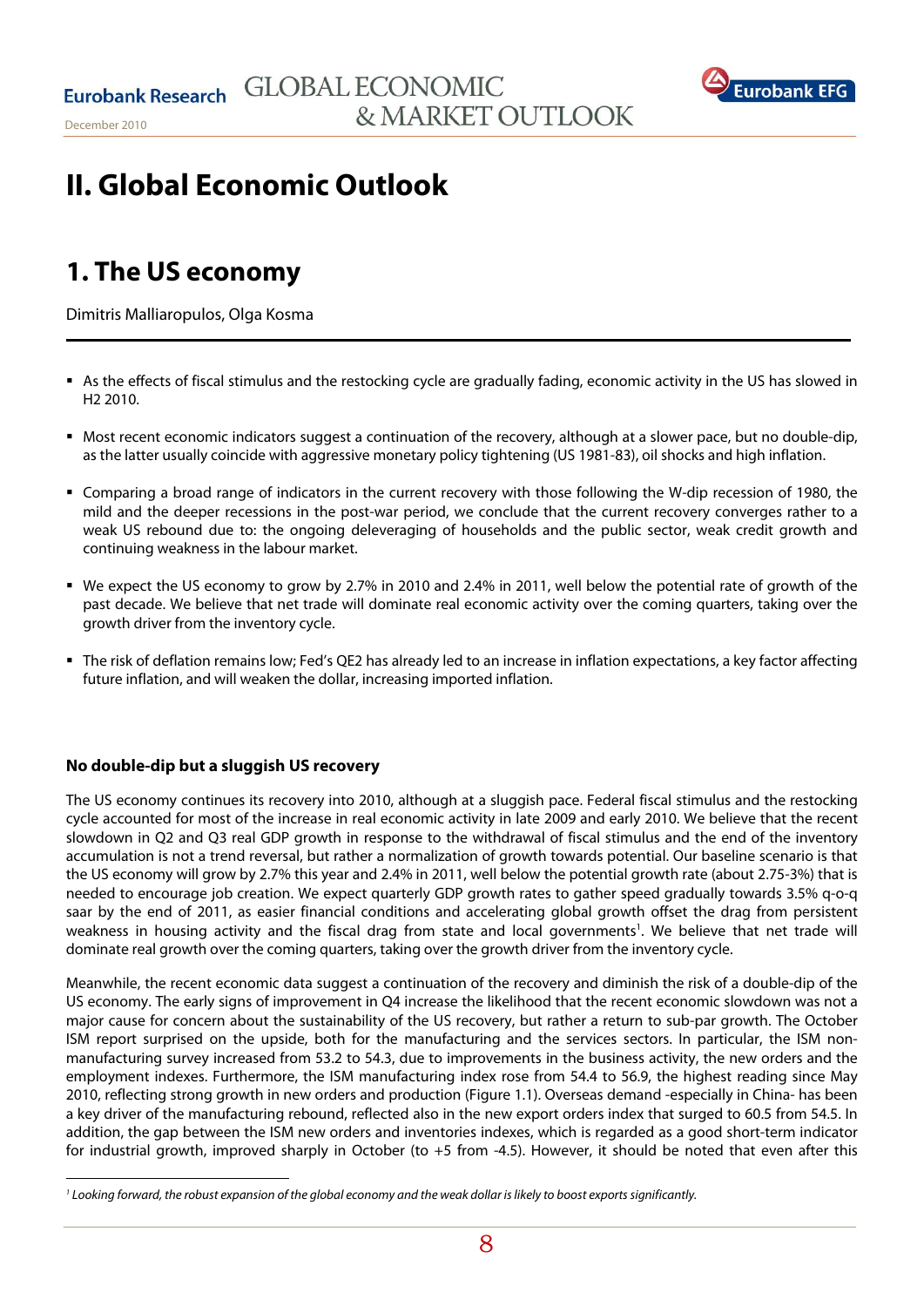

improvement, the orders-inventories gap is still at relatively low levels that tend to point towards a headline ISM index around 50. Therefore, the ISM manufacturing index will likely resume its downward trend in the coming months.



In addition, the October employment report showed encouraging signs that the US labour market is finally picking up steam. Total nonfarm payrolls rose to 151k, with private payrolls' increasing by 159k (Figure 1.2). Taking into account the upward revisions made to the previous two months, private payrolls have gained 136k per month over the past three months. As shown in Figure 1.6, the pace of nonfarm payrolls growth is currently similar to the past two weak recoveries following the 1991-92 and 2001 recessions. Despite government's negative impact on employment figures in H2 2010 as the government census hiring was ending (Figure 1.2), the surge in nonfarm employment in October after four months of consecutive declines, suggests that the labour market recovery is under way. Moreover, the hiring intentions in both the manufacturing and the services sectors improved in October, with the ISM's Employment index increasing in both sectors. In line with our forecasts in our June Global issue, monthly payrolls gains have led to positive civilian employment growth on a y-o-y basis over the last couple of months. Our job market model suggests that this positive trend will continue well into 2011, with civilian employment growth increasing to a year average of 0.7% in 2011 from -0.2% in 2010 (Figure 1.3). However, according to the Household Survey the unemployment rate held steady at 9.6% in October. A 330k decline in the Household measure of employment and a 254k decline in the labor force took the participation rate down to 64.5%, the lowest level in more than 25 years. The exhaustion of benefits may have discouraged people to seek for work. A cyclical recovery in employment, however, should lead to a labor force participation increase, leaving the unemployment rate sticky to the upside by year-end. With the private labor market picking up momentum in 2011, we expect higher gains in employment to effectively push the unemployment rate down to 9% by the end of 2011.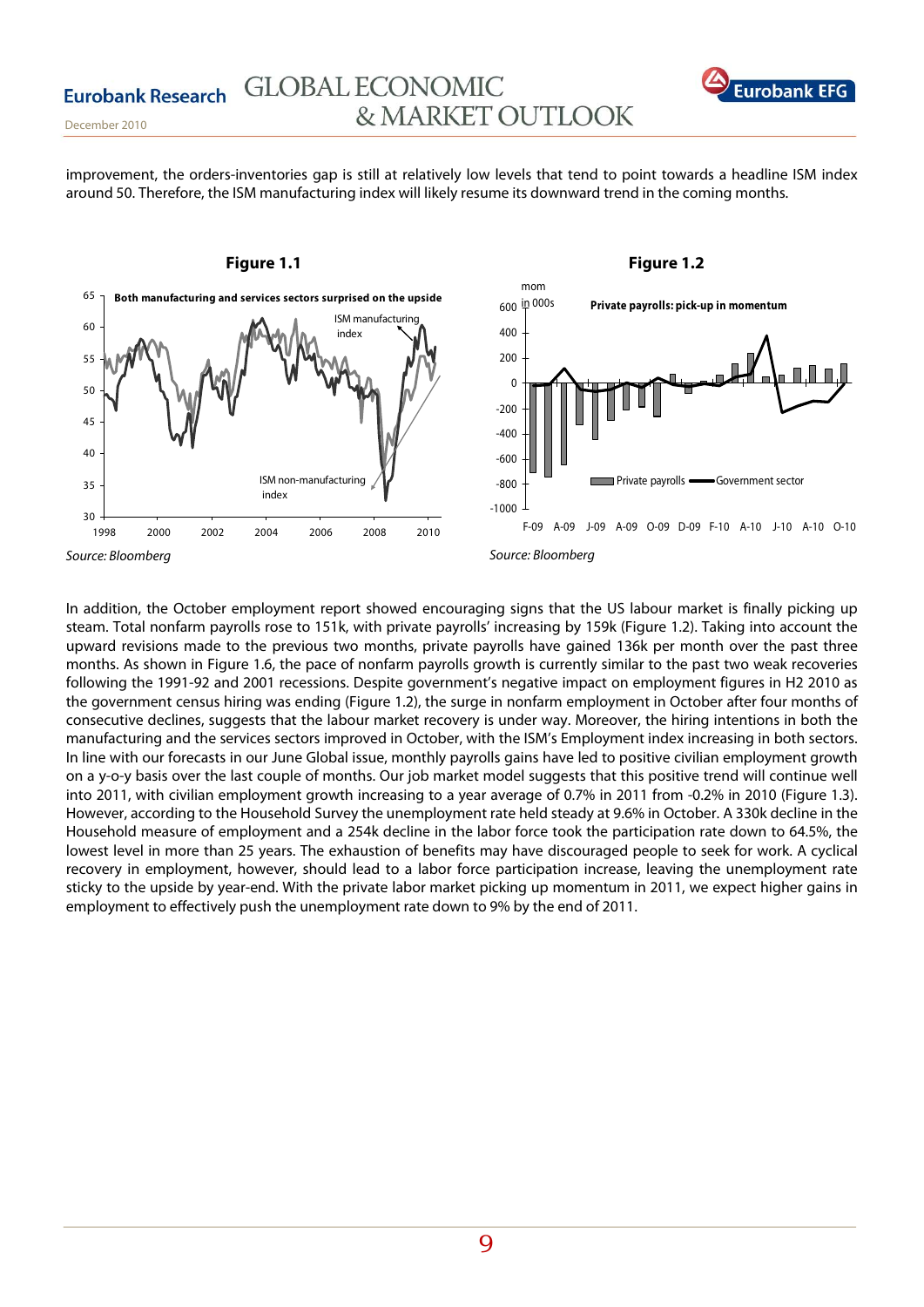December 2010

# **GLOBAL ECONOMIC** & MARKET OUTLOOK



# **Figure 1.3**

# **Civilian Employment y-o-y**



Source: Bureau of Economic Analysis (BEA), Eurobank EFG estimates

## **Historical evidence in line with a weak rebound of the US economy**

Double-dips are very rare and coincide with aggressive monetary policy tightening (US 1981-83), oil shocks and high inflation. On the contrary, at this point in time, the low level of inflation provides room for the Fed to maintain a more aggressive monetary expansion stance. In addition, comparing a broad range of indicators in the current recovery with those following a W-dip recession, mild as well as deeper recessions since 1947, we conclude that the current recovery converges rather to a weak rebound due to the ongoing deleveraging of households and the public sector, weak credit growth and continuing weakness in the labour market.

More specifically, we go over the evolution of six major economic indicators (real GDP, ISM manufacturing, nonfarm payrolls, IP, consumption, non-residential investment) over the course of each recession (last 4 quarters) and recovery, with period zero set as the end of each recession. According to the NBER business cycle dating committee, the US recession ended in June 2009 in the current business cycle. Each of the following figures (1.4-1.9) compares the current business cycle with the prior ones in the post-war period: the W-dip recession of 1980-1983, the weak recovery episodes following the 1991 and 2001 recessions and the strong rebounds following the deep recessions of 1948, 1953, 1957, 1960, 1969 and 19732 . According to our estimates, the underlying trend in real GDP, real personal consumption expenditures and total nonfarm payrolls are in line with a weak rebound of the US economy (Table 1.1). The rebound in ISM manufacturing and (to some extent) in real nonresidential investment appears to be closer to a strong rebound. Only industrial production growth comes closer to a double-dip, but it is probably too early to say.

<sup>&</sup>lt;sup>2</sup> We compare the path of evolution of each indicator in the current recovery with its path of evolution in each type of previous rebounds and choose the type of recovery where the distance between the current evolution and the type X evolution is minimized (Root Mean Squared Error criterion).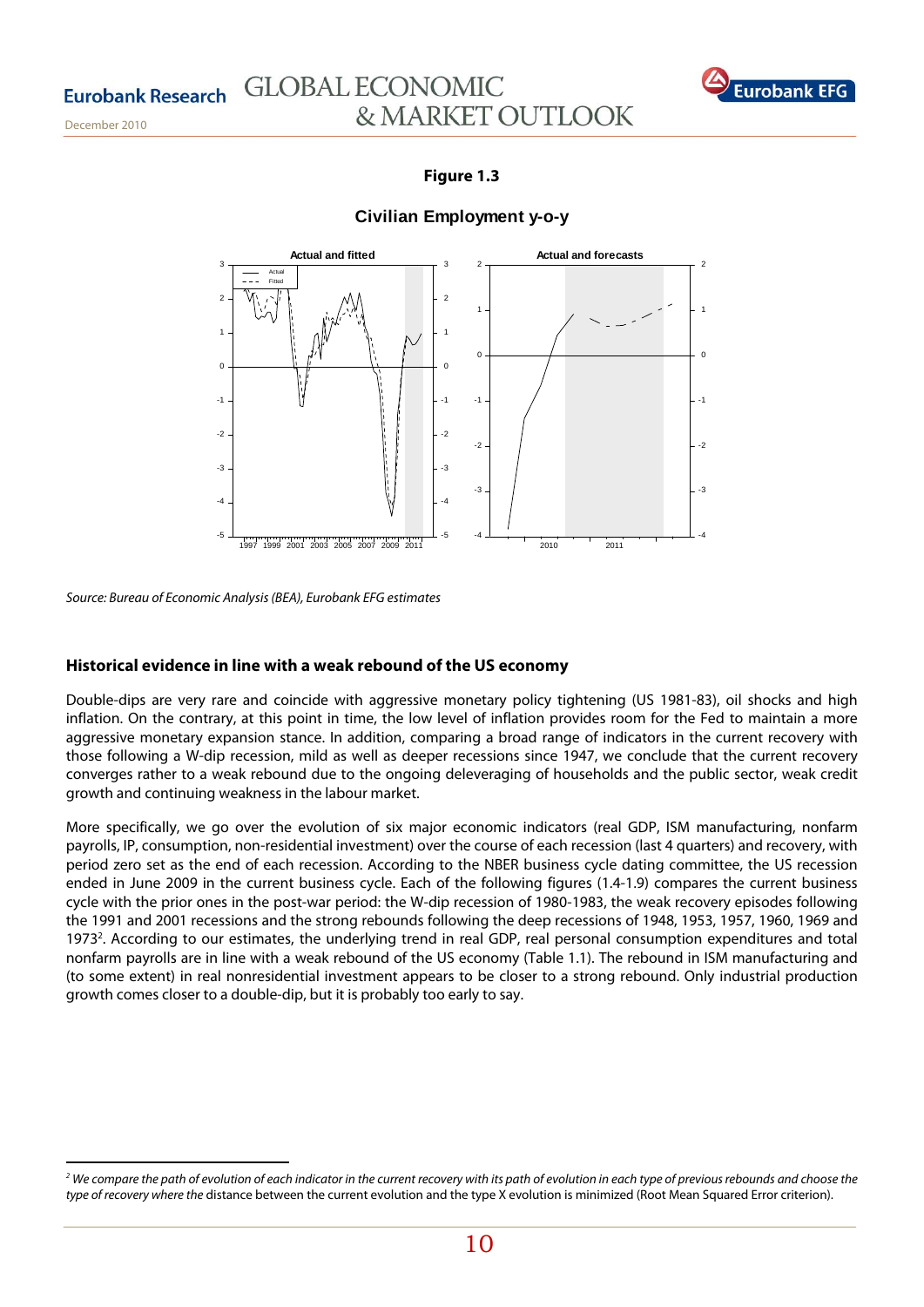

|                                  | <b>Type of Recovery</b> |      |       |
|----------------------------------|-------------------------|------|-------|
| <b>Indicator</b>                 | Strong                  | Weak | W-dip |
| GDP                              |                         |      |       |
| <b>Real Personal Consumption</b> |                         | V    |       |
| Nonfarm Payrolls                 |                         |      |       |
| IP                               |                         |      |       |
| <b>Real Nonresidential</b>       |                         |      |       |
| Investment                       |                         |      |       |
| <b>ISM Manufacturing</b>         |                         |      |       |

Source: Eurobank EFG estimates

# **Q3 GDP growth consistent with the trend of subpar growth**

According to the second estimate of, real GDP grew 2.5% q-o-q saar in Q3 2010, marking a considerable improvement from the 1.7% growth reported in the previous quarter (Figure 1.10). Inventory accumulation provided a considerable boost to growth, contributing 1.3% to headline growth. Real final sales of domestic product increased 1.2% q-o-q saar in Q3, compared with an increase of 0.9% in Q2.

Final demand was dragged down again by net exports, which subtracted 1.8% from Q3 growth. Strength in imports continued to outweigh the benefits of export growth for a second consecutive quarter. Indeed, the major drag from trade reflects a 16.8% surge in imports, which more than offset the 6.3% increase in exports. We do not believe that this is sustainable. Indeed, the US trade deficit narrowed to -\$44bn in September from -\$46.3bn in the previous month, with imports falling 1% m-o-m while exports increasing by 0.3%. Looking ahead, we believe that solid growth in exports due to accelerating global economic activity (notably in EMs) and a weak US dollar and a correction in imports due to modest growth in domestic demand will likely help net exports to turn positive for growth over the next few quarters. The October ISM manufacturing survey is consistent with our view, with the exports index increasing to 60.5 from an average of 55.5 in Q3 and the imports index dropping to 51.5 from an average of 55.2 in Q3.

In particular, some of the surge in imports in Q2 and Q3 2010 was rather temporary, since it has actually resulted from Chinese exporters accelerating shipments to the US, in order to benefit before the removal in July of export tax rebates on several items (medicine, steel, glass, fertilizers etc). Furthermore, historical evidence suggests that in the period 2006-2009 faulty seasonal adjustment factors seem to have magnified import surge in O3 in favor of O4 (Figure 1.11). Given that the same seasonal pattern is distorting import data this year, the anticipated correction in imports and the probable boost in exports from the ongoing depreciation of the US dollar and the increasing EM demand are expected to turn the -1.8% drag to Q3 growth into a 2-3% positive contribution to Q4 real GDP.

Meanwhile, the 1.2% growth in final demand reflects a continued increase in personal consumption. Consumer spending has picked up steadily in recent quarters, marking in the third quarter of the year the biggest contribution to growth since Q4 2006 (+2%). Although the 2.8% quarterly annualized growth reported in Q3 2010 is still historically soft, private consumption has so far showed some incremental improvement. Reinforcing the positive outlook, the University of Michigan Consumer Sentiment index increased from 67.7 in October to a preliminary November reading of 69.3, while retail sales increased by 1.2% m-o-m, on the back of strong auto sales, with upward revisions of August and September headline numbers. However, real disposable personal income –a reliable proxy for consumer spending power- fell by 0.3% in September, as transfer payments reversed their August increase. Large government transfers have played a key role in supporting income and consumption in Q3 2010, and this support will probably fade in Q4 as unemployment insurance benefits begin to expire (at the end of November 2010). Overall, higher gains in private payrolls anticipated in 2011, along with continued recovery in household net worth, will support income and consumer spending. According to our estimates, personal consumption growth will accelerate gradually on a y-o-y basis in 2011, with an average growth rate close to 2% in 2011 from 1.5% in 2010.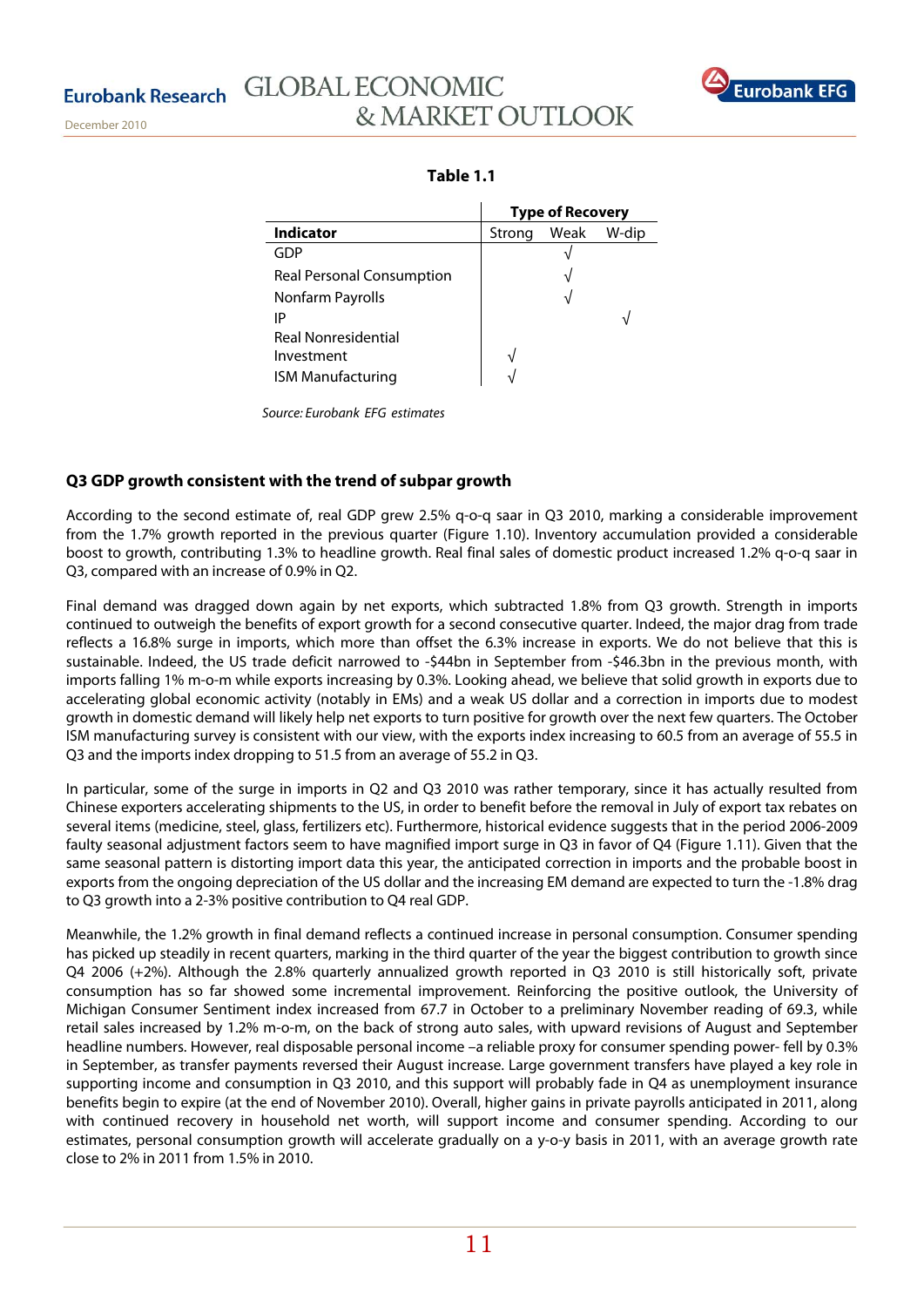















Source: Bloomberg, Fed of St. Louis, Eurobank EFG estimates

25 30 35 40 45 50 55 60 65 -12 -8 -4 0 4 8 12 16 20 24 Weak rebounds **-B** 2008-09 Strong rebounds **W**-recession 1980 Recession end index Months from recession end

**Figure 1.7: Industrial Production** 







# **Figure 1.5: ISM Manufacturing: PMI Composite Index**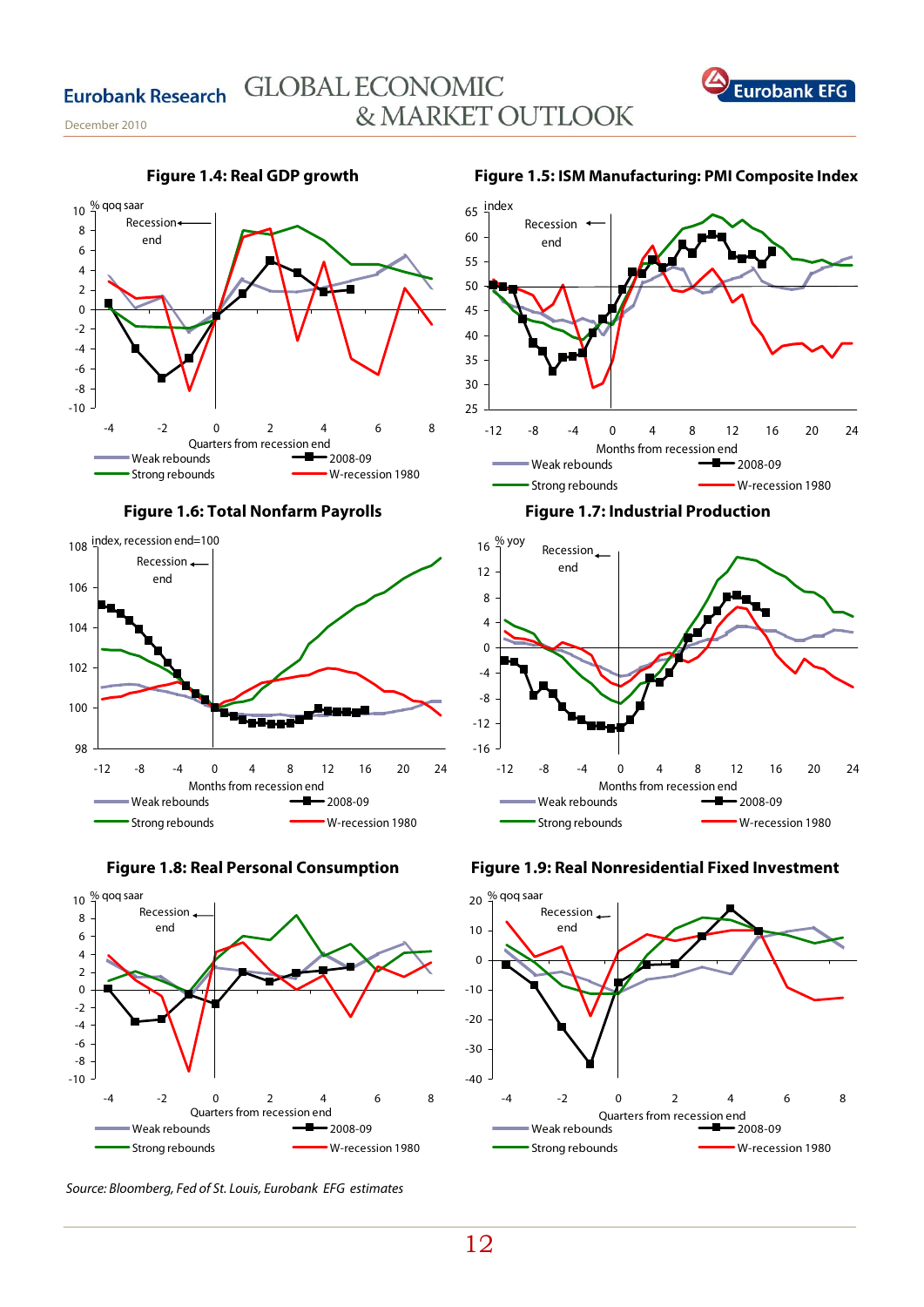

December 2010

Equipment and software spending added 1.1% to growth in Q3, slowing to a 16.8% q-o-q saar from readings above 20% in the prior two quarters. As we have already stated in our June Global Issue, momentum in capital expenditures have probably picked up in Q2 2010. Although durable goods orders -supported by bookings for aircrafts- increased by a total of 3.3% mom in September, orders actually fell by 0.8% mom after excluding transportation orders. The 0.6% decline in nondefence capital goods orders (ex aircraft) -a key indicator for domestic capital spending on equipment and softwarepoint to a deceleration in investment in equipment and software ahead.





Source: Bureau of Economic Analysis (BEA), Eurobank EFG estimates

Source: Bureau of Economic Analysis (BEA), Eurobank EFG estimates

Residential construction collapsed in Q3 2010, but this came as no surprise, following the expiration of the first-time homebuyer tax credit. In particular, residential investment contracted 27.5% qoq saar in Q3, after a 25.7% surge in the previous quarter. Incoming data on housing activity do not point to a robust recovery in this sector (large excess of unoccupied homes for sale, depressed household formation, falling homeownership-see Figures 1.12,1.13), but rather suggest a stabilization at severely depressed levels. We expect residential investment to start contributing moderately to real economic activity in 2011, adding no more than 0.5% by H2 2010.



Source: US Census Bureau



Source: US Census Bureau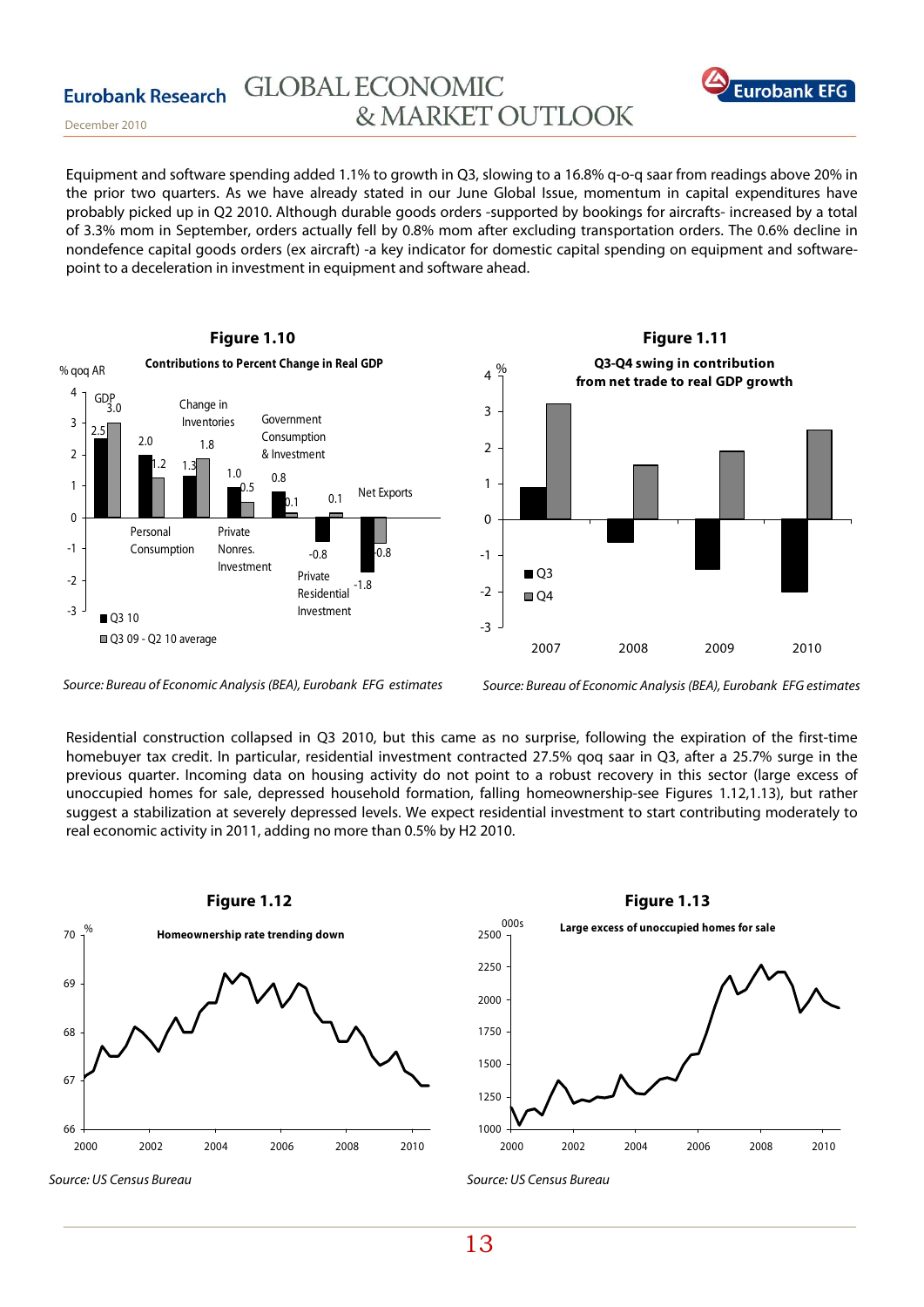

## **Deflation is not a high risk**

Headline consumer price inflation currently stands at relatively low levels (1.2% y-o-y in October from 1.1% in September), while core consumer price inflation dropped to the lowest reading ever reported since 1957 that the series started in October (0.6% y-o-y), well below the Fed's comfort zone. However, the risk of deflation remains low, thanks to Fed's aggressive action that has resulted in increasing inflation expectations, a key factor affecting future headline inflation. One-year inflation expectations increased from 2.7% in October to a preliminary November reading of 3%. This is the second consecutive monthly increase in one-year inflation expectations and the highest reading since May 2010. Furthermore, five-year inflation expectations held steady at 2.8%, staying in the narrow 2.7-2.9% range over the past twelve months. In addition, longer term expectations, measured by subtracting the real yield on 10-y TIPS from the nominal yield on 10-y Treasuries, were boosted by 50 bps over the 21/2-month period that QE2 has been increasingly in play in the markets. Meanwhile, soaring commodity food prices (many commodity prices are up 20-65% over the past 6 months) will soon start to push up food costs for consumers. A weaker dollar due to QE2 and increased excess demand from abroad will likely boost food prices further, increasing imported inflation and, therefore, pushing up overall consumer price inflation. We expect headline CPI inflation to increase to 1.5% in 2011 from 1.3% in 2010, while core inflation will continue moving downwards, averaging at about 0.5% y-o-y in 2011 (Figure 1.14).



## **Figure 1.14**

Source: Eurobank EFG estimates

## **Fed's new large-scale asset purchase program (LSAP) to help limit downside risks to growth and inflation**

As the huge budget deficit and high debt levels keep the door closed for further fiscal stimulus, the US authorities are following the path of raising money supply via a second round of quantitative easing (QE2) in order to promote a stronger pace of economic recovery. Indeed, the Fed announced at its November policy meeting its intentions to buy \$600bn in longer-term US Treasuries by June 2011, with purchases of \$75bn per month. On top of the \$600bn in the new purchase program, reinvestment of income from assets already held by the Fed (MBSs, Treasuries) will amount to \$250-300bn over the same period, taking the total amount of Treasury purchases to \$850-900bn. The size, the pace and the horizon of purchases will be adjusted in view of incoming economic data, so further expansion of QE is highly likely, given that the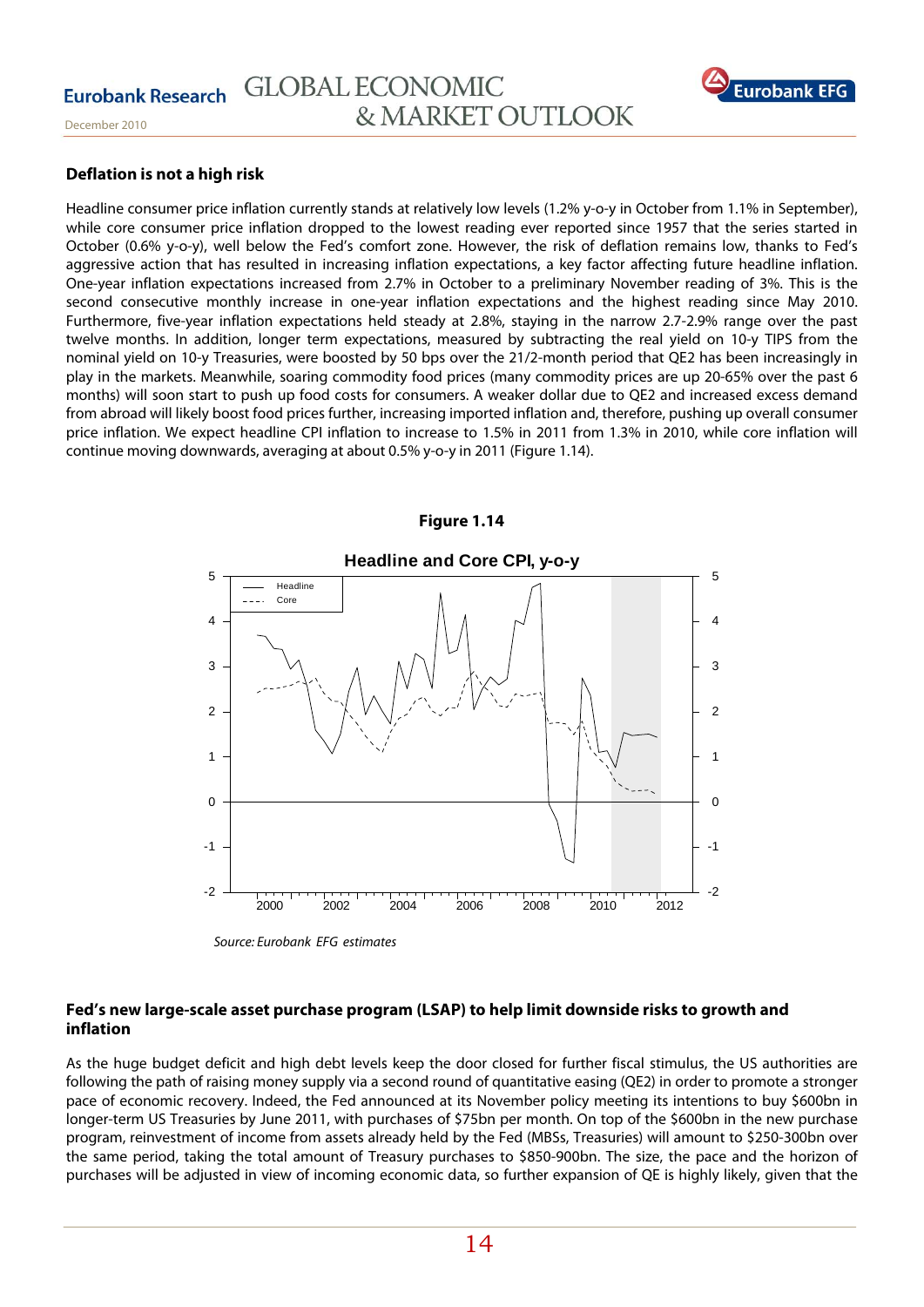

unemployment rate and the inflation rate are far from "mandate-consistent levels". Meanwhile, we maintain our forecast that the Fed is unlikely to start raising the federal funds rate until Q3 2011 at the earliest.

The Fed's new round of unconventional policy easing, which is equivalent to between 50-75 basis points of easing, has the potential to offer a boost of about 0.5-0.75% to headline growth over the next year. The main transmission channels of QE2 to the real economy are the following: (a) low real cost of capital throughout the economy by effectively keeping real yields at low levels. This could provide a boost to growth through consumption and investment and help refinancing high government deficits and debt. (b) Increasing inflation expectations, both providing a floor to inflation and supporting economic activity through higher wages, income and, thus, consumption. (c) Weaken the dollar to promote net exports and imported inflation. (d) Prevent a sharp increase of longer-term interest rates, driven by concerns about US fiscal sustainability. In particular, we believe that a double-dip would not come from a continuation of deflation, but rather from a sharp increase of real interest rates, given increased concerns of bond investors about high budget imbalances and a fast-rising federal debt. This could effectively happen should investors become more pessimistic about debt and budget dynamics, so large-scale asset purchases (LSAPs) should hinder this from happening. Overall, real economic activity and inflation will respond positively over time to the abovementioned changes as private spending and investment that are sensitive to interest rates are boosted, as net exports rise and as domestic prices are raised by the depreciation of the US dollar, higher oil prices and increased inflation expectations.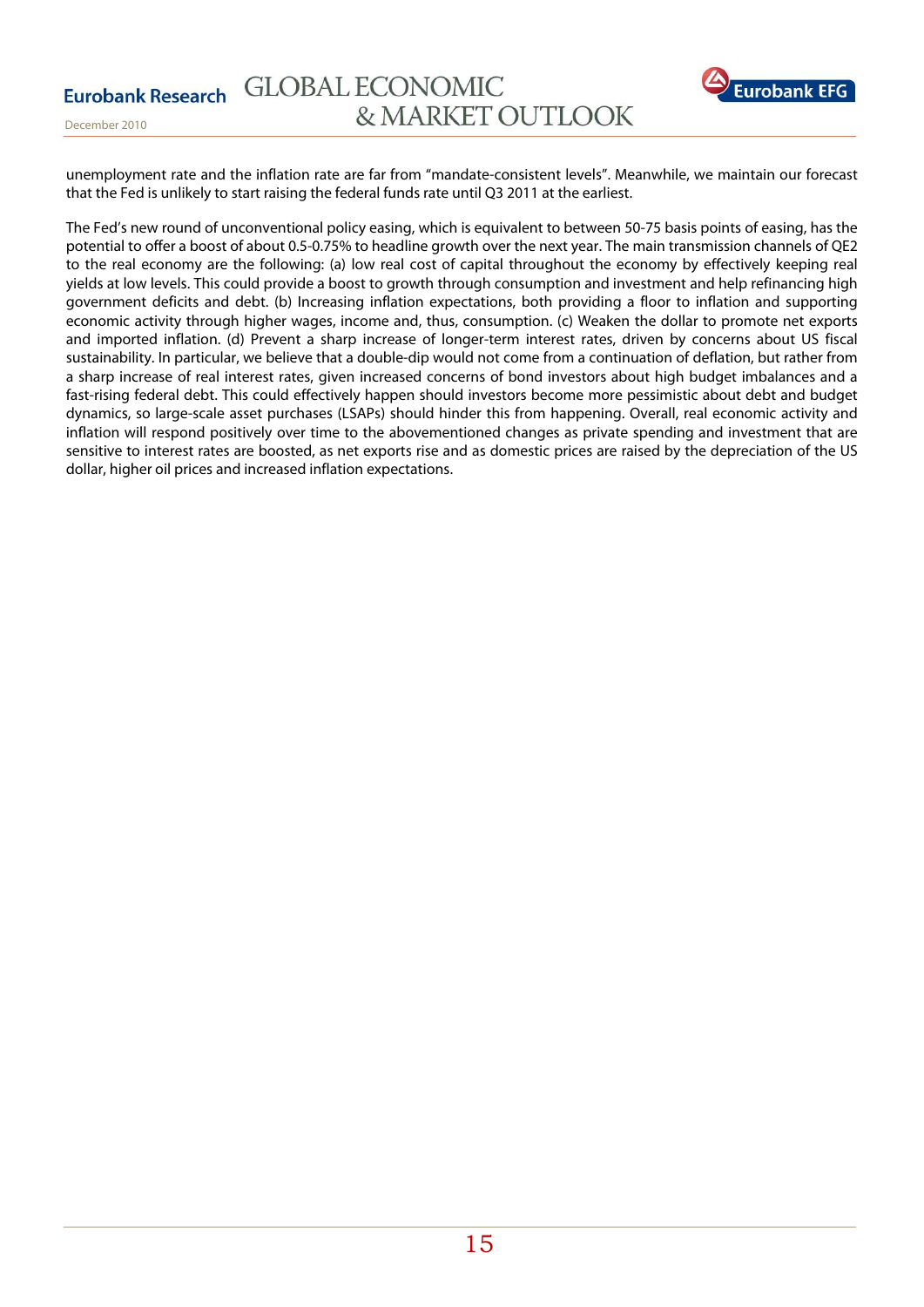

December 2010

# **2. The Euro area economy**

Dimitris Malliaropulos, Vasilis Zarkos

- The euro area recovery is expected to loose momentum as the euro appreciates and fiscal stimulus is running its course. We view this as a normalization of the economic growth rather than a worrisome slowdown.
- The growth divergence trend is expected to continue. The recovery in core members reveals signs of broadening, whereas debt laden periphery countries struggle to bring their public financials in order, amid sluggish or even negative growth. The strong euro erodes periphery countries' efforts to improve their competitiveness.
- The Irish crisis is not likely to derail the euro area recovery as the EFSF is now fully operational. However, sovereign debt issues are likely to be a recurring theme in 2011.
- Inflation in the euro area is expected to remain moderate due to moderate growth and fiscal retrenchment in the periphery. We view risks on the upside due to rising commodity prices.
- We expect the first rate hike in Q4. However there is risk for an earlier tightening.
- Overall, our base line scenario for the euro area is modest growth in a slowly stabilizing environment.

### **Lower, solid but uneven growth ahead**

The euro area GDP growth receded to 0.4% in Q3 after posting an impressive 1% in the previous quarter, the fastest rate of growth since the onset of the recession. Looking forward, the euro area economy is expected to recede to a lower trajectory. We view this as a normalization of growth down to a more sustainable recovery path than a worrisome slowdown. Besides the fading impact of base effects, declining global demand, mainly a result of the normalization in emerging markets, is expected to weigh on euro area exports. The strengthening of the euro is expected to affect adversely demand for euro area goods. The unwinding of fiscal stimulus along with strict fiscal austerity in the periphery is expected to keep domestic demand growth moderate. Assuming a fiscal multiplier of 0.5, our calculations suggest that the direct impact of fiscal consolidation is expected to shave 0.5% off the GDP growth in 2011. On the negative side for domestic demand, bank lending growth is expected to remain moderate, as banks are still repairing their balance sheets, while sovereign debt concerns have raised their refinancing risk.

Nonetheless, we remain confident that the euro area recovery will remain on track. Last quarter's data revealed signs of a broadening recovery, as besides net exports, private consumption and gross fixed capital formation contributed significantly to GDP growth. Meanwhile, business expectations indicators reveal an improving sentiment in Q4. Both manufacturing and services PMI indices increased noticeably in November. The EA PMI manufacturing index rose from 54.6 to 55.5, due to an improvement in both new orders and output (Figure 2.1). As far as domestic demand is concerned, although its growth has most likely ebbed to a lower rate in Q3, we anticipate it to keep posting positive contributions. On the backdrop of improving labor market conditions in core members, confirmed by the recent improvement in the PMI employment indices in both manufacturing and services sectors, we expect private consumption growth to continue, thus supporting a self-sustained recovery in the euro area.

Further support to the recovery is expected from capital expenditures, which had a positive contribution to Q2 GDP growth for the first time since Q1 2008. We see scope for further capital formation in the following period for a number of reasons. First, firms had postponed replacing depreciated equipment for a long time. Second, more capital expenditures bode well with rising capacity utilization (Figure 2.2), which penciled its third quarterly increase in the second quarter, after hitting bottom in mid-2009. Third, firms are cash rich due to savings during the crisis therefore, they can finance capital expenditures. Fourth profits are expected to remain robust in 2011. Finally, although lending conditions remain in tightening mode, the trend is expected to stabilize and reverse in 2011.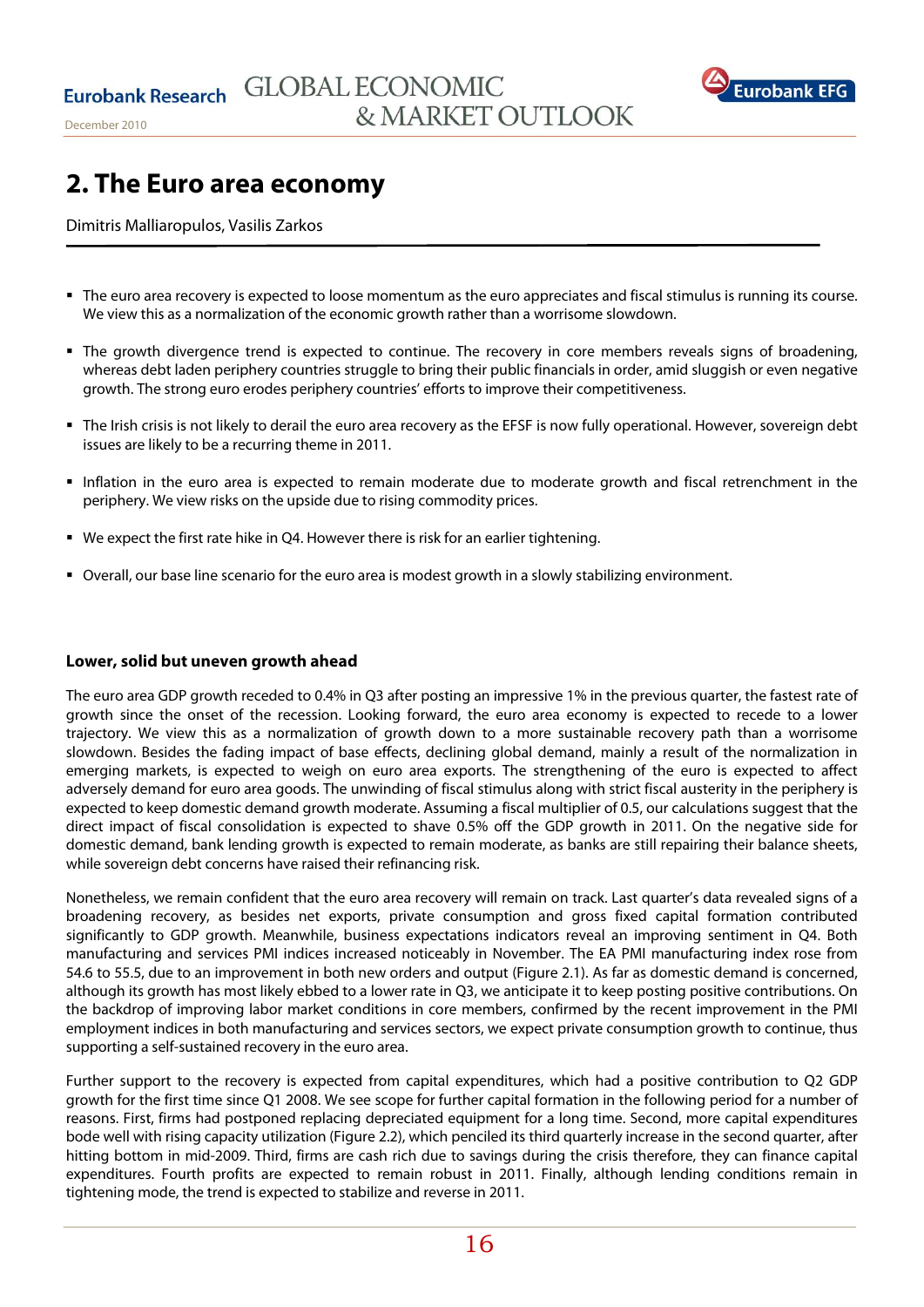



Source: Bloomberg

Aggregate euro area data mask an ongoing divergence in growth among euro area members (Figure 2.3), which is expected to persist in the following year (Figure 2.4). Germany has so far been an outlier in terms of economic growth and is expected to remain the growth engine of the euro area. Its open economy takes advantage of solid growth in emerging markets, while improving labor market conditions are expected to support private consumption growth. Leading indicators confirm the robustness and the resilience of the German recovery. On the other hand, frontloaded fiscal retrenchment programs in the periphery have caused growth to stagnate, as in Spain and Portugal, or even contract, as in Greece. Wage cuts along with tight credit conditions will constrain households pending. Structural deficiencies in these countries will take long to cure and are expected to take a heavy toll on their growth prospects. Poor economic performance and labor market rigidities are anticipated to put a lid on employment. As a result, income growth is expected to stagnate and the savings ratio to remain elevated, both affecting adversely domestic demand.

## **Fiscal adjustments pose downside risks to the euro area economy.**

The sovereign debt issues remain the main risk of the euro area recovery and it is very likely to be a recurring theme in the next year. The recent resurface of sovereign tensions in Ireland prove that periphery economies are not out of the woods, yet. Markets are concerned about the size of the fiscal adjustment that debt burdened members need to undergo, amid an anemic or even negative growth environment. Sluggish private consumption hurts government revenues, while the appreciating euro erodes periphery markets competitiveness. The latter poses a serious threat to growth prospects in debt laden countries, as exports are the main growth engine, amid a deleveraging private and public sector. Also important, social fatigue remains a serious concern, as it could blow up any progress made so far. Greece, the member which faces the most challenging fiscal adjustment, has got off to a good start and is making fast progress on passing on key reforms, while social consent is supporting the government efforts. Further ahead, additional support from the European authorities is possible, as long as conditionalities are successfully met.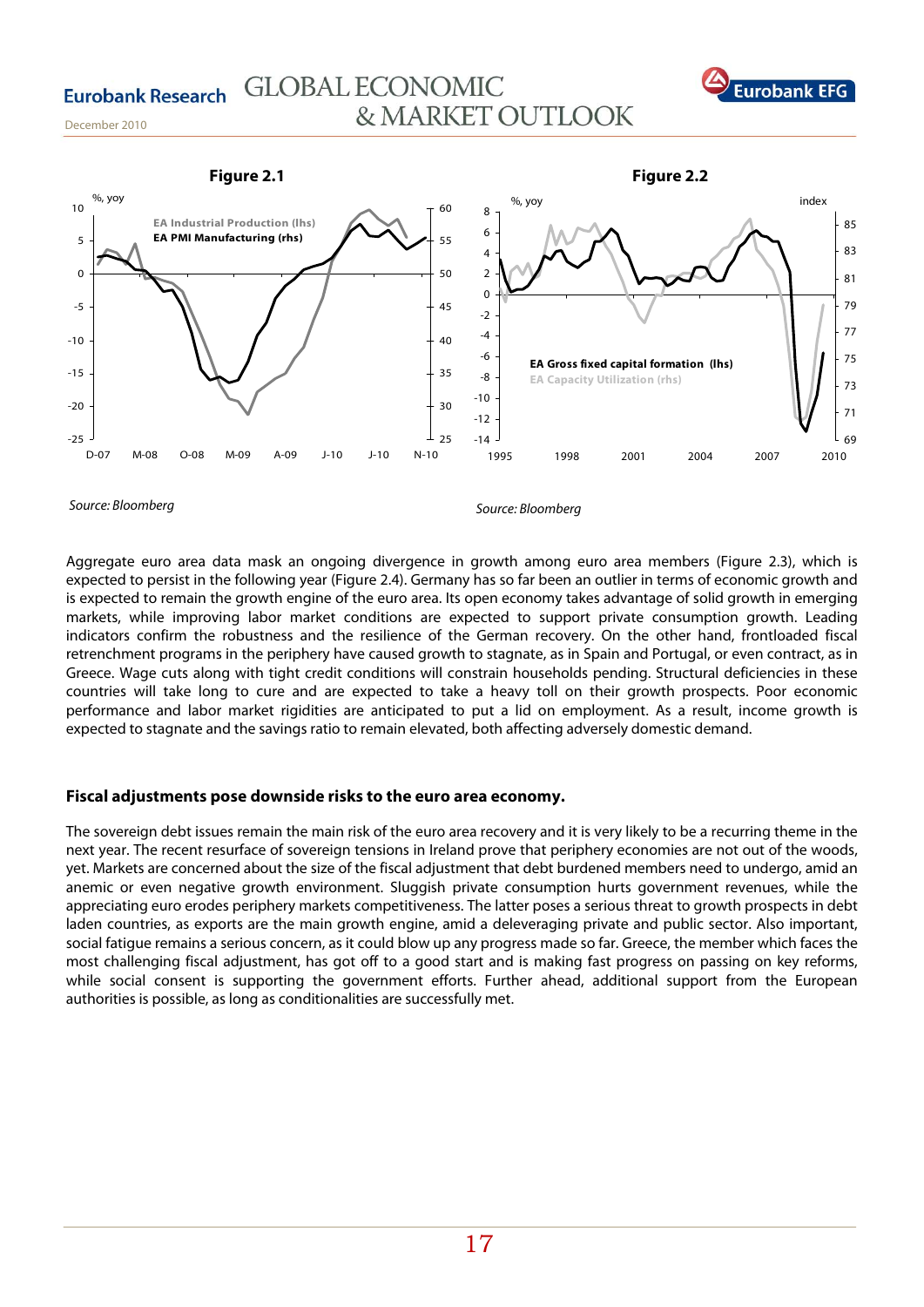

**Figure 2.4** 

### **Figure 2.3**



# **The Irish Crisis**

Irish bonds have come under heavy pressure as spreads started widening considerably in light of Ireland's need to fully recapitalize its broken banking system. On November 28, EU finance ministers have agreed to a bailout package of €85bn. The financial assistance will be financed from the European financial stabilization mechanism (EFSM) and the European financial stability facility (EFSF), supplemented by bilateral loans from EU members. The EU/IMF programme aims at financing a significant part of the Irish government's financing needs and includes "a fund for potential future capital needs of the banking sector".

The restructuring of the Irish banking system poses a huge challenge on the country's public finances. It is estimated to cost about €50bn, adding about 20 percentage points to the 2010 budget deficit, which has skyrocketed to 32%. The government has announced a front-loaded fiscal austerity program worth €15bn, (€6bn in 2011), in order to bring the budget deficit down to 3% of GDP by 2015 as required by the European Union. The €15bn fiscal consolidation includes €10bn of expenditure measures and €5bn in revenue measures (Table 2.1).

Meanwhile, the prospect of elections in Ireland in early 2011 has added to investors' uncertainty, keeping Irish bond yields at historical peaks even after the announcement of the bailout package. Furthermore, the downgrade of Ireland by S&P and the warning of a "multi-notch" downgrade by Moody's are adding to market tensions for Ireland and the Euro area. Fears have spread across the rest of periphery countries, with Portuguese and Spanish borrowing costs moving sharply higher since Ireland accepted an EU-IMF bailout, as investors have become increasingly worried that Portugal's and Spain's debt levels will prove unsustainable, putting them next in line for a European bailout. In contrast to Portugal which accounts for less than 2% of the EA's gross domestic product, Spain is EU's fourth-largest economy, so a potential bailout would probably involve dramatic repercussions for the entire bloc. While both countries are not at any immediate need to roll over maturing debt, bond yield increases contribute to a worsening of their debt dynamics, as the higher cost to roll over debt is more than offsetting the decline in their public deficits through austerity measures.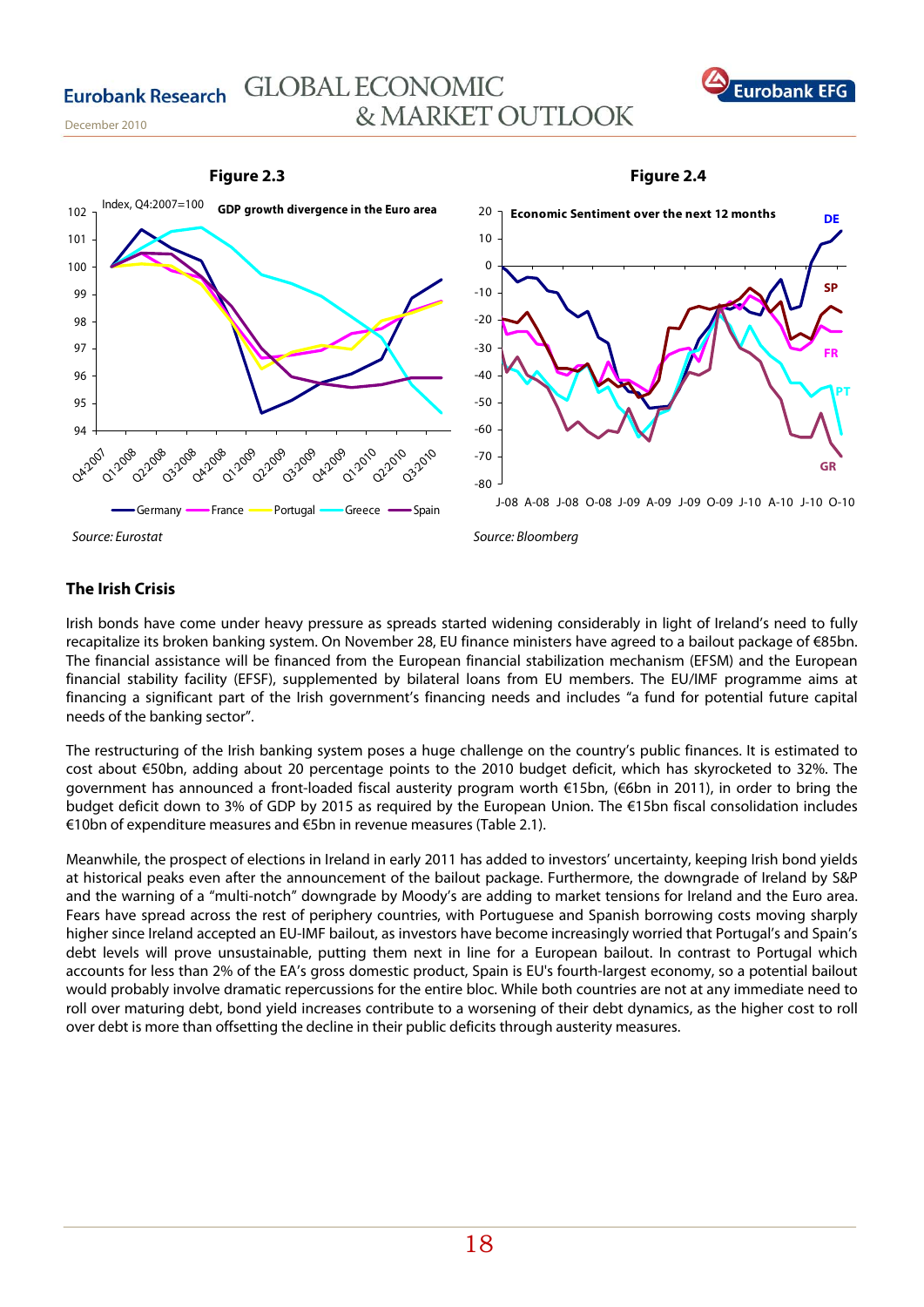

# **BOX 1.**

## **The "Permanent Crisis (Resolution) Mechanism"**

For the first time since the creation of the common currency, the euro area appears to be deeply divided into a core and a periphery. Euro area leaders will soon decide on the structure of a permanent crisis resolution mechanism (PCRM), where private investors must bear part of the cost of any bailout of euro area member countries in need of fiscal support.

The increased focus of the current debate on the clause of an "orderly restructuring" (in form of a CAC – Collective Action Clause) of the debt of fiscally weak member countries has spooked financial markets and has led to an outright increase in borrowing costs and a further deterioration of debt-dynamics in these countries. In this sense, the current discussion on the structure of the PCRM introduces a permanent crisis element into euro area bond markets rather than help to resolve the current crisis. This is because CACs introduce a formal segmentation of euro area bond markets, thus, increasing the likelihood of speculative attacks on sovereign debt in the future.

In order to calm markets, the PCRM should be combined, in our view, with two additional mechanisms: First, the launch of a euro-bond, which guarantees the refinancing of 60% of each EA country debt-to-GDP ratio at a low interest rate. Countries with debt in excess of the 60% rule, will be forced to finance their excess debt at market interest rates. This will create a strong incentive for countries to converge to the 60% rule in the long run.

Second, with a quantitative easing programme of the ECB, similar to QE2 of the Fed. By increasing its bond purchases, the ECB would smooth the pain for the private sector from a likely future debt restructuring without exposing itself to potential losses, since it purchases government bonds of periphery countries at a heavy discount.

It is well known that the euro area suffers from a problem of economic governance: it is a monetary union but no fiscal union. This, in turn, makes the euro area vulnerable to financial market instability. The euro area cannot survive in the long term without an effective mechanism of fiscal policy coordination. Any such mechanism should aim at preserving the integrity of the euro area as a whole and not draw dividing lines between north and south or centre and periphery.

| <b>Expenditure Measures</b>                                                                                               | <b>Revenue Measures</b>                                                                                               |
|---------------------------------------------------------------------------------------------------------------------------|-----------------------------------------------------------------------------------------------------------------------|
| Reduction of the public sector pay bill by<br>about €1.2 bn between 2010-2014.                                            | No change in the corporate income tax.                                                                                |
| Introduction of a reformed pension scheme for<br>new entrants to the public service and<br>reduction of their pay by 10%. | Income tax changes will contribute €1.9 bn to<br>fiscal revenues.                                                     |
| Public service staff is planned to be cut by<br>24,750, back to 2005 levels.                                              | Pension-related tax changes and tax<br>expenditures curtailment will contribute<br>almost €1.5 bn to fiscal revenues. |
| Social welfare expenditure will be reduced by<br>€2.8 bn.                                                                 | Increase in VAT from 21% to 22% in 2013 and<br>to 23% in 2014.                                                        |
| Redeployment of staff within and across<br>sectors of the public service.                                                 | A Site Value Tax will be introduced to fund<br>essential locally-delivered services, yielding<br>€500 million.        |
| Reforms on work practices to modernize<br>public services.                                                                | Increase in the price of carbon gradually from<br>€15 to €30 per tonne                                                |
| Increase in the student contribution to the<br>costs of third level education.                                            | Reforms in capital acquisitions and capital<br>gains tax are expected to yield €145 million.                          |
| Introduction of water metering by 2014.                                                                                   |                                                                                                                       |

# **Table 2.1 Ireland: Fiscal consolidation measures**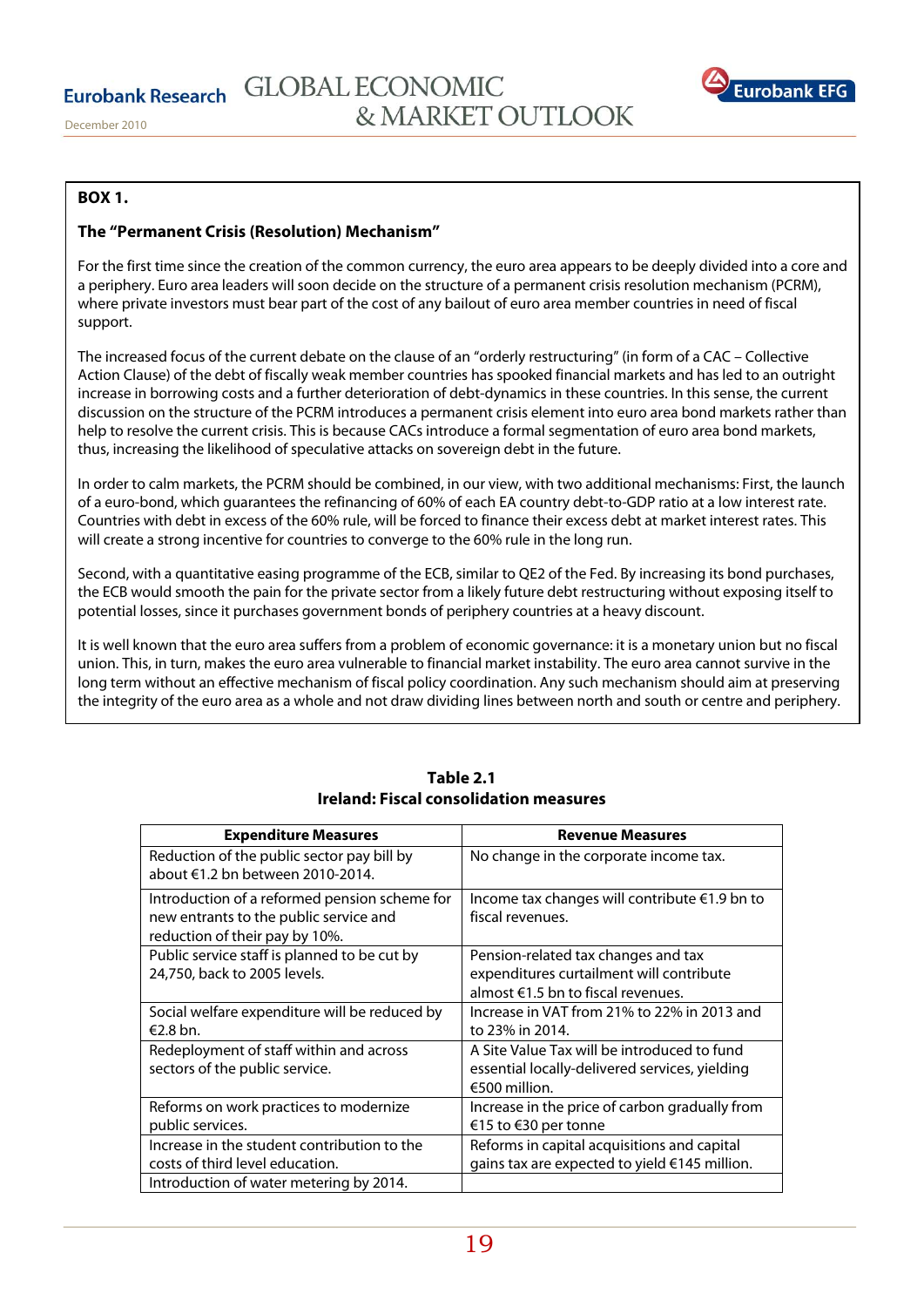

#### **Inflation is expected to remain moderate.**

We expect headline inflation to remain modest at 1.5% and 1.7% in 2010 and 2011, respectively, within the ECB's comfort zone. Upside risks for headline inflation stem from stronger performance in core members, likely depreciation of the euro as we are heading into 2011, and higher than expected growth in emerging countries that could trigger sharp increases in commodity prices. Additional liquidity offered by the Fed also contributes to inflationary fears. Ample liquidity coupled with the fact that central banks in emerging markets are on a tightening mode may swell capital inflows and raise the risk of bubbles in commodity prices.

Core inflation seems to have entered on a rising trajectory after bottoming in Q2 (Figure 2.5), while it is likely to edge higher, reflecting improving economic conditions in the euro area as a whole. However, negative unit labor cost projections due to high unemployment, along with modest domestic demand growth are expected to keep core inflation muted in the period ahead. In line with our projections, the EC consumer price expectations survey points to contained inflation in the next 12 months. Overall, we see neither inflationary nor disinflationary threats ahead.



#### Source: Bloomberg

#### **The ECB is expected to keep its policy rate unchanged until end-2011.**

Given the lack of inflationary pressures and the muted growth outlook of the Euro area economy, we expect monetary policy to remain accommodative well into 2011. However, with economic activity picking up and conditions in money markets normalizing, we expect the ECB to gradually prepare the ground of a tightening of monetary conditions. It is worth noting that total liquidity provided by the ECB has declined sharper since June (from nearly  $\in$  900 bn to just above  $\in$ 500 bn) as the ECB has withdrawn emergency liquidity provision through 12-month and 6-month LTRO (Figure 2.6). After the remaining 12-month LTRO mature by year-end, the ECB will be providing liquidity for only up to three months.

However, monetary policy normalization is likely to become increasingly complex, as the growth divergence between core members and periphery countries is anticipated to become more prominent. Given the outstanding growth pace of the German recovery, the right policy mix for Germany may include tighter monetary policy. Furthermore, money market funding becomes cheaper, while declining liquidity is indicative of a healing banking system, as it suggests less dependence on the ECB for liquidity provision. At the same time, banks in periphery members rely heavily on the ECB for liquidity, while they need low refinancing costs. Ted spreads show that the lending risk among euro area banks remains elevated compared to their G3 counterparts Moreover, debt laden members have to reorient their economies towards exports thus they need a low real effective exchange rate. Under these conditions, we believe the ECB should maintain its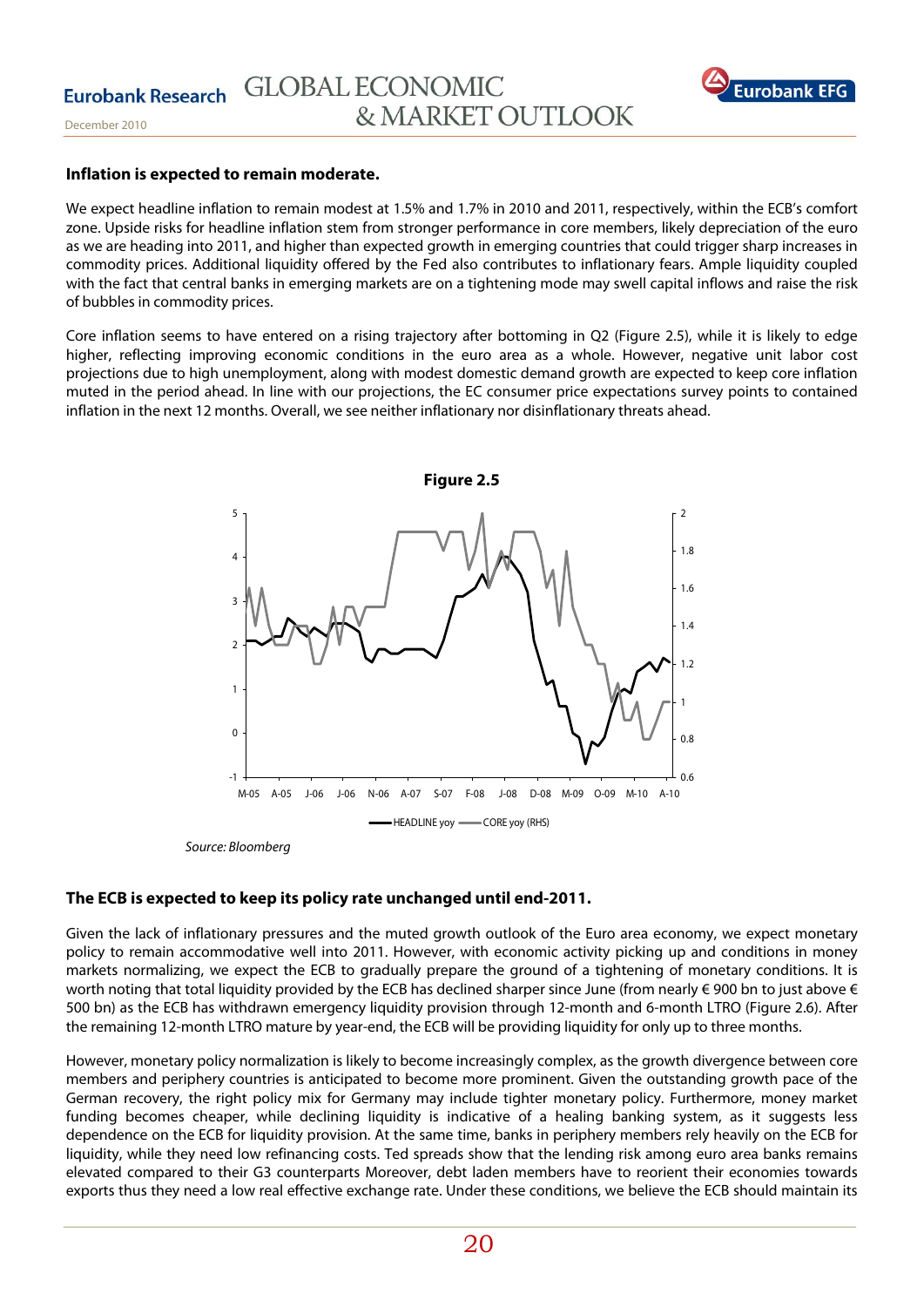

December 2010

non standard lending measures, such as accepting poor rated assets as collateral, and continue its government bond purchase program.

Overall, our baseline scenario for ECB's policy is that it will proceed cautiously towards monetary consolidation as long as it doesn't hurt the recovery of the euro area as a whole. We expect the ECB to start hiking rates in the fourth quarter of 2011. Meanwhile, given that bond markets push for fiscal restraint, monetary conditions in the euro area are expected to remain accommodative, so as to allow governments to tighten fiscal policy without jeopardizing the economic recovery. Systemic risks may force the ECB to bring its exit strategy to a halt and take action, while minor problems will be left to be dealt at a national level.



Source: Bloomberg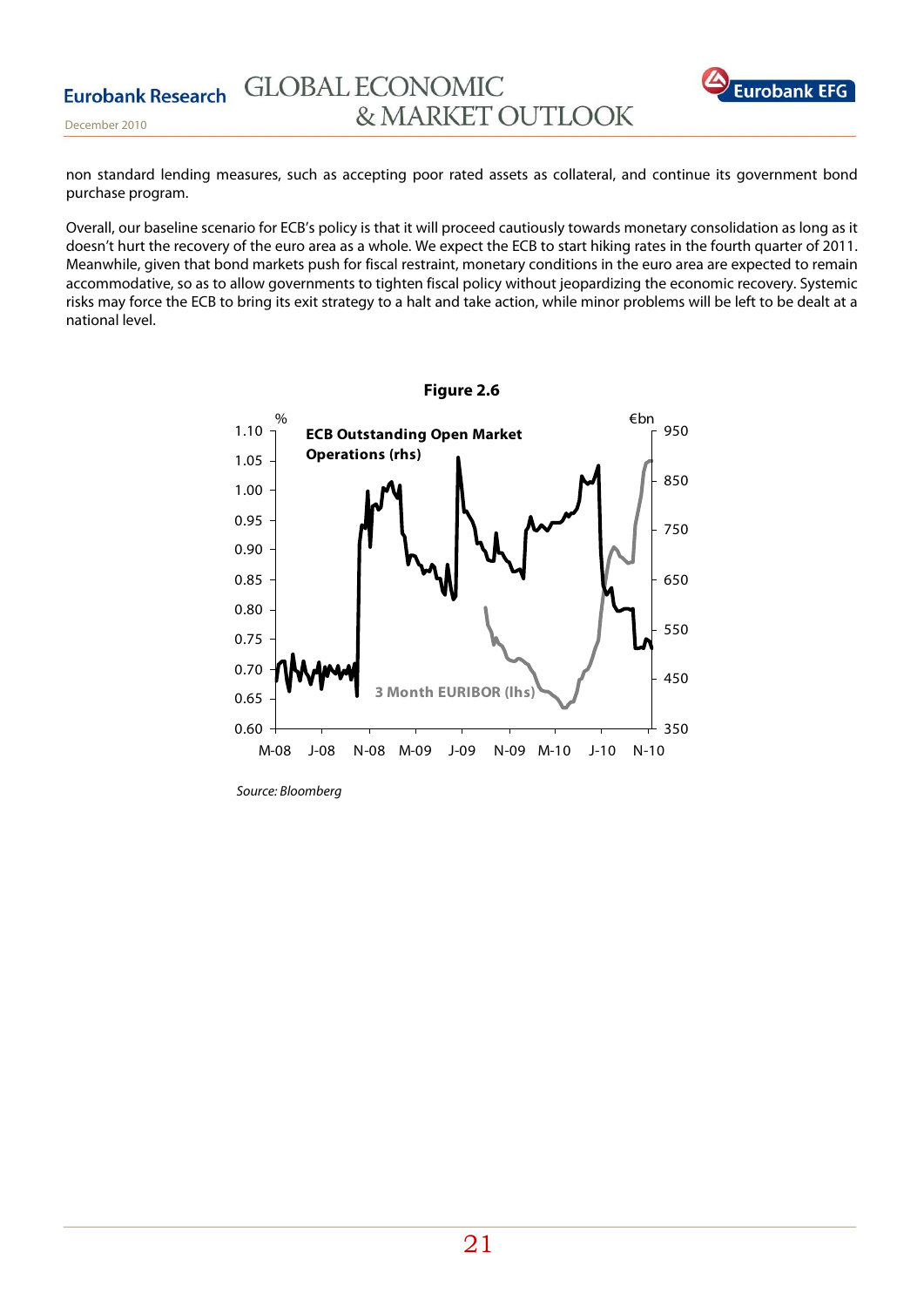

# **3. The Japanese economy**

Dimitris Malliaropulos, Vasilis Zarkos

- After peaking in Q3, the Japanese economy will most likely slow down in the period ahead due to unwinding of fiscal stimulus, appreciating yen and weaker global demand.
- The economy may peak up later in 2011, as the exports engine is expected to regain steam on the backdrop of improving conditions in the US, solid growth in China and a likely depreciation of the yen.
- In the short term, we view a significant deterioration of the economy or the USD/JPY rate stubbornly below 80 as triggering events for a second round of currency intervention by the government and additional asset purchases by the Bank of Japan.
- The key policy rate is expected to remain unchanged at 0.1% until at least the beginning of 2012.

The Japanese economy grew at 0.9% q-o-q in the third quarter, while household consumption was the key driver (Figure 3.1). Household expenditures jumped by 1.1% q-o-q relative to the previous quarter as consumers rushed to take advantage of the expiring tax credit for eco friendly cars. Net exports stalled posting a zero contribution. This comes after five consecutive positive contributions from net exports that essentially dragged the Japanese economy out of recession. Looking forward, the economy will most likely slow down in the fourth quarter, as private consumption is expected to decline. Furthermore, lower global demand and the rising yen are the major headwinds that are expected to take a toll on exports. Real exports are increasing on a yearly basis but at a diminishing pace (Figure 3.2). Besides base effects, this implies lower demand for Japanese goods.





Source: Cabinet office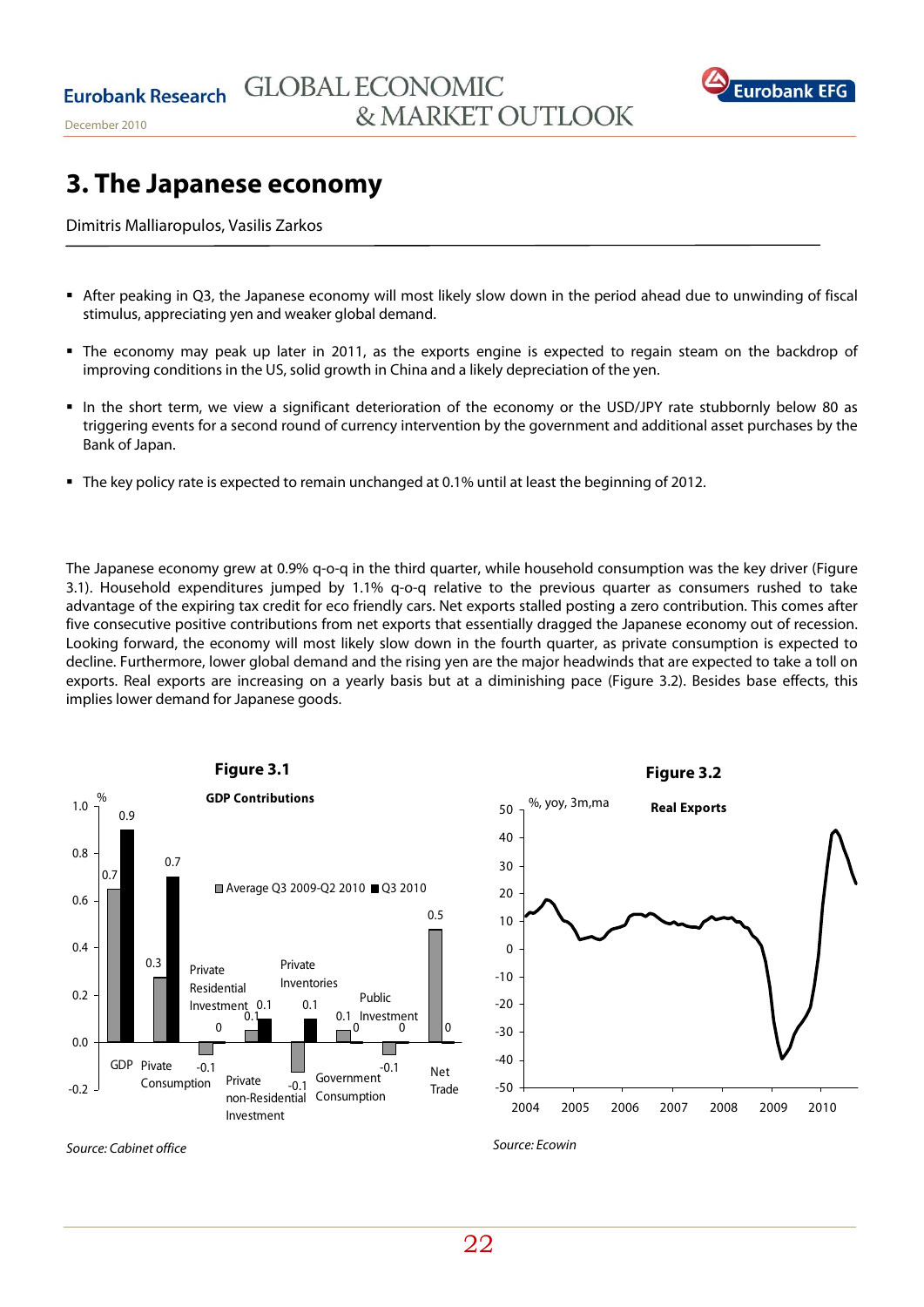

December 2010

Later in 2011, we expect growth to benefit from improving global conditions, leading to a pick up in exports. Recent US data suggest that the economy has escaped the danger of a double dip and remains sustainable. Encouraging data on employment and gains in the ISM indicator suggest increasing demand that may benefit Japanese goods in the medium term. The anticipated appreciation of the US dollar later in 2011 may alleviate depreciating pressures on JPY and help exports to regain momentum. Furthermore, production is expected to benefit from solid growth in China and the spill over effect to other emerging and commodity exporting countries.

Recent data bode well with lower economic performance towards the end of the year. The industrial production index is declining on a monthly basis since June (Figure 3.3), while the PMI manufacturing indicator remains below the expansion threshold of 50 since September, suggesting further cuts in production. The recent Tankan survey revealed improving business conditions for the third quarter both for the manufacturing and non-manufacturing industry, but it points to a clear deterioration in business sentiment as we are heading towards the fourth quarter. In line with the Tankan data, the recent Eco Watchers survey conveys deteriorating expectations sentiment among both households and firms.



Source: Bloomberg

Source: Bloomberg

On the backdrop of weakening industrial production, capital spending grew by 0.8% q-o-q in Q3 down from 1.8% in Q2. Declining exports and weaker production in the period ahead will most likely drag corporate outlays. Capacity utilization remains on a declining trend since June, suggesting that firms may postpone capital expenditures until later in 2011, when the exports engine may regain steam on the backdrop of improving external conditions. A drop in machinery orders in October suggests modest capital expenditure plans in the following period. According to the Tankan survey, capital spending of large manufacturers for the fiscal year 2010 is forecasted to increase by 2.4% down from 4.4%, which was the previous projection.

Household consumption is set to lose momentum in view of fading fiscal stimulus. Declining consumer confidence bodes well with lower personal expenditures. As the program of subsidies for eco-friendly cars expired in September, vehicles sales plunged the same month by -4.1% yoy, followed by an even sharper decline of 26.7% in October. Vehicle sales had jumped by 46.7% yoy in August, as customers rushed to take advantage of the subsidies. On the positive side for the Japanese consumer, household expenditures are expected to benefit from an extension of the tax credits for eco-friendly appliances until next March. However, we believe the impact of the extension will be muted as the credit is expected to be smaller, while the previous credit program has most likely brought forward much of future demand. Persistent deflationary environment remains a drag for domestic demand (Figure 3.4).

Consumers' spending is adversely affected by high unemployment (Figure 3.5). Although a decreasing number of firms report excessive employment, unemployment is expected to remain elevated. Uncertainty about the sustainability of household consumption beyond the expiry of fiscal measures, along with lower global demand, results in companies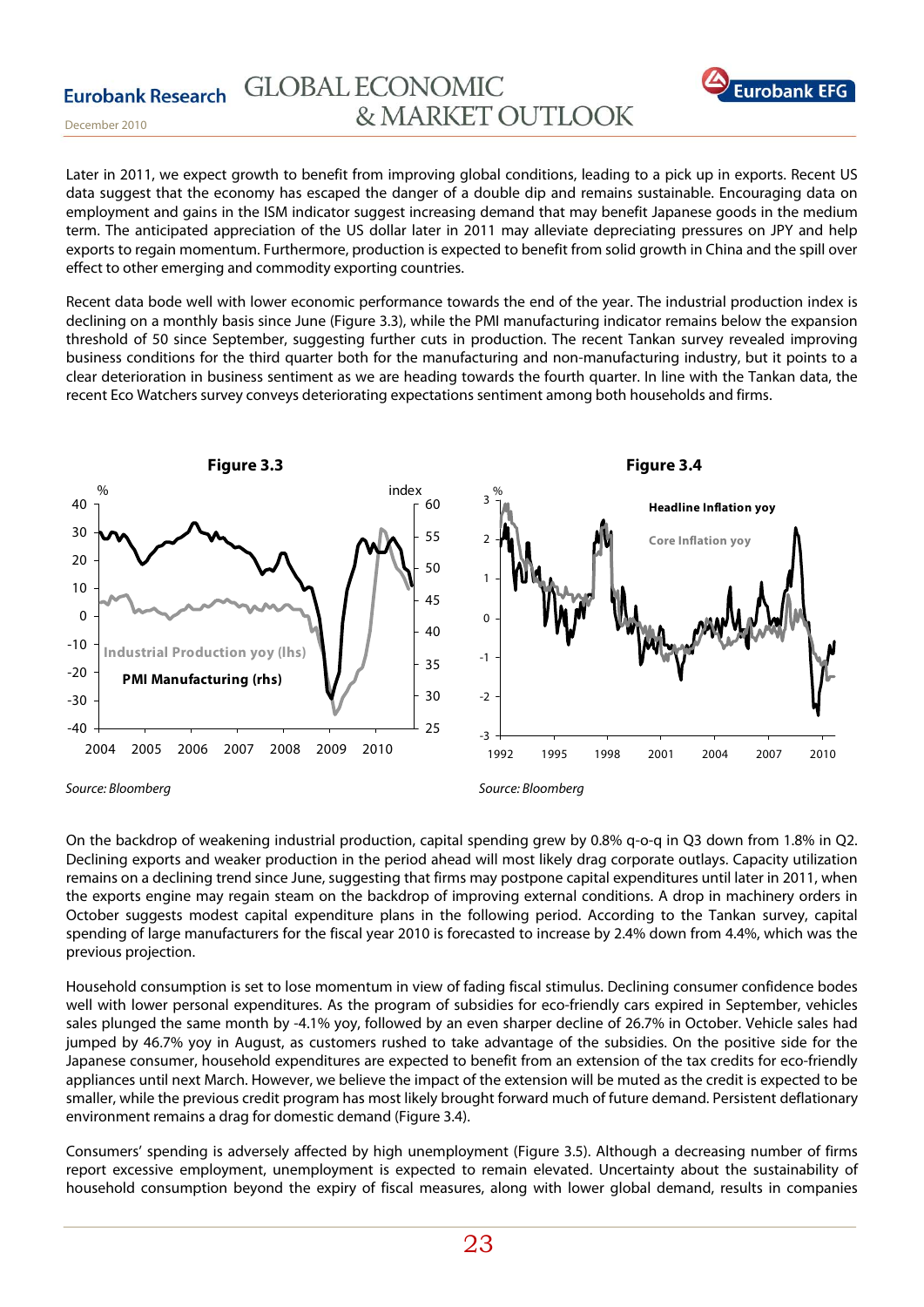

December 2010

being reluctant to hire aggressively. The jobs-to-applicants ratio has been inching higher the last few months, but it remains low. Real wages growth entered positive territory in March but it has stalled ever since. Employment will likely improve in 2011 as firma are likely to step up hiring in order to address growing global demand.



The appreciating yen has reached the highest value against the dollar since its last peak in early April and is holding back the Japanese economic growth. The strong yen hurts exports while it reduces corporate profits from sales overseas. This raises the risk of firms cutting capital investment, transferring production abroad and cutting domestic jobs. In view of the currency risk, the government intervened in the forex market for the first time since 2004 to temper the yen's strength. However, additional easing by the Fed is not likely to let the yen depreciate soon. The spread differential between the US and Japanese bonds are expected to remain low, suggesting the yen will remain strong relative to the dollar (Figure 3.6). Therefore, additional currency intervention by the government is in the cards.

In light of the economic weaknesses, the BoJ announced that it will embark on assets purchases of 5 trillion yen total value, in order to encourage a decline in long term interest rates. The bank announced that it will target J-REITs and ETFs that track the Topix and Nikkei indices. This measure puts the BoJ in the camp of the banks that have embarked on quantitative easing, along with the Fed and the Bank of England. Assets purchases will come on top of liquidity provision through the fund supplying program, which in total, will allocate 30tn yen at three and six month fixed rate operations. The BoJ did not expand its QE after the Fed's second round of quantitative easing. We assume that it will scale up its assets purchase program if the economy deteriorates significantly or the yen appreciates substantially (possibly if the USD/JPY persists below 80). The bank authorities cut the intervention rate from 0.1% to the range 0-0.1%, which, as expected, has had little impact as the rate on deposits in BoJ remains at 0.1%. We expect the intervention rate to remain unchanged until at least H1 2012.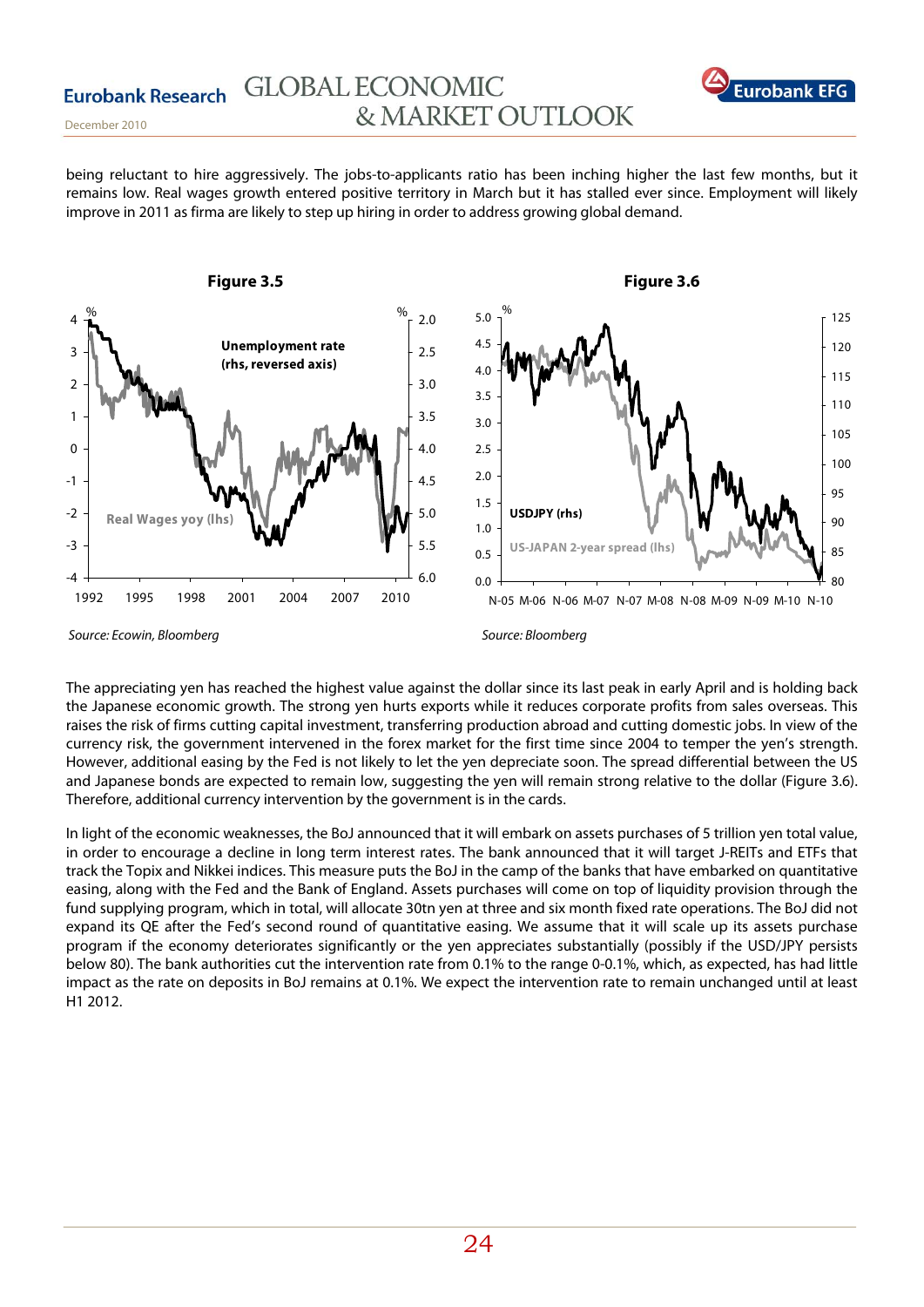

# **4. Emerging Markets**

Dimitris Malliaropulos, Maria Prandeka

- The global growth recovery is expected to continue to be fueled by emerging economies, where domestic demand remains resilient.
- Increasing capital inflows generate currency appreciation pressures and feed credit and asset bubbles, raising substantive concerns for EMs' central banks.
- The major challenge to the Emerging Asia's upbeat growth outlook is inflationary pressures that have already started to mount, owing to rising food and commodity prices and accelerating credit growth.
- The sustainability of Emerging Europe's recovery is vulnerable, due to the downside risks of the strengthening euro and fiscal austerity measures on EA's -its main trading partner- industrial activity.
- In Latin America, the recovery in economic activity continues to gain ground, on the back of strong domestic demand and favourable business and consumer confidence.

With domestic demand particularly resilient, improving labor market conditions and a strong bounce back in external trade, emerging markets expanded more than twice as much as advanced economies over the first half of 2010 (8% and 3.5%, respectively)<sup>3</sup>. Their economic prospects remain robust due to stronger fundamentals, such as a less leveraged private sector and better external balances. Thus, they are expected to remain the leaders of global growth, growing substantially faster than advanced economies over the next few years. According to the latest IMF forecasts<sup>4</sup>, in 2010, emerging and developing economies will contribute 3.7% to global growth (measured in ppp), almost double the contribution of advanced economies (1.9%). Although advanced economies account for the biggest fraction of global GDP in terms of purchasing power parity (53%), EM economies have increased significantly their share in global GDP since 2000 (from 37% to 47%) and they are expected to surpass advanced economies over the next five years, becoming gradually the major engine of the world economy. It is worth noting that advanced economies' share in global GDP has declined through time (63% in 2000).

In the monetary policy front, EMs' central banks have already started a gradual tightening of monetary policy to prevent their economies from overheating. Meanwhile, G3 central banks are keeping interest rates at historical lows and are not expected to proceed with rate hikes before the second half of 2011. As a result, interest rate differentials are widening further. The latter along with the Fed's second round of quantitative easing, which put downward pressure on the dollar, and better growth prospects of EM economies have encouraged increasing capital inflows into commodities and other assets in EMs. The persistent strength in private capital inflows raises substantive concerns for EMs' authorities, as it generates currency appreciation pressures and feed credit and asset bubbles. Indeed, this happens at a time when inflation and overheating constitute major concerns, given that EM economies are growing at or above potential. In order to curb currency appreciation, policymakers in several countries have recently engaged in foreign exchange intervention and capital controls, thus fuelling trade tensions. For example, Brazil has already introduced taxes on foreign investment in fixed income securities, as its currency appreciated sharply versus the US dollar. Nevertheless, while EMs are trying to prevent a nominal appreciation via foreign exchange intervention, as Figure 4.2 depicts, the real effective exchange rates appreciate, given that inflation is rising in these countries. As a result, EMs are worried about loss of competitiveness and, consequently, a moderation in exports. Indeed, our BRICs leading indicator points to easing exports growth ahead (Figure 4.1). Additionally, increasing capital inflows are holding off EMs from raising short term interest rates further, as this will fuel further capital inflows, adding to inflation pressures and asset bubbles. In our view, it is difficult for central banks to devalue their currencies against the US dollar, as the Fed is expected to keep its easy monetary stance until at least Q3

 3 IMF, World Economic Outlook, October 2010

<sup>4</sup> IMF, World Economic Outlook, October 2010.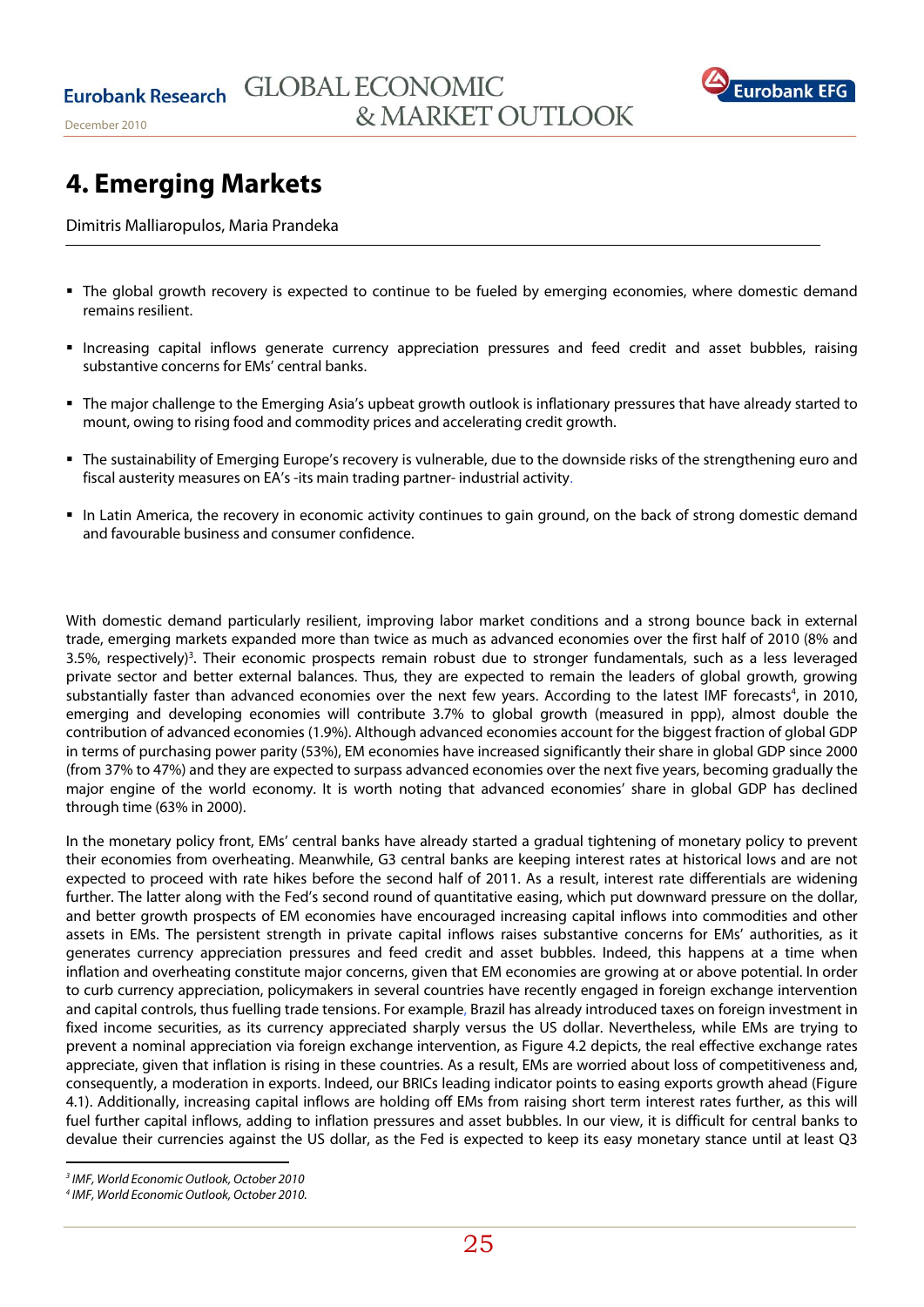![](_page_25_Picture_1.jpeg)

December 2010

2011. Indeed, the risk is that competitive devaluations, exchange rate volatility and constraints on capital inflows may destabilize global trade flows, putting a brake on the recovery of the world economy. Hence, EMs will increasingly get under pressure to allow their currencies to appreciate, even gradually, which is a positive step towards global rebalancing.

![](_page_25_Figure_4.jpeg)

<sup>\* 3</sup> month forward Source: Eurobank EFG

We continue to believe that a major risk to the EMs' upbeat growth outlook is inflationary pressures, stemming mainly from rising commodity prices and the rebound in capital inflows. A significant challenge for EM economies, such as China, that rely mainly on exports, while private consumption comprises only a small fraction of GDP, is a worse-than-anticipated recovery in advanced economies. In contrast, countries, such as Brazil, are more resilient given their limited dependence on exports and their reliance on domestic demand. Thus, it is less likely that these economies will be significantly affected by a slow recovery in advanced economies, unless there is a new bout of global risk aversion, putting increased pressure on commodity prices and, hence, export of commodity-producing countries. Indeed, such a shock should weigh on these economies also through the capital flows channel, as they run current account deficits.

As far as particular EM regions are concerned, Emerging Asia is leading the recovery, due to aggressive monetary and fiscal policy easing. In Latin America, economic activity continues to gain ground, on the back of strong domestic demand, favourable business and consumer confidence and rising commodity prices. Elsewhere, Emerging Europe has been a clear underperformer among EM regions. Its main challenge is a slowdown in the Euro area -its main trading partner-, due to the effects of the strengthening euro and the impact of fiscal austerity measures on EA's real economic activity.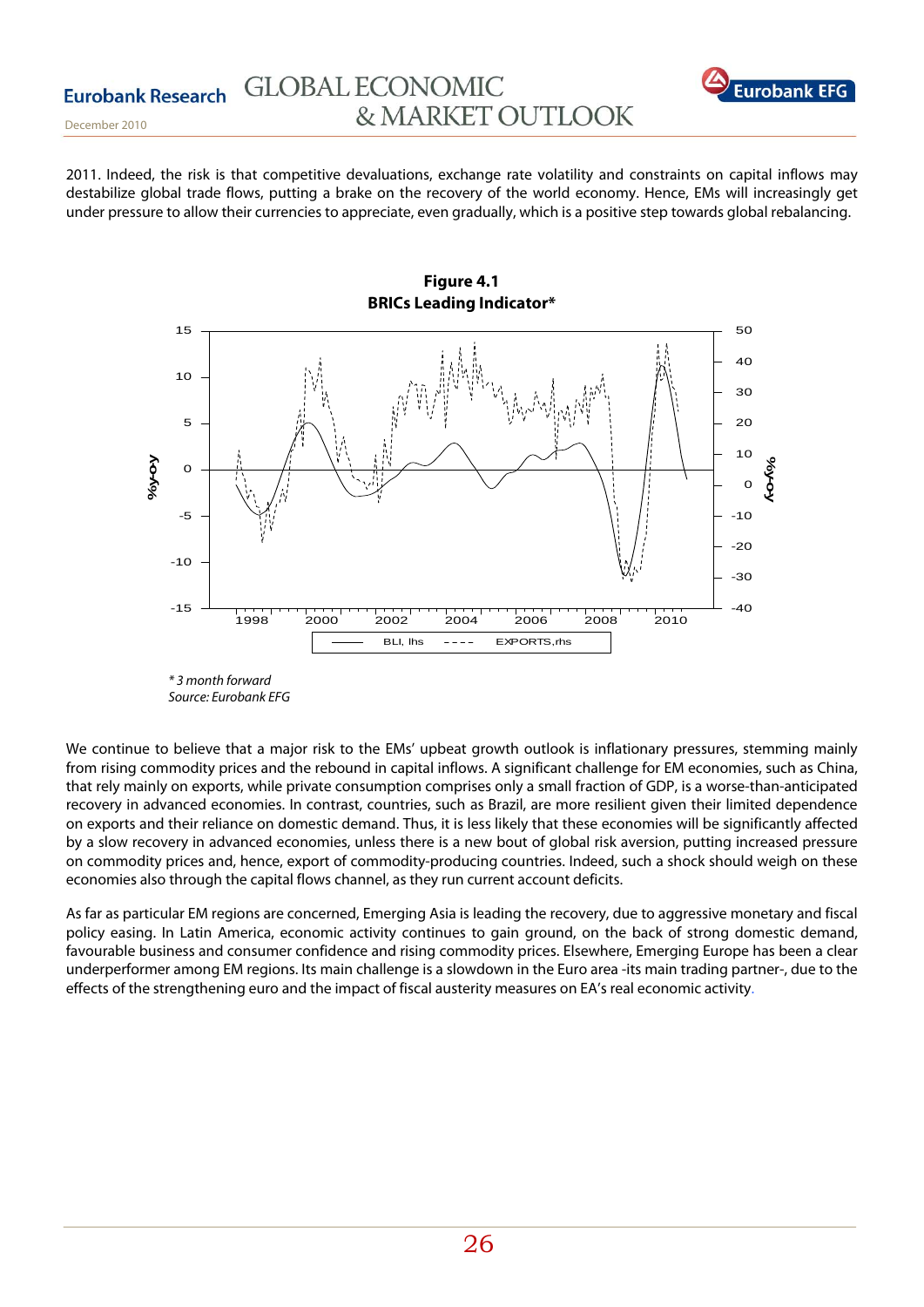December 2010

# **GLOBAL ECONOMIC** & MARKET OUTLOOK

![](_page_26_Picture_2.jpeg)

94 96 98 100 102 104 106 108 Jan-10 Apr-10 Jul-10 Oct-10 China  $\longrightarrow$ India =  $\equiv$  Brazil Index, Jan 2010=100

**Figure 4.2 Real Effective Exchange Rate** 

Source: Ecowin, BIS

## **Emerging Asia**

After having bounced back from the global downturn much more strongly than others, emerging Asian economies' growth momentum remains particularly strong. Leading indicators suggest improving economic activity across the region, with the Asia ex Japan economic sentiment indicator being on an upward trend (Figure 4.3). Real GDP growth is generally expanding at or above pre-crisis levels, on the back of robust private consumption, large fiscal spending, surging exports and a healthy state of the region's banks that ensured credit availability. China and India are playing the most important role in the region and robust domestic demand spread from these countries to other Asian economies. In China, real GDP growth is expected to return to a double digit growth rate on a yearly basis, accelerating to 10% y-o-y. In addition, according to our estimates, India's real GDP will expand by 8.5% in 2010.

The major challenge to the region's upbeat growth outlook is inflationary pressures that have already started to mount, owing to rising food and commodity prices, large capital inflows and accelerating credit growth. It is important to point out that food accounts for a large proportion of the consumer price baskets in the region. In India WPI inflation (ex food) increased by an average of 9.6% y-o-y in the first ten months of the year, forcing the Reserve Bank of India to follow China in tightening policy. The latter has raised both the reserve requirement ratio (by a total of 150 bps) and the benchmark interest rates. Moreover, it has proceeded with a number of measures, such as raising mortgage rates, in order to curb lending. Another challenge for the region is the withdrawal of fiscal stimulus, now that the recovery is well established. Countries in the region should rebalance their economies towards domestic sources of growth, as they are highly dependent on external demand and, consequently, vulnerable to a sudden shock in the global economy.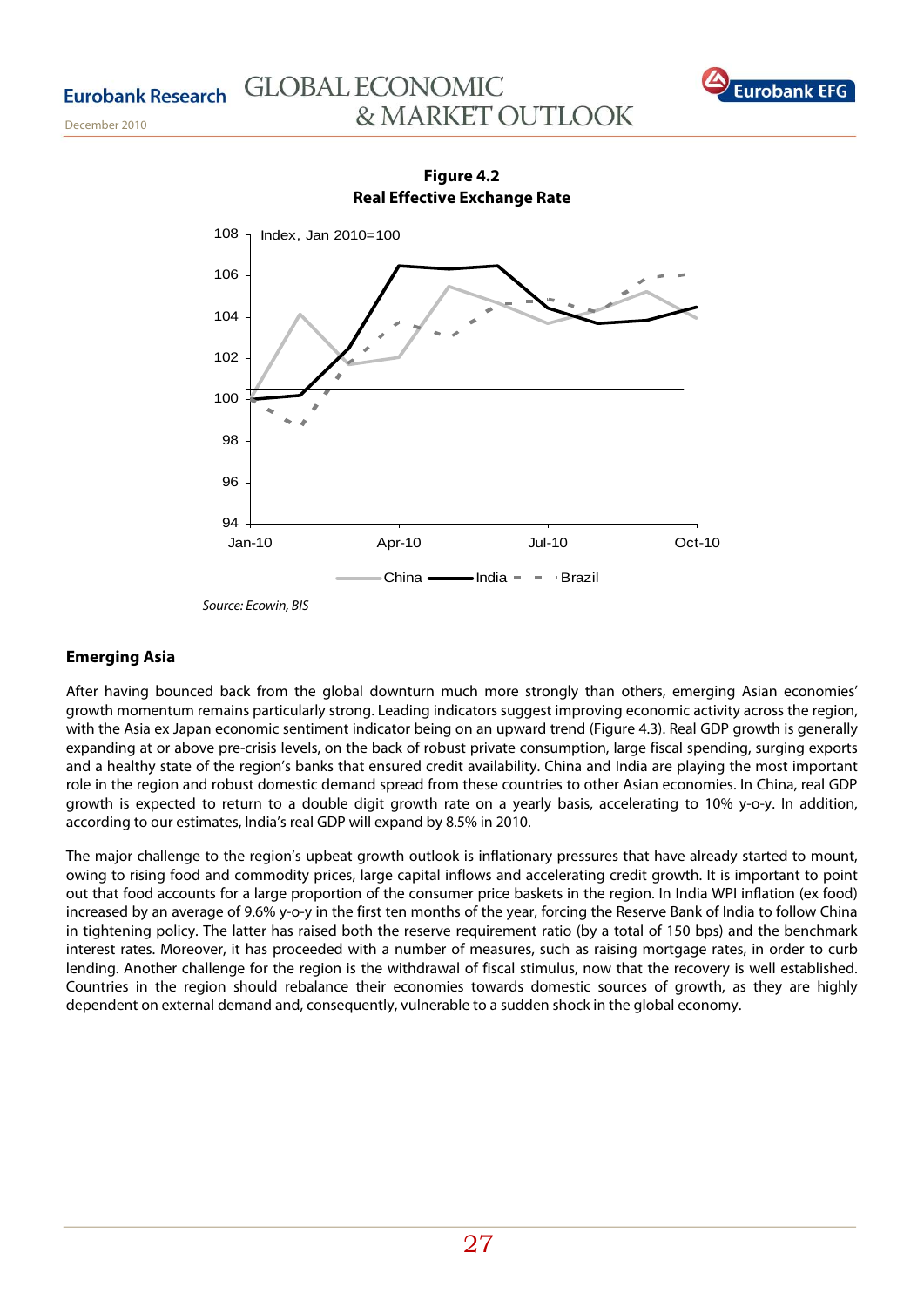December 2010

# **GLOBAL ECONOMIC** & MARKET OUTLOOK

![](_page_27_Picture_2.jpeg)

![](_page_27_Figure_3.jpeg)

The sentix sentiment indicator is a monthly survey among financial analysts and institutional investors about the expected economic situation.

Source: Ecowin

# **Emerging Europe**

Although the region continues to lag behind emerging Asia and Latin America in the recovery, its Q3 GDP data generally surprised on the upside, with industry being the main driver of growth. Indeed, in Q3 10, both the Eastern Europe IFO economic situation index and the index for export volumes over the next six months remain above the 5-point-level that indicates expansion since the last quarter of 2009 (Figure 4.4). Manufacturing PMI indices across the region improved further in recent months, and this has already shown in industrial production numbers. In Russia, for example, the PMI rose again above the threshold of 50, which indicates expansion, in October, while industrial production expanded by an average of 8.7% y-o-y, since the beginning of the year, in contrast to a contraction of 9.2% in 2009. This is reasonable if we think of the manufacturing led recovery in Germany, which is Emerging Europe's key export destination. However, this may constitute a major vulnerability for the region, as the strengthening of the euro and fiscal austerity measures will start to take their toll on Euro area's industrial activity over the next few quarters. Capital is generally returning in the region, but inflows are moderated, compared to Emerging Asia and Latin America. This reflects a fragile banking sector and weaker growth prospects. We expect that exchange rate appreciation and currency intervention will constitute a more preferred response to capital inflows than capital controls. Meanwhile, sizeable deterioration in public finances, due to massive fiscal stimulus, suggests that there is little scope for further fiscal easing, impeding the recovery in the region. On the upside, higher commodity prices will benefit energy exporters in the region, most notably Russia.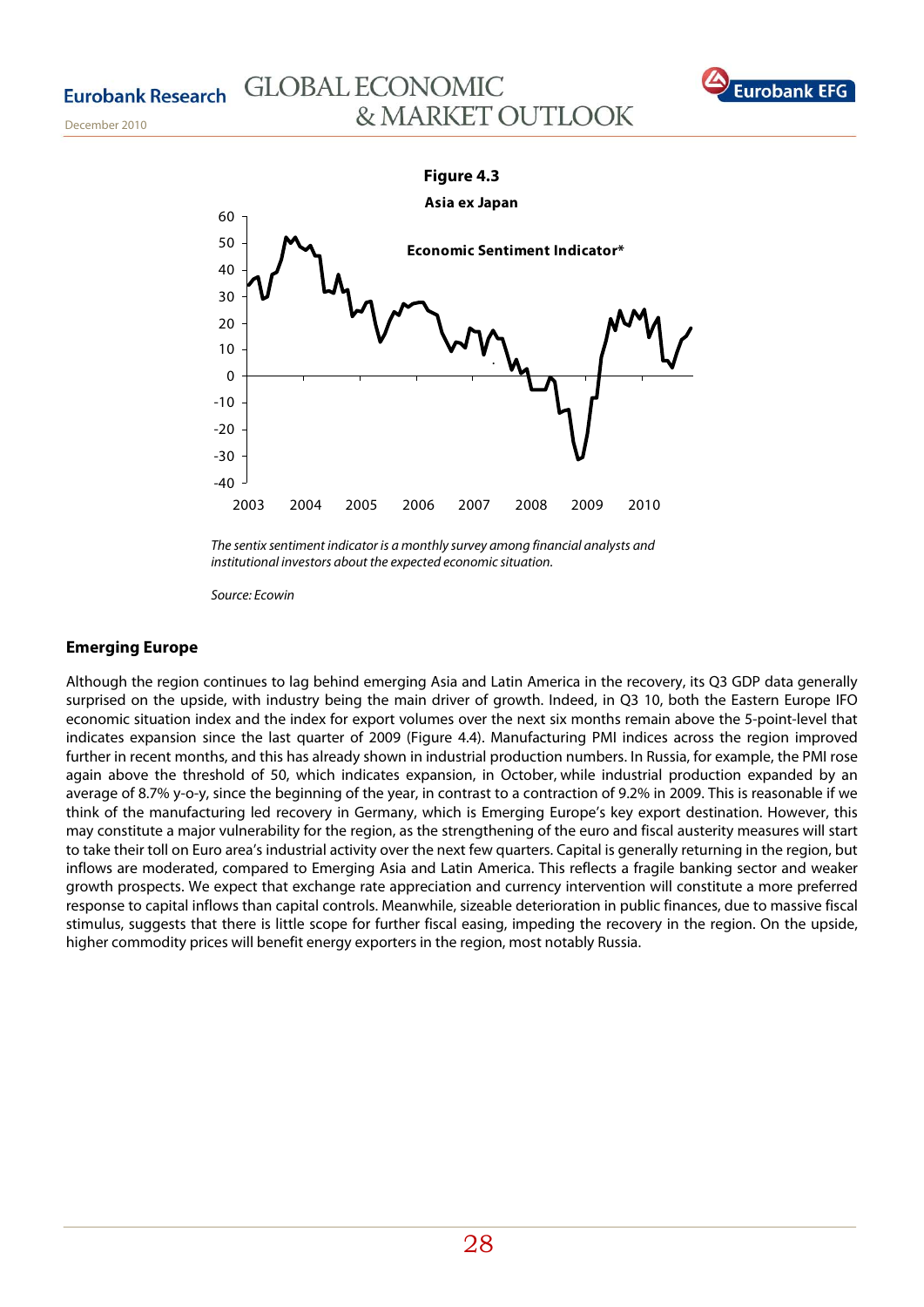# **GLOBAL ECONOMIC** & MARKET OUTLOOK

![](_page_28_Picture_2.jpeg)

December 2010

![](_page_28_Figure_4.jpeg)

## **Latin America**

The region's real GDP growth picked up strongly over the first half of 2010, on the back of strong domestic demand, favourable business and consumer confidence, solid macroeconomic fundamentals and strong commodity revenues. In H2 2010, economic activity is expected to moderate slightly, as a result of tightening monetary policy. This is strongly confirmed by the Latin America IFO expectations index that has declined gradually from its peak in Q1 10 (Figure 4.5). Overall for 2010 Latin America is expected to grow at about 6%, significantly up from -1.7% in 2009. In addition, the benign growth outlook of Asian economies, particularly China, a key destination of LA's exports, will also be beneficiary for the region. The Latin America IFO index for export volumes over the next six months has increased further in Q3 10 (Figure 4.6). Meanwhile, labor market conditions remain favorable. In Brazil, the rate of unemployment has fallen significantly to 6.2% in September, the lowest rate since December 2008, due to significant gains in employment. Indeed, net formal job creation reached 2,201k since the beginning of the year, while the total level for the whole 2009 was 995k net new jobs. We continue to believe that a key issue for the region will be widening current account deficits, mainly due to the continuation of domestic demand expansion. Nevertheless, strong capital inflows will finance the deficits, deterring balance of payments risks. Moreover, solid commodity prices will continue to contribute positively to growth in the region and support LA currencies. On the other hand, sharply increased capital inflows are resulting in stronger local currencies, a case that brings important challenges to policymakers that are becoming more cautious about tightening. In Brazil, where the real has appreciated sharply, policymakers have already proceeded with the imposition of capital controls, namely increasing the financial transaction tax applicable to foreign investment in fixed income securities. Furthermore, deteriorating inflation dynamics have prompted the Brazilian Central Bank (BCB) to initiate the tightening cycle in the region in an effort to re-anchor inflation expectations. Indeed, the BCB has raised the selic rate by 200 basis points since April.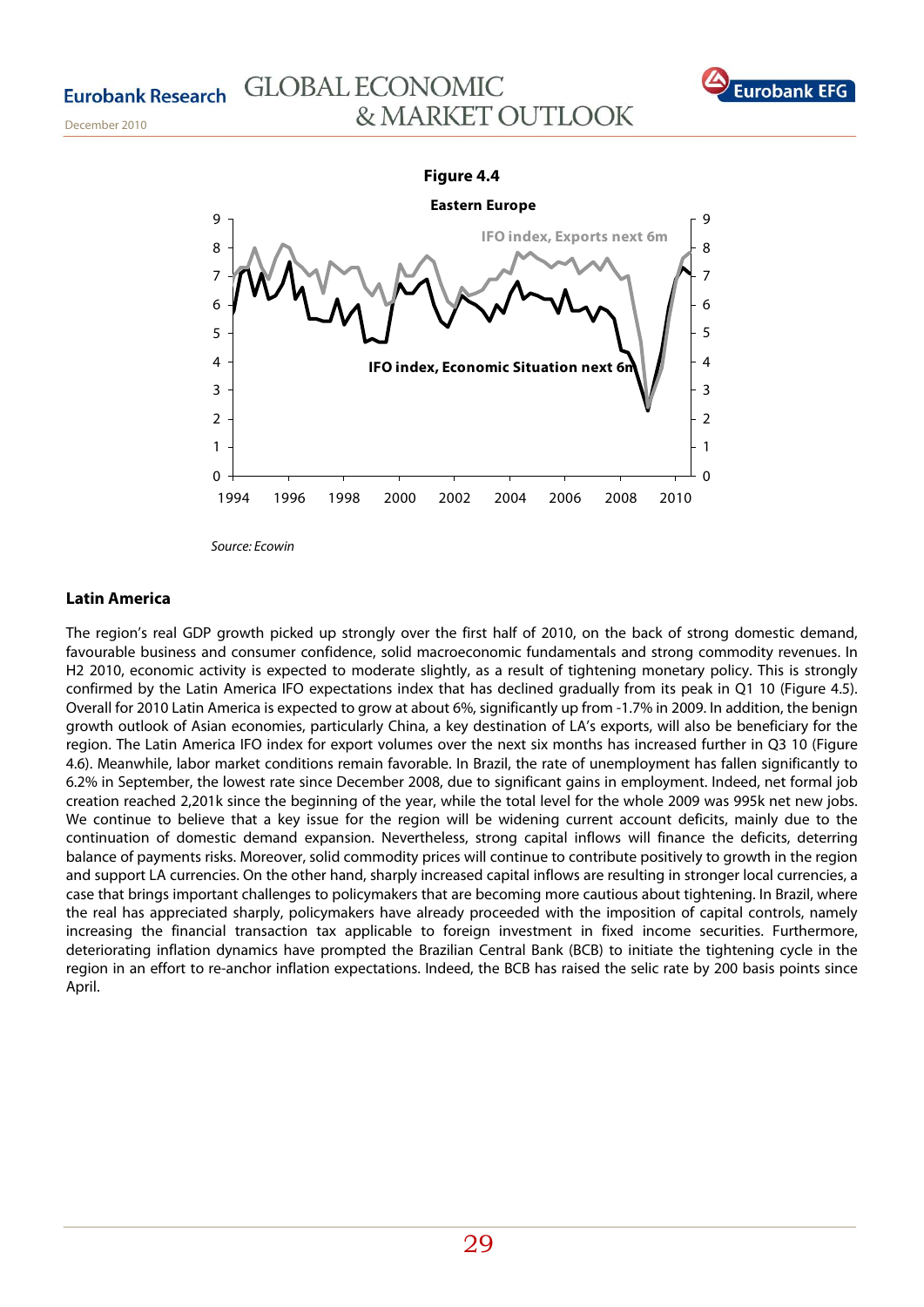December 2010

# **GLOBAL ECONOMIC** & MARKET OUTLOOK

![](_page_29_Picture_2.jpeg)

![](_page_29_Figure_3.jpeg)

\*Argentina, Brazil, Chile, Colombia, Ecuador, Mexico, Peru, Venezuela

Source: Eurobank EFG, Ecowin

![](_page_29_Figure_6.jpeg)

Source: Ecowin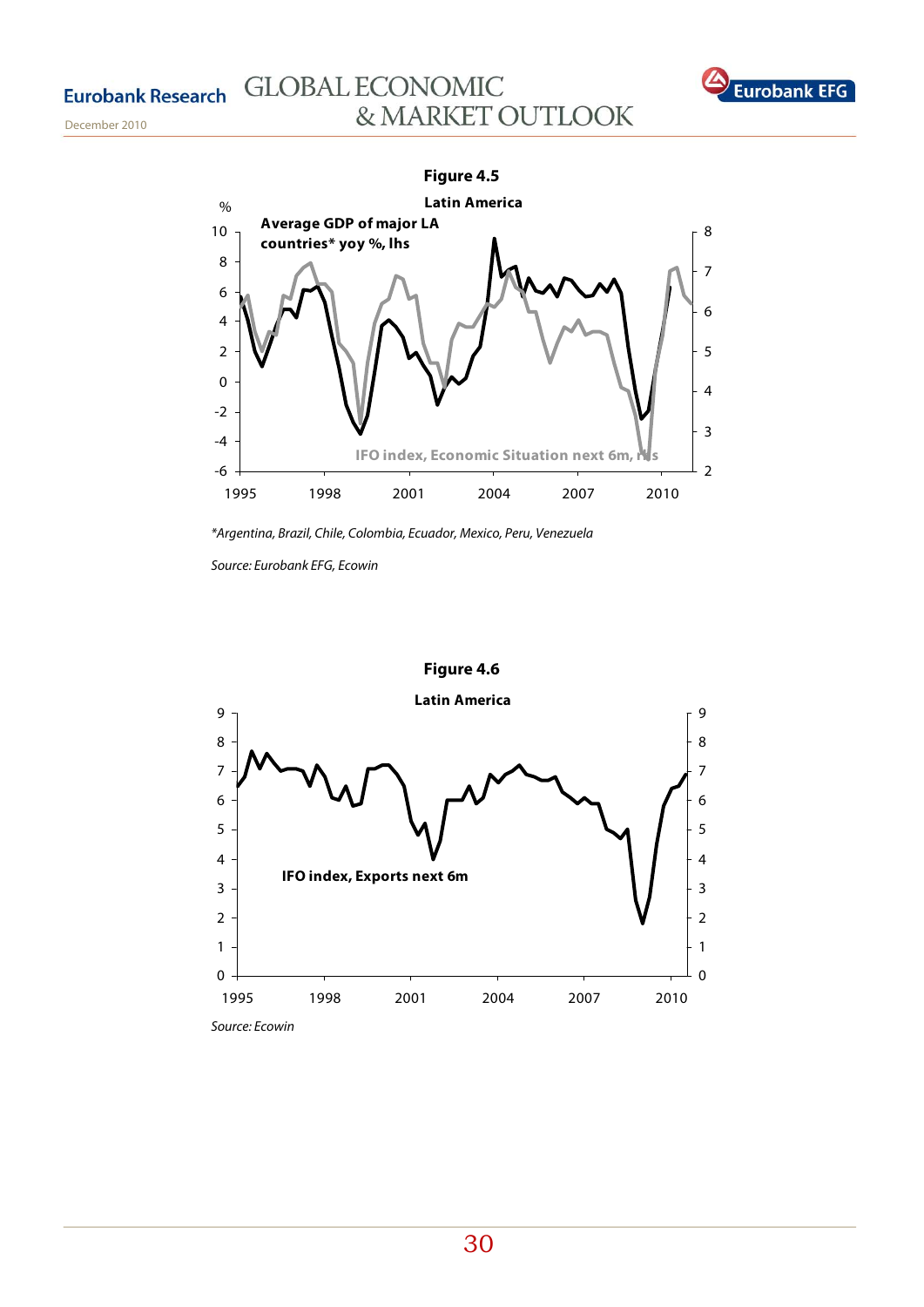![](_page_30_Picture_1.jpeg)

# **ΙΙΙ. Special Issue: The small cap cycle**

# Dimitris Malliaropulos, Maria Prandeka

In our previous issue (June 2010) we projected that the outperformance of small capitalization stocks relative to large capitalization stocks in the US since the market lows in March 2009 -typical during the early stages of economic recoverywas bound to continue. In line with our projections, small caps continue to outperform large caps over the second half of 2010. We continue to believe that the small cap cycle has yet to come to a cyclical peak, as financial repair and economic recovery in the US should bode well for small businesses in the near term.

Measured by the Russell indices, small caps are up 109.7% since their March 2009 low, while large caps are up 80.2% over the same period. In addition, year-to-date, small stocks have advanced by 15.1%, whereas the Russell 1000 has increased by 8.2% (Figure 1). The crucial question continues to be whether small caps will continue to outperform large caps. As table 1 shows, the small versus large caps performance so far (10%, 20 months after the market trough) is roughly in line with the corresponding average of the four major bull markets in the S&P500 (12.6%). However, the average overall outperformance of small caps was 27.9% over the past four bull markets and lasted on average 29 months (Table 1). In the current cycle we have not seen yet such a performance. Hence from this perspective, the Russell 2000 has some scope to rise further versus the Russell 1000.

Small business surveys, that have begun to improve since the first half of 2010, continue to reflect positive prospects for the sector. According to the October 2010 Fed Senior Loan Officer Survey, a net balance of 7.1% of domestic banks reported easing standards on commercial and industrial (C&I) loans to smaller firms, compared to a net balance of 16.1% of banks reporting tighter standards a year ago.

| Relative performance between small and large cap stocks during four major bull markets |                  |                              |                                 |                                         |                                                          |                                                                                      |                                                                                                    |  |  |  |  |
|----------------------------------------------------------------------------------------|------------------|------------------------------|---------------------------------|-----------------------------------------|----------------------------------------------------------|--------------------------------------------------------------------------------------|----------------------------------------------------------------------------------------------------|--|--|--|--|
| <b>NBERUS</b>                                                                          | Market<br>Trough | <b>Market</b><br><b>Peak</b> | <b>Small vs</b><br>Large Trough | <b>Small vs</b><br>Large<br><b>Peak</b> | <b>Duration</b><br>from<br>trough to<br>peak<br>(months) | <b>Relative</b><br>Performance<br><b>Small vs</b><br>Large from<br>trough to<br>peak | <b>Relative</b><br><b>Performance</b><br><b>Small vs Large</b><br>20 months after<br>market trough |  |  |  |  |
| $01/80 - 07/80$                                                                        | Feb-78           | <b>Nov-80</b>                | Dec-78                          | <b>Nov-80</b>                           | 23                                                       | 23.4%                                                                                |                                                                                                    |  |  |  |  |
| $07/81 - 11/82$                                                                        | Jul-82           | Aug-87                       | Aug-82                          | Jul-83                                  | 11                                                       | 24.1%                                                                                | 11.1%                                                                                              |  |  |  |  |
| 07/90 - 03/91                                                                          | Oct-90           | Aug-00                       | $Oct-90$                        | Feb-94                                  | 40                                                       | 33.4%                                                                                | 14.3%                                                                                              |  |  |  |  |
| $03/01 - 11/01$                                                                        | $Sep-02$         | Oct-07                       | $Oct-02$                        | Mar-06                                  | 41                                                       | 30.6%                                                                                | 12.6%                                                                                              |  |  |  |  |
|                                                                                        | Average          |                              |                                 |                                         | 29                                                       | 27.9%                                                                                | 12.6%                                                                                              |  |  |  |  |
| 12/07 - Q2 09                                                                          | Feb-09           |                              | Feb-09                          |                                         | $20*$                                                    | $10.0\%$ *                                                                           | 10.0%                                                                                              |  |  |  |  |

| Table 1                                                                               |
|---------------------------------------------------------------------------------------|
| Relative performance between small and large can stocks during four major bull market |

\* From end-February 2009 to end-October 2010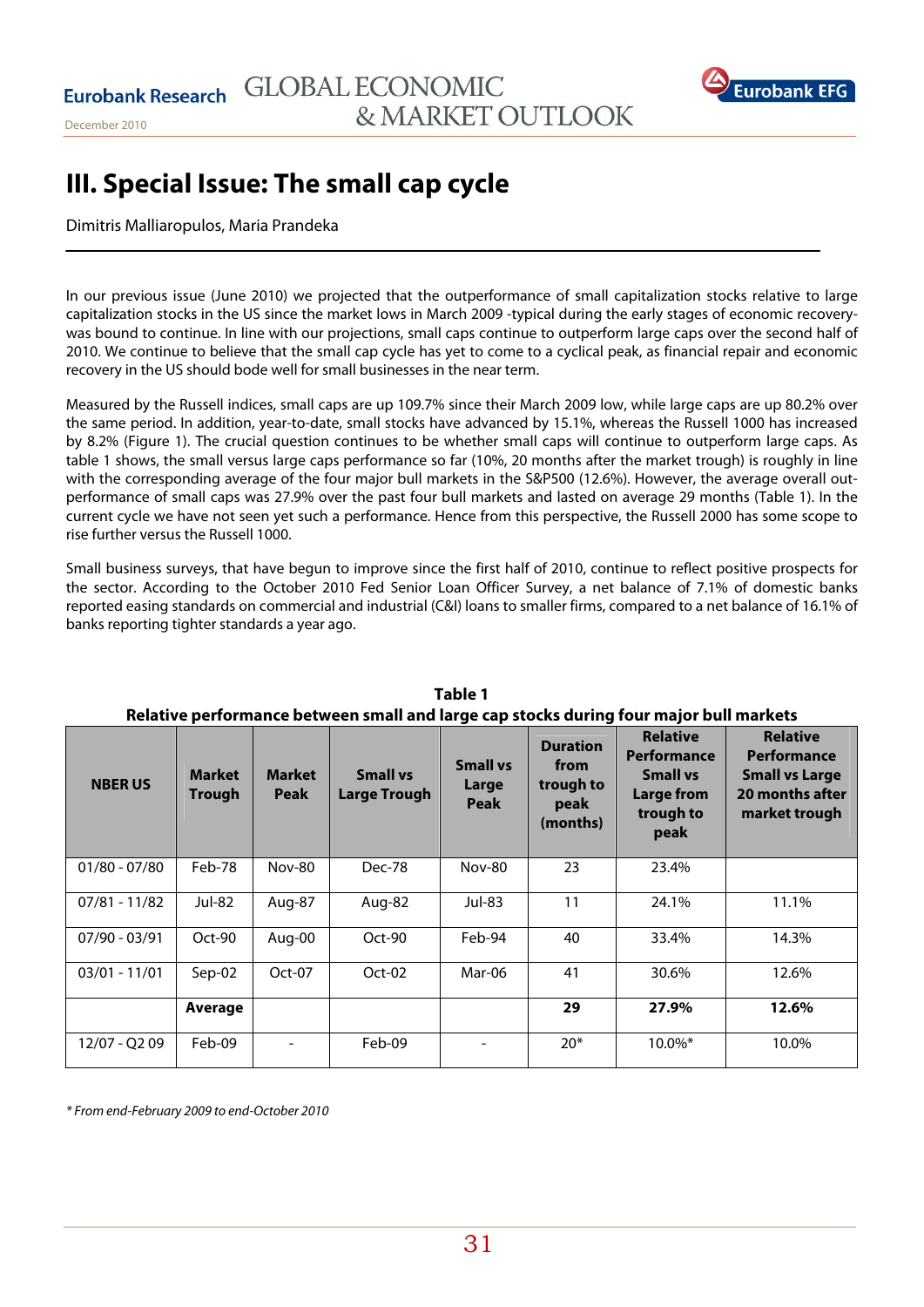![](_page_31_Picture_1.jpeg)

December 2010

This was the second consecutive survey recording such an easing. Indeed, banks had been reporting tightening terms on C&I loans to small firms since the last quarter of 2006. Moreover, on the demand side, although the ratio of banks reporting that demand for C&I loans from small businesses weakened further over the past three months was somewhat larger compared to the July survey, it has improved substantially to -9.3% from its bottom of -63.5% in Q1 09. As Figure 2 depicts, the above indicators of credit conditions in small businesses have yet to reach the pre-crisis levels, suggesting that the recovery in the sector has further way to go.

In the meantime, the National Federation of Independent Business (NFIB) Small Business Optimism Index increased by 2.7 points to 91.7 in October (Figure 2, left). According to the survey, trends in sales have started to show significant signs of improvement, as the net percentage of firms reporting higher nominal sales picked up to -13% from -17%, which is a significantly better reading than mid-2009 (end of the recession) when the index started to improve (Figure 3, right). Moreover, the net percentage of employers reporting increasing employment has improved by 19 points to -6% since its trough in April 2009. Indeed, hiring plans are encouraging as an increasing percentage of firms reported higher earnings and plans to build up inventories (Figure 3, right). Another piece of somewhat encouraging news came from the ADP small business employment report, according to which private employment among small businesses increased by a total of 21,000 in October for the eighth consecutive month. The main driving force of this increase was gains in the serviceproviding sector. It should be noted that small businesses account for about one half of US private nonfarm employment.

Another fact suggesting that small stocks may continue to outperform large stocks in the near term is the low interest rate environment. Small companies tend to perform better during such periods, because they are more dependend on bank finance than large stocks. Indeed, we expect the Fed to keep interest rates near historical lows for at least the first half of 2011, in order to ensure that the economy will settle back to a more sustainable path. Thereafter, the Fed will probably not embark on a large-scale tightening right away, so as to avoid any adverse effects by a likely market overreaction.

![](_page_31_Figure_6.jpeg)

Will the depreciation of the US dollar in H2 2010 benefit large companies relative to small caps? Small companies are more dependent on domestic demand conditions, in contrast to their larger peers, whose earnings are more internationally diversified. Thus, the recent depreciation of the US dollar against major currencies should be more beneficial for large companies as it will make their products more competitive. However, small businesses account for a significant share of US exports (about 31.3% in FY2009). It is worth noting that one of the Small Business Administration's (SBA) strategies for the fiscal years 2011-2016 is to promote small business exports. Therefore, the recent weakening of the US dollar is not a clear negative on the relative outperformance of small company stocks in 2011.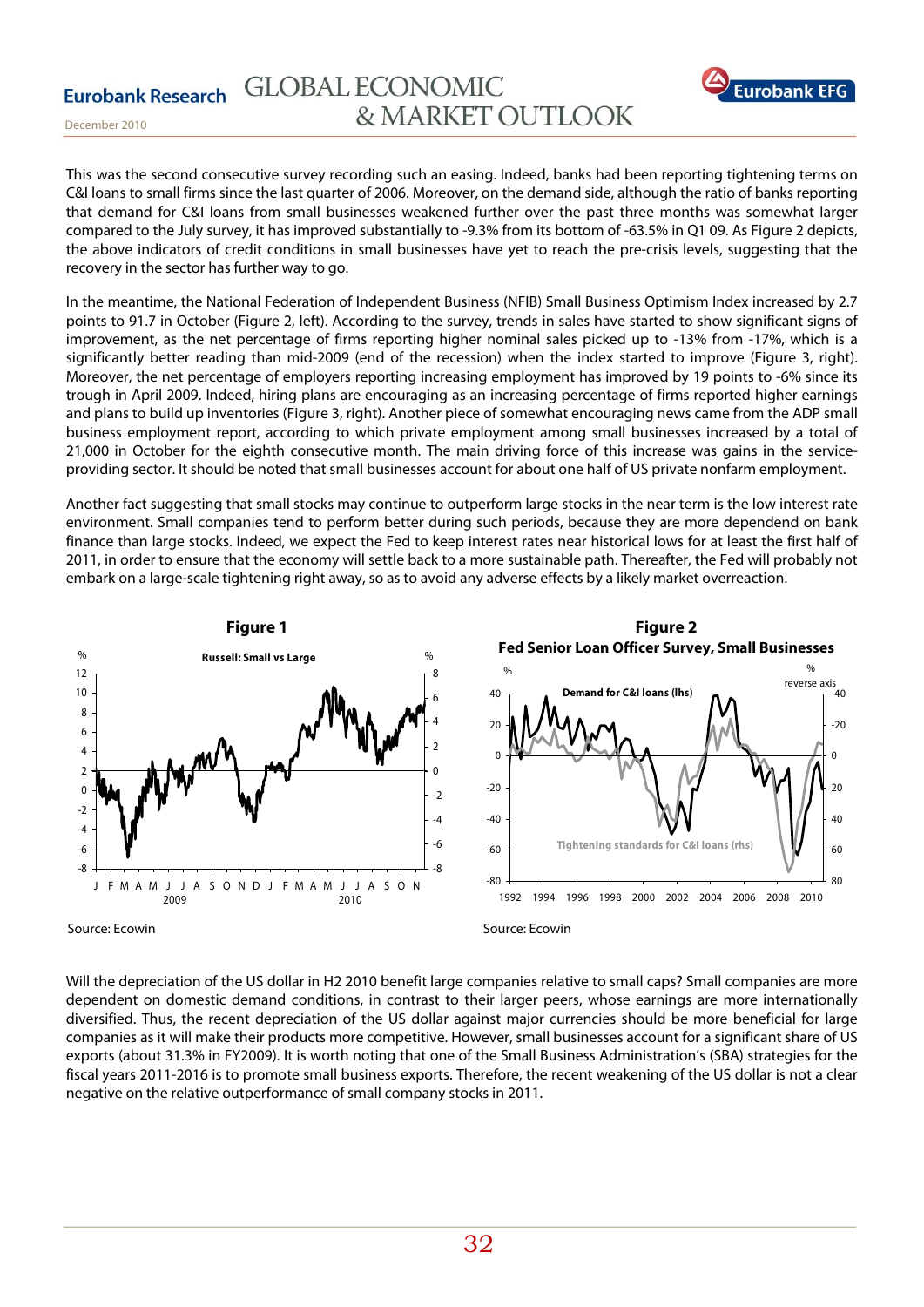December 2010

![](_page_32_Figure_2.jpeg)

![](_page_32_Figure_3.jpeg)

& MARKET OUTLOOK

**GLOBAL ECONOMIC** 

![](_page_32_Figure_4.jpeg)

**Eurobank EFG** 

Source: Ecowin

Source: Ecowin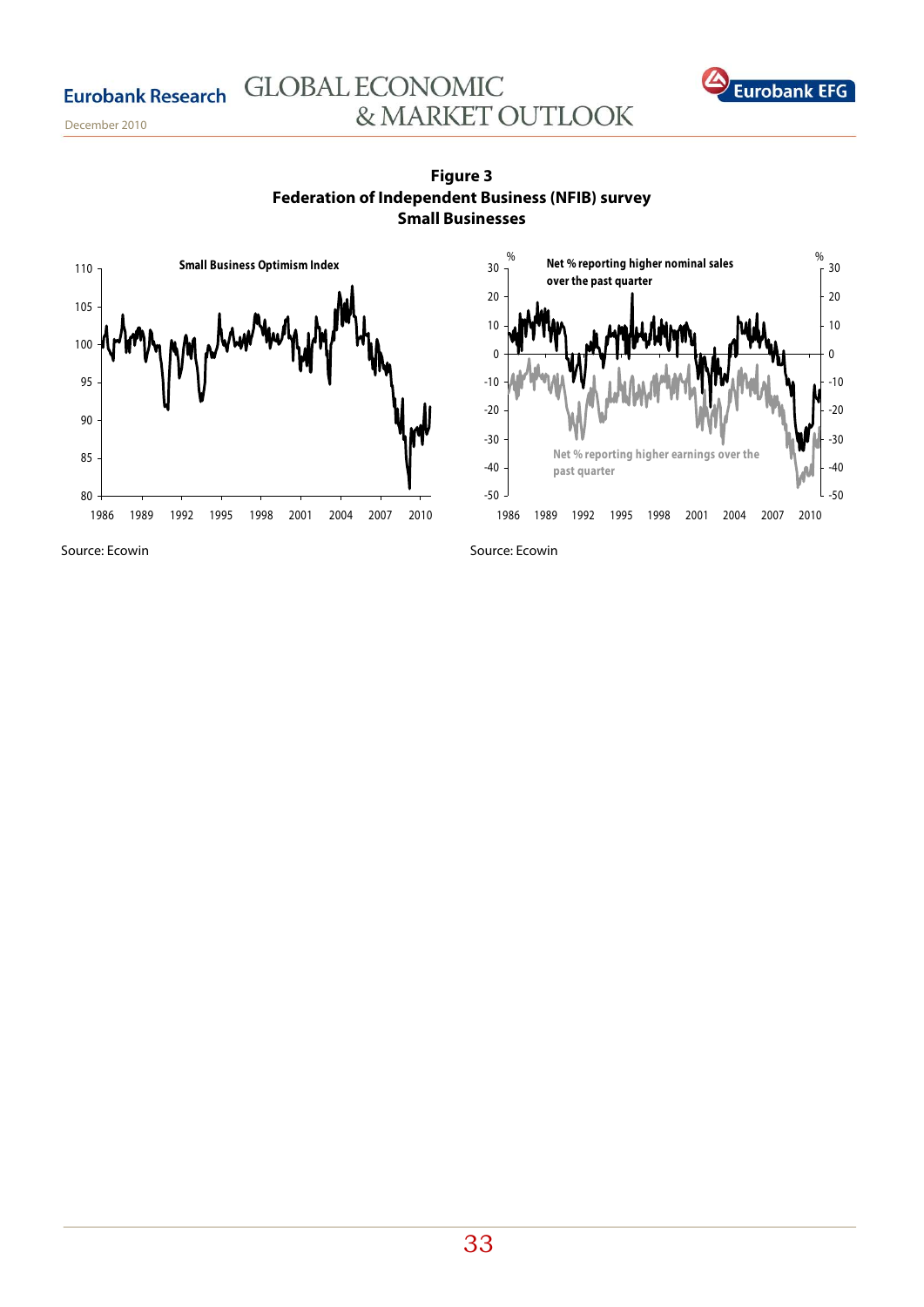![](_page_33_Picture_1.jpeg)

# **Macro Forecasts**

| <b>Real GDP growth</b> |        |        |                     |                  |                     |                  |  |  |  |  |
|------------------------|--------|--------|---------------------|------------------|---------------------|------------------|--|--|--|--|
|                        | 2008   | 2009   | 2010f               |                  | 2011f               |                  |  |  |  |  |
|                        |        |        | <b>Eurobank EFG</b> | <b>Consensus</b> | <b>Eurobank EFG</b> | <b>Consensus</b> |  |  |  |  |
| <b>US</b>              | 0.4    | $-2.6$ | 2.7                 | 2.7              | 2.4                 | 2.4              |  |  |  |  |
|                        |        |        |                     | $(1.9 - 3.3)$    |                     | $(1.0 - 3.8)$    |  |  |  |  |
| EA                     | 0.6    | $-4.1$ | 1.7                 | 1.7              | 1.7                 | 1.3              |  |  |  |  |
|                        |        |        |                     | $(1.4 - 1.8)$    | $(1.0 - 2.2)$       |                  |  |  |  |  |
| Japan                  | $-0.7$ | $-5.2$ | 2.9                 | 3.1              | 1.1                 | 1.4              |  |  |  |  |
|                        |        |        |                     | $(2.8 - 3.2)$    |                     | $(0.9 - 2.2)$    |  |  |  |  |
| China                  | 9.6    | 9.1    | 10.0                | 10.0             | 9.0                 | 9.0              |  |  |  |  |
|                        |        |        |                     | $(8.9 - 10.3)$   |                     | $(8.4 - 10.0)$   |  |  |  |  |
| India                  | 7.5    | 6.7    | 8.5                 | 8.7              | 8.7                 | 8.6              |  |  |  |  |
|                        |        |        |                     | $(8.3 - 9.0)$    |                     | $(8.5 - 8.6)$    |  |  |  |  |
| <b>Russia</b>          | 5.6    | $-7.9$ | 4.0                 | 4.1              | 4.5                 | 4.3              |  |  |  |  |
|                        |        |        |                     | $(2.5 - 5.0)$    |                     | $(3.0 - 5.0)$    |  |  |  |  |
| <b>Brazil</b>          | 5.2    | $-0.2$ | 7.5                 | 7.1              | 4.5                 | 4.5              |  |  |  |  |
|                        |        |        |                     | $(4.1 - 7.9)$    |                     | $(3.0 - 5.1)$    |  |  |  |  |

| <b>Inflation</b> |      |        |                     |                  |                     |                  |  |  |  |  |
|------------------|------|--------|---------------------|------------------|---------------------|------------------|--|--|--|--|
|                  |      |        | 2010f               |                  | 2011f               |                  |  |  |  |  |
|                  | 2008 | 2009   | <b>Eurobank EFG</b> | <b>Consensus</b> | <b>Eurobank EFG</b> | <b>Consensus</b> |  |  |  |  |
| <b>US</b>        | 3.8  | $-0.3$ | 1.6                 | 1.6              | 1.8                 | 1.6              |  |  |  |  |
|                  |      |        |                     | $(1.0 - 3.4)$    |                     | $(0.5 - 4.5)$    |  |  |  |  |
| EA               | 3.3  | 0.3    | 1.5                 | $1.5\,$          | 1.7                 | 1.7              |  |  |  |  |
|                  |      |        |                     | $(1.5 - 1.7)$    |                     | $(1.1 - 1.9)$    |  |  |  |  |
| Japan            | 1.4  | $-1.4$ | $-1.0$              | $-1.0$           | $-0.4$              | $-0.3$           |  |  |  |  |
|                  |      |        |                     | $(-1.4 - -0.7)$  |                     | $(-0.8 - -0.1)$  |  |  |  |  |
| China            | 5.9  | $-0.7$ | 3.2                 | 3.0              | 3.8                 | 3.5              |  |  |  |  |
|                  |      |        |                     | $(2.5 - 3.5)$    |                     | $(2.5 - 5.7)$    |  |  |  |  |
| India<br>(WPI)   | 8.4  | 2.2    | 9.0                 | 9.0              | 6.5                 | 7.7              |  |  |  |  |
|                  |      |        |                     | $(8.4 - 11.6)$   |                     | $(5.2 - 10.2)$   |  |  |  |  |
| <b>Russia</b>    | 14.1 | 11.7   | 6.8                 | 6.9              | 8.2                 | 8.4              |  |  |  |  |
|                  |      |        |                     | $(6.2 - 9.2)$    |                     | $(6.8 - 9.9)$    |  |  |  |  |
| <b>Brazil</b>    | 5.7  | 4.9    | 5.5                 | 5.0              | 5.0                 | 4.7              |  |  |  |  |
|                  |      |        |                     | $(4.4 - 5.8)$    |                     | $(4.2 - 5.6)$    |  |  |  |  |

Note: Range of forecasts by Bloomberg's survey in parentheses below point estimates.

| <b>Policy Rates</b> |               |               |               |                     |               |        |  |  |  |  |
|---------------------|---------------|---------------|---------------|---------------------|---------------|--------|--|--|--|--|
|                     |               |               |               | <b>Eurobank EFG</b> |               |        |  |  |  |  |
|                     | Current       | Q4 10f        | Q1 11f        | Q2 11f              | Q3 11f        | Q4 11f |  |  |  |  |
| US                  | $0.00 - 0.25$ | $0.00 - 0.25$ | $0.00 - 0.25$ | $0.00 - 0.25$       | $0.00 - 0.25$ | 0.50   |  |  |  |  |
| EA                  | 1.00          | 1.00          | 1.00          | 1.00                | 1.00          | 1.25   |  |  |  |  |
| Japan               | 0.10          | 0.10          | 0.10          | 0.10                | 0.10          | 0.10   |  |  |  |  |
| China               | 5.56          | 5.75          | 5.75          | 6.00                | 6.00          | 6.00   |  |  |  |  |
| India               | 6.30          | 6.30          | 6.30          | 6.50                | 6.75          | 7.00   |  |  |  |  |
| <b>Russia</b>       | 7.75          | 7.75          | 7.75          | 8.00                | 8.50          | 8.50   |  |  |  |  |
| <b>Brazil</b>       | 10.75         | 10.75         | 11.00         | 11.50               | 11.50         | 11.50  |  |  |  |  |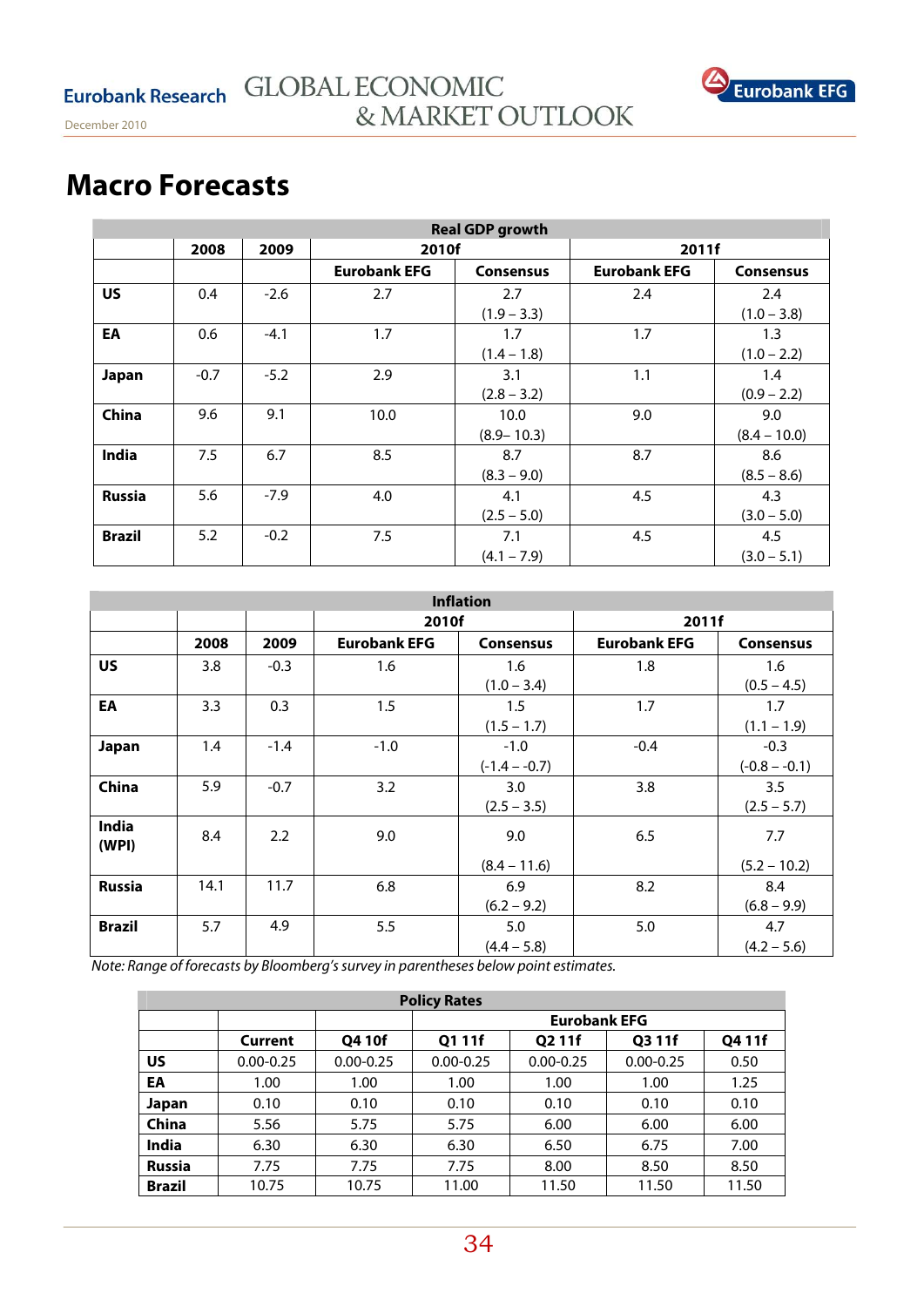**Eurobank Research** 

December 2010

# **GLOBAL ECONOMIC** & MARKET OUTLOOK

![](_page_34_Picture_3.jpeg)

# **IV. GRAPHS**

# **Global Economic Indicators**

![](_page_34_Figure_6.jpeg)

2000 2001 2002 2003 2004 2005 2006 2007 2008 2009 2010

![](_page_34_Figure_8.jpeg)

2000 2001 2002 2003 2004 2005 2006 2007 2008 2009 2010

![](_page_34_Figure_10.jpeg)

2000 2001 2002 2003 2004 2005 2006 2007 2008 2009 2010

Source: Bloomberg, Ecowin

**Emerging Economies**  -11 -6 -1 4 9 14 2000 2001 2002 2003 2004 2005 2006 2007 2008 2009 2010 -11 -6 -1 4 9 14 % **Real GDP growth yoy** % **Brazil Russia China**

![](_page_34_Figure_14.jpeg)

![](_page_34_Figure_15.jpeg)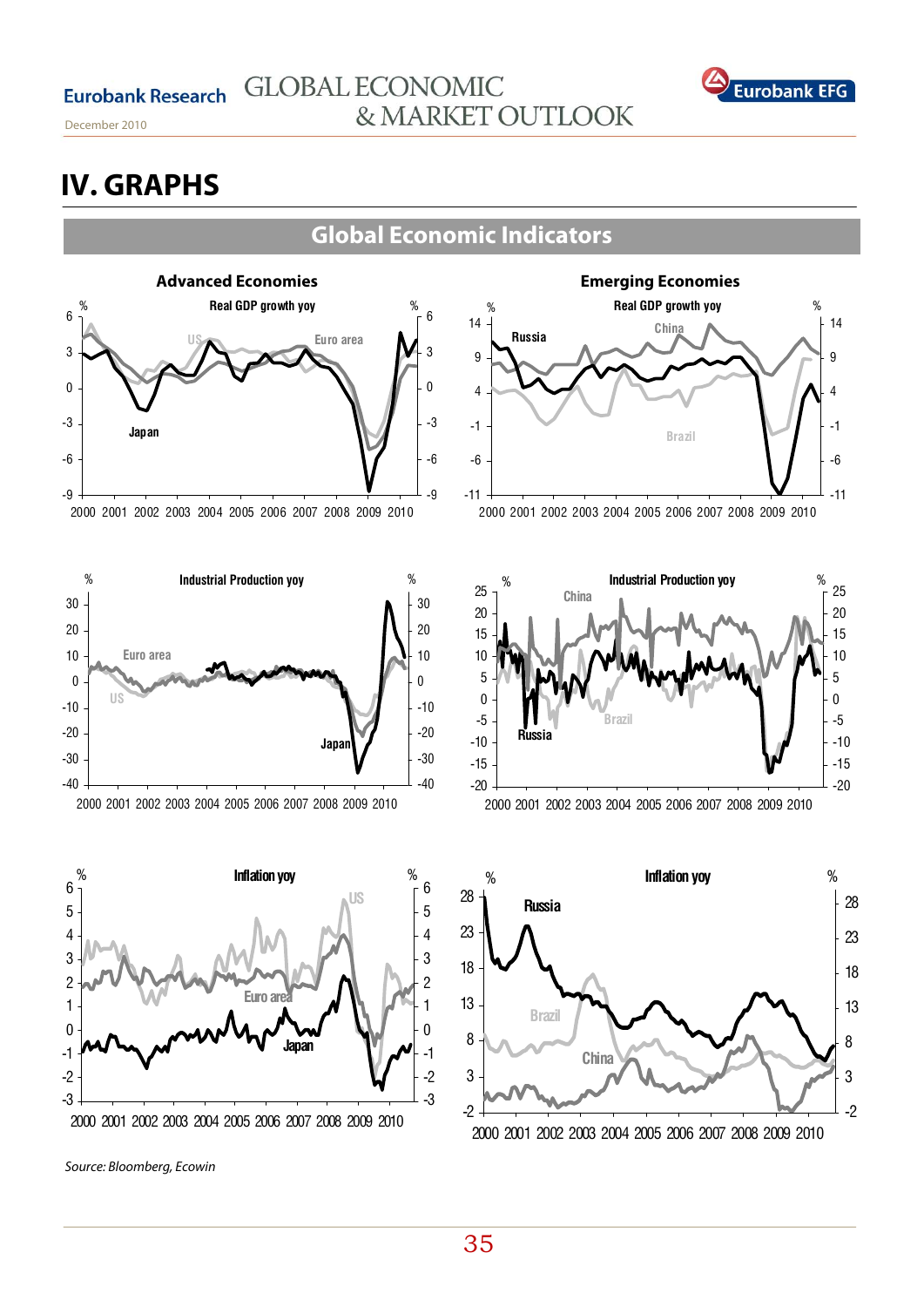![](_page_35_Picture_1.jpeg)

December 2010

# **Global Economic Indicators**

![](_page_35_Figure_4.jpeg)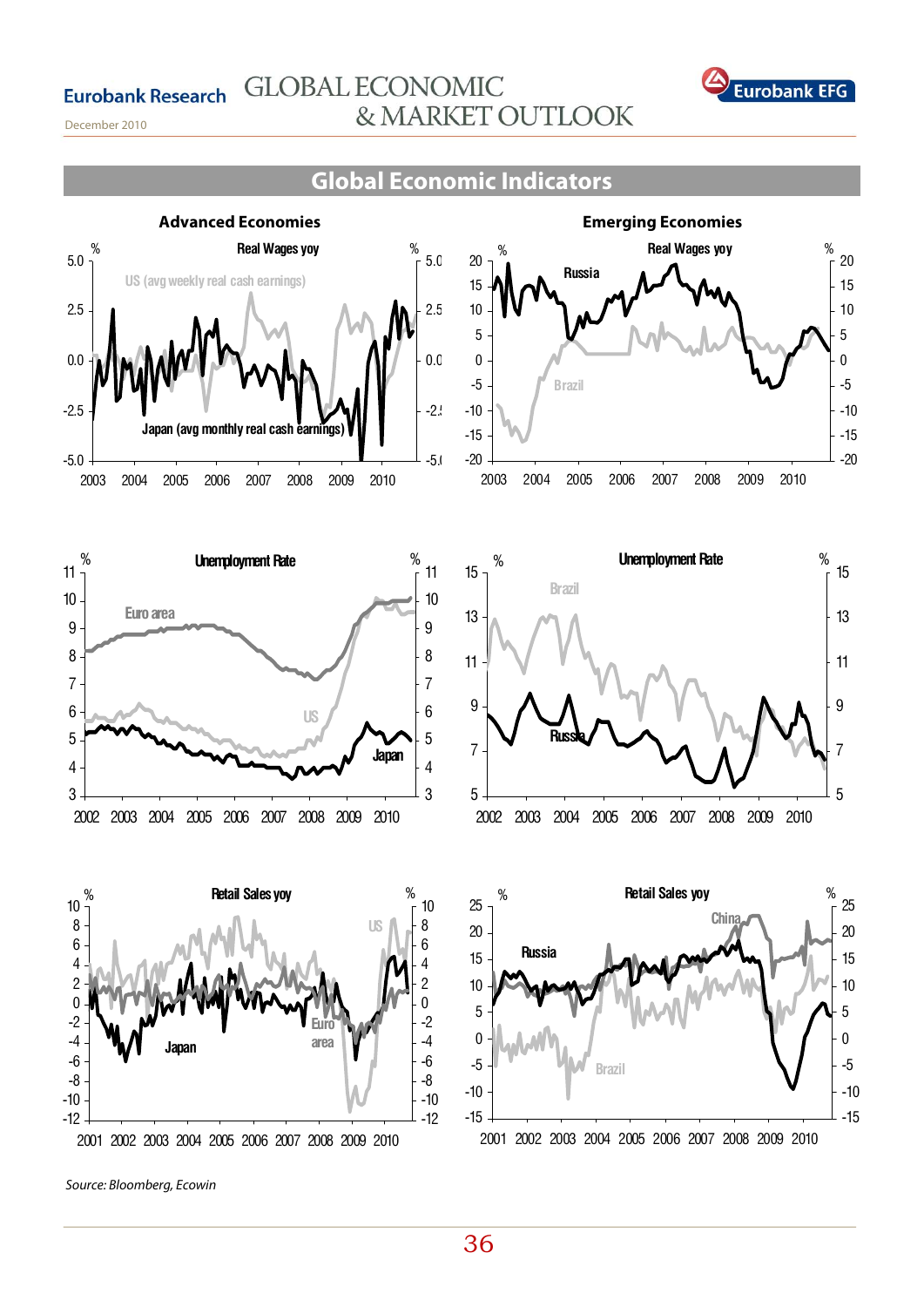![](_page_36_Picture_1.jpeg)

December 2010

# **Global Economic Indicators**

![](_page_36_Figure_4.jpeg)

#### 2000 2001 2002 2003 2004 2005 2006 2007 2008 2009 2010 2011

![](_page_36_Figure_6.jpeg)

![](_page_36_Figure_7.jpeg)

Source: Bloomberg, Ecowin, IMF

![](_page_36_Figure_9.jpeg)

### 2000 2001 2002 2003 2004 2005 2006 2007 2008 2009 2010 2011

![](_page_36_Figure_11.jpeg)

![](_page_36_Figure_12.jpeg)

37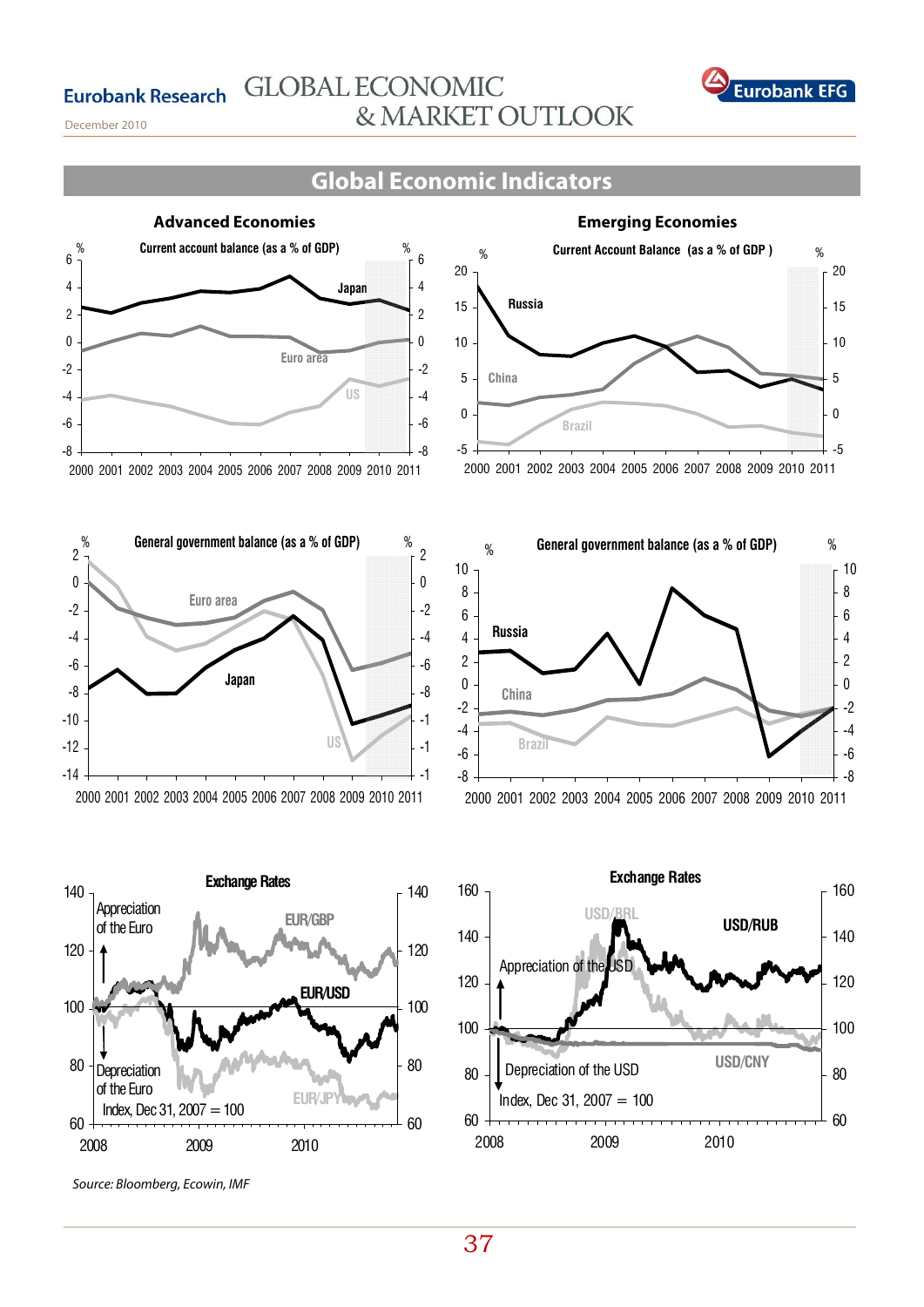![](_page_37_Picture_1.jpeg)

December 2010

# **Global Economic Indicators**

![](_page_37_Figure_4.jpeg)

**10y Government Bonds** 

![](_page_37_Figure_6.jpeg)

**US Corporate bond yield spreads vs 10-yr government bond** 

![](_page_37_Figure_8.jpeg)

Source: Bloomberg, Ecowin

0 5 10 15 20 25 30 2002 2003 2004 2005 2006 2007 2008 2009 2010 5 6 7 <sup>8</sup> % **Policy Rates** % **Brazil (lhs) Russia (lhs) China (rhs)**

![](_page_37_Figure_11.jpeg)

**10yr government spreads vs Germany** 

**EU Corporate bond yield spreads vs 10-yr government bond** 

![](_page_37_Figure_13.jpeg)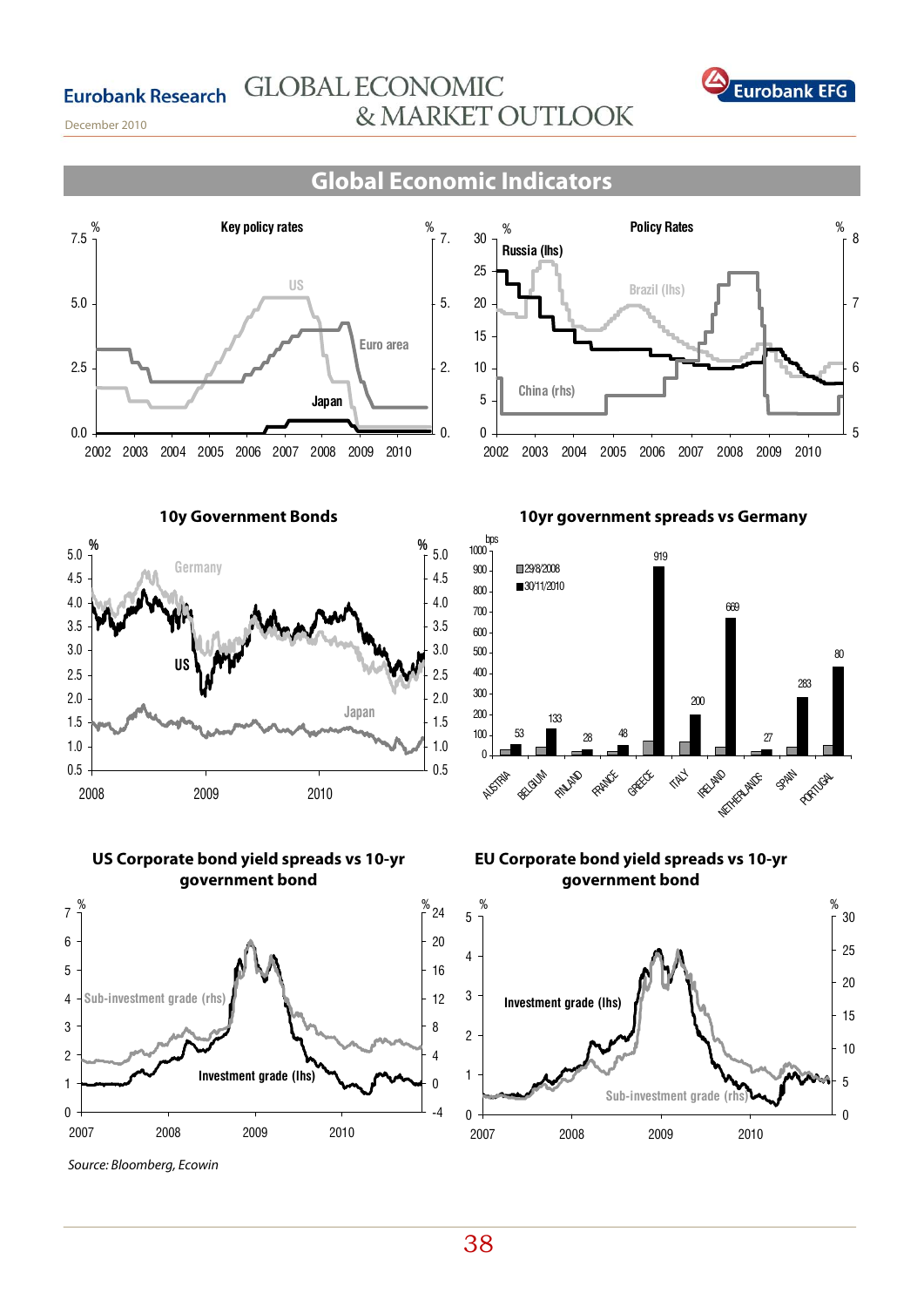![](_page_38_Picture_2.jpeg)

December 2010

# **Global Equities & Sector Performance**

| Total Return (%) as of November 30, 2010         |                                                                                              |         |        |        |      |         |         |       |  |  |
|--------------------------------------------------|----------------------------------------------------------------------------------------------|---------|--------|--------|------|---------|---------|-------|--|--|
| <b>Global Equity Indices (in local currency)</b> |                                                                                              |         |        |        |      |         |         |       |  |  |
| <b>Region</b>                                    | <b>Last Price</b><br>12m<br><b>YTD</b><br>2009<br><b>Index</b><br>1w<br>1 <sub>m</sub><br>6m |         |        |        |      |         |         |       |  |  |
| <b>US</b>                                        | <b>S&amp;P 500</b>                                                                           | 1180.6  | $-1.4$ | $-0.3$ | 10.3 | 6.5     | 5.9     | 23.5  |  |  |
| <b>EURO AREA</b>                                 | DJ Euro Stoxx 50                                                                             | 2651.0  | $-3.9$ | $-6.5$ | 1.7  | $-7.7$  | $-10.6$ | 21.1  |  |  |
| <b>GERMANY</b>                                   | <b>DAX</b>                                                                                   | 6688.5  | $-2.0$ | 1.3    | 11.8 | 15.8    | 12.3    | 23.8  |  |  |
| <b>FRANCE</b>                                    | <b>CAC 40</b>                                                                                | 3610.4  | $-3.7$ | $-6.0$ | 3.1  | $-4.4$  | $-8.3$  | 22.3  |  |  |
| <b>UK</b>                                        | <b>FTSE 100</b>                                                                              | 5528.3  | $-2.3$ | $-2.9$ | 7.1  | 4.1     | 2.1     | 22.1  |  |  |
| <b>JAPAN</b>                                     | <b>Nikkei</b>                                                                                | 9937.0  | $-0.9$ | 8.5    | 2.3  | 3.8     | $-5.8$  | 19.0  |  |  |
| <b>CHINA</b>                                     | <b>CSI 300</b>                                                                               | 3137.0  | $-1.3$ | $-9.7$ | 14.3 | $-11.9$ | $-12.3$ | 96.7  |  |  |
| <b>INDIA</b>                                     | <b>SENSEX</b>                                                                                | 19521.3 | 0.3    | $-4.1$ | 17.8 | 13.5    | 11.8    | 81.0  |  |  |
| <b>RUSSIA</b>                                    | <b>MICEX</b>                                                                                 | 1565.5  | 0.2    | 2.1    | 18.1 | 18.7    | 14.3    | 121.1 |  |  |
| <b>BRAZIL</b>                                    | <b>IBOV</b>                                                                                  | 67705.4 | $-2.8$ | $-5.4$ | 9.5  | $-1.0$  | $-1.3$  | 82.7  |  |  |

Source: Bloomberg

# **Sector performance as of November 30, 2010**

| US Sector Indices (in USD)    |       |        |        |                |        |            |      |  |  |
|-------------------------------|-------|--------|--------|----------------|--------|------------|------|--|--|
| <b>US-S&amp;P500</b>          | Last  | 1w     | 1m     | 6 <sub>m</sub> | 12m    | <b>YTD</b> | 2009 |  |  |
| 1. Consumer Discretionary     | 347.5 | $-0.6$ | 2.6    | 12.5           | 28.1   | 22.5       | 41.3 |  |  |
| 2. Consumer Staples           | 417.2 | $-1.6$ | $-1.2$ | 10.0           | 9.2    | 9.5        | 14.9 |  |  |
| 3. Energy                     | 675.0 | $-1.1$ | 5.5    | 18.7           | 9.5    | 10.5       | 13.8 |  |  |
| 4. Financials                 | 278.4 | $-1.3$ | $-0.7$ | $-1.0$         | $-0.3$ | 1.3        | 17.2 |  |  |
| 5. Health Care                | 451.9 | $-2.3$ | $-2.9$ | 6.2            | 0.5    | $-1.5$     | 19.7 |  |  |
| 6. Industrials                | 379.2 | $-0.2$ | 1.1    | 10.4           | 19.1   | 17.6       | 20.9 |  |  |
| 7. Information Technology     | 416.7 | $-2.2$ | $-1.6$ | 9.8            | 10.6   | 4.7        | 61.7 |  |  |
| 8. Materials                  | 310.0 | $-0.7$ | 1.1    | 18.3           | 12.5   | 10.7       | 48.6 |  |  |
| 9. Telecommunication Services | 202.3 | $-1.5$ | $-1.4$ | 20.2           | 15.5   | 10.4       | 8.9  |  |  |
| <b>10 Utilities</b>           | 300.6 | $-1.5$ | $-3.0$ | 9.5            | 8.0    | 2.3        | 11.9 |  |  |

Source: Bloomberg, Ecowin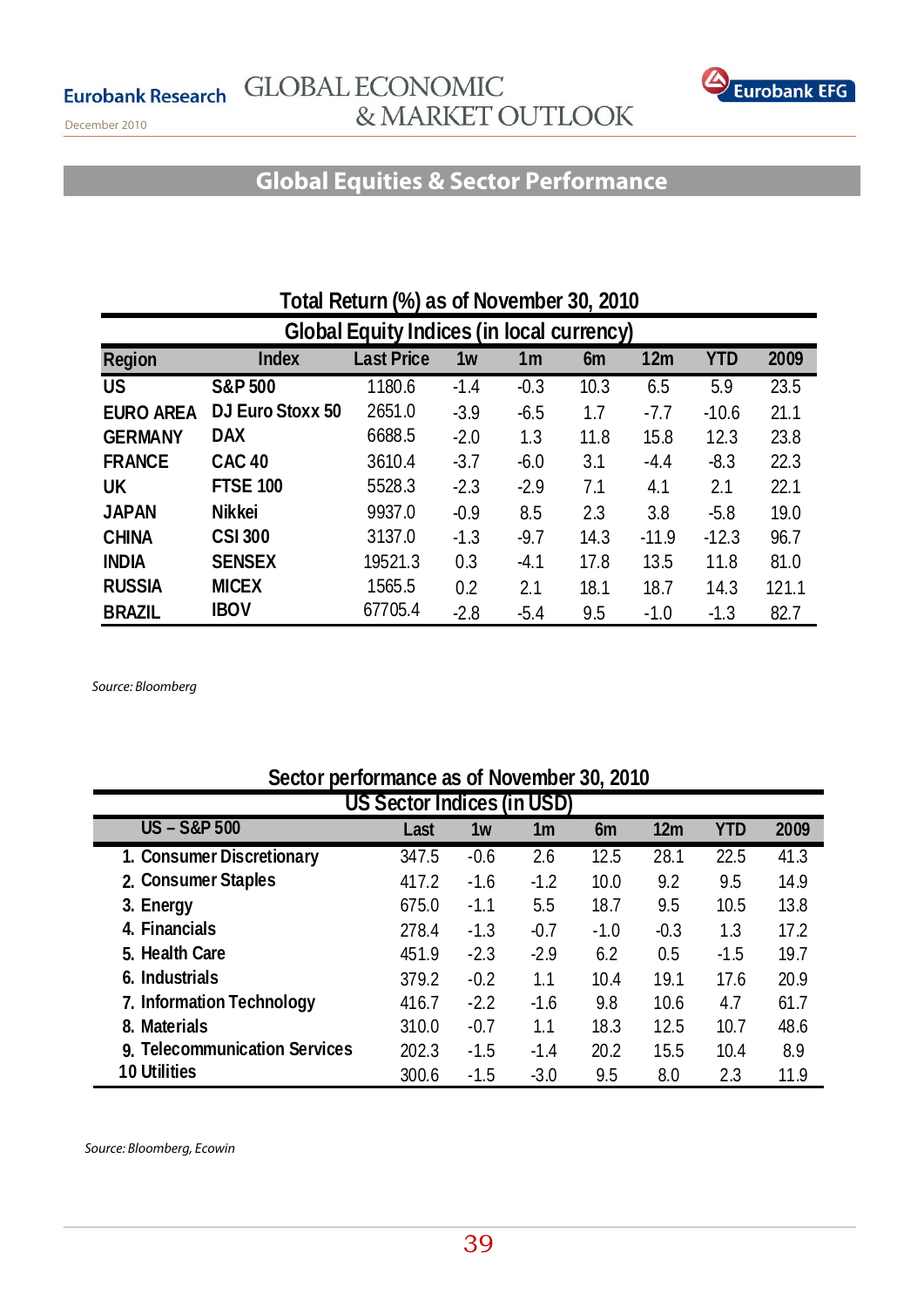**Eurobank Research** 

December 2010

![](_page_39_Picture_2.jpeg)

# **Global Equities & Sector Performance**

| Sector performance as of November 30, 2010 |                                     |                |                |                |         |            |       |  |  |
|--------------------------------------------|-------------------------------------|----------------|----------------|----------------|---------|------------|-------|--|--|
|                                            | European Sector Indices (in $\xi$ ) |                |                |                |         |            |       |  |  |
| Europe - DJ Stoxx 600                      | Last                                | 1 <sub>w</sub> | 1 <sub>m</sub> | 6 <sub>m</sub> | 12m     | <b>YTD</b> | 2009  |  |  |
| 1. Consumer Discretionary                  |                                     |                |                |                |         |            |       |  |  |
| Autom obiles & Components                  | 476.9                               | $-3.2$         | 6.2            | 36.1           | 43.7    | 39.6       | 19.4  |  |  |
| Travel & Leisure                           | 207.5                               | $-0.7$         | 2.2            | 10.5           | 30.0    | 23.9       | 18.5  |  |  |
| Media                                      | 266.1                               | $-2.3$         | $-3.6$         | 7.7            | 17.4    | 10.7       | 23.4  |  |  |
| Retail                                     | 451.3                               | $-0.6$         | $-1.3$         | 6.1            | 16.5    | 14.7       | 37.4  |  |  |
| 2. Consumer Staples                        |                                     |                |                |                |         |            |       |  |  |
| Food & Beverage                            | 553.2                               | $-1.2$         | 1.9            | 7.8            | 23.1    | 16.3       | 35.2  |  |  |
| Personal & Household Goods                 | 656.0                               | $-1.2$         | 1.8            | 13.9           | 33.4    | 25.3       | 42.0  |  |  |
| 3. Energy                                  |                                     |                |                |                |         |            |       |  |  |
| Oil & Gas                                  | 574.4                               | $-1.3$         | $-0.3$         | 4.1            | $-0.6$  | $-4.8$     | 29.9  |  |  |
| 4. Financials                              |                                     |                |                |                |         |            |       |  |  |
| <b>Banks</b>                               | 355.5                               | $-3.6$         | $-8.3$         | $-1.7$         | $-13.7$ | $-12.7$    | 50.7  |  |  |
| <b>Financial Services</b>                  | 442.1                               | $-1.1$         | $-0.4$         | 12.1           | 13.4    | 10.2       | 33.6  |  |  |
| Insurance                                  | 228.7                               | $-4.3$         | $-7.3$         | 0.8            | $-0.3$  | $-3.1$     | 17.0  |  |  |
| Real Estate                                | 109.2                               | $-0.3$         | $-6.0$         | 11.6           | 5.4     | 3.7        | 27.0  |  |  |
| 5. Health Care                             | 542.3                               | $-0.5$         | $0.0$          | 4.3            | 11.2    | 6.0        | 16.8  |  |  |
| 6. Industrials                             |                                     |                |                |                |         |            |       |  |  |
| Industrial Goods & Services                | 474.0                               | $-0.1$         | 1.7            | 15.2           | 31.7    | 26.3       | 41.2  |  |  |
| 7. Information Technology                  | 199.4                               | $-0.1$         | $-0.9$         | 1.0            | 11.6    | 0.8        | 20.5  |  |  |
| 8. Materials                               |                                     |                |                |                |         |            |       |  |  |
| Basic Resources                            | 987.1                               | $-0.5$         | 3.7            | 16.7           | 22.3    | 15.2       | 105.9 |  |  |
| Chemicals                                  | 918.4                               | $-1.6$         | 2.7            | 23.3           | 25.1    | 19.1       | 48.7  |  |  |
| Construction & Materials                   | 421.3                               | $-2.6$         | 1.9            | 2.0            | $-0.8$  | $-4.7$     | 39.9  |  |  |
| 9. Telecommunication Services              | 484.9                               | $-1.6$         | $-4.6$         | 13.9           | 9.1     | 7.7        | 17.5  |  |  |
| 10. Utilities                              | 602.4                               | $-2.8$         | $-4.8$         | 0.7            | $-2.6$  | $-8.5$     | 6.2   |  |  |

Source: Bloomberg

# **Sector performance as of November 30, 2010**

| Asia Sector Indices (in USD)     |         |        |                |      |                 |        |        |  |  |  |  |  |
|----------------------------------|---------|--------|----------------|------|-----------------|--------|--------|--|--|--|--|--|
| Asia - S&P 50 Index <sup>*</sup> | Last    | 1w     | 1 <sub>m</sub> | 6m   | 12 <sub>m</sub> | YTD    | 2009   |  |  |  |  |  |
| 1. Consumer Discretionary        | 10340.8 | 0.0    | $-3.0$         | 25.3 | 46.0            | 29.6   | 116.2  |  |  |  |  |  |
| 2. Consumer Staples              | 13140.8 | $-1.4$ | $-10.5$        | 9.4  | $-0.5$          | 1.5    | 47.6   |  |  |  |  |  |
| 3. Energy                        | 12286.8 | 0.0    | $-0.3$         | 30.1 | 26.8            | 26.3   | 58.0   |  |  |  |  |  |
| 4. Financials                    | 3842.0  | 1.2    | $-2.0$         | 17.7 | 11.7            | 7.0    | 69.1   |  |  |  |  |  |
| 5. Industrials                   | 2875.2  | $-1.8$ | $-1.7$         | 55.6 | 70.5            | 58.6   | 32.5   |  |  |  |  |  |
| 6. Information Technology        | 8272.7  | $-2.3$ | 3.1            | 14.0 | 15.1            | 5.3    | 91.4   |  |  |  |  |  |
| 7. Materials                     | 4445.5  | $-0.6$ | $-2.2$         | 17.4 | 8.0             | $-0.8$ | 72.7   |  |  |  |  |  |
| 8. Telecommunication Services    | 2511.7  | $-0.6$ | $-2.1$         | 9.2  | 8.8             | 7.1    | $-0.2$ |  |  |  |  |  |
| 9. Utilities                     | 3182.1  | $-0.3$ | $-2.0$         | 10.2 | 14.6            | 10.3   | 25.3   |  |  |  |  |  |

Source: Ecowin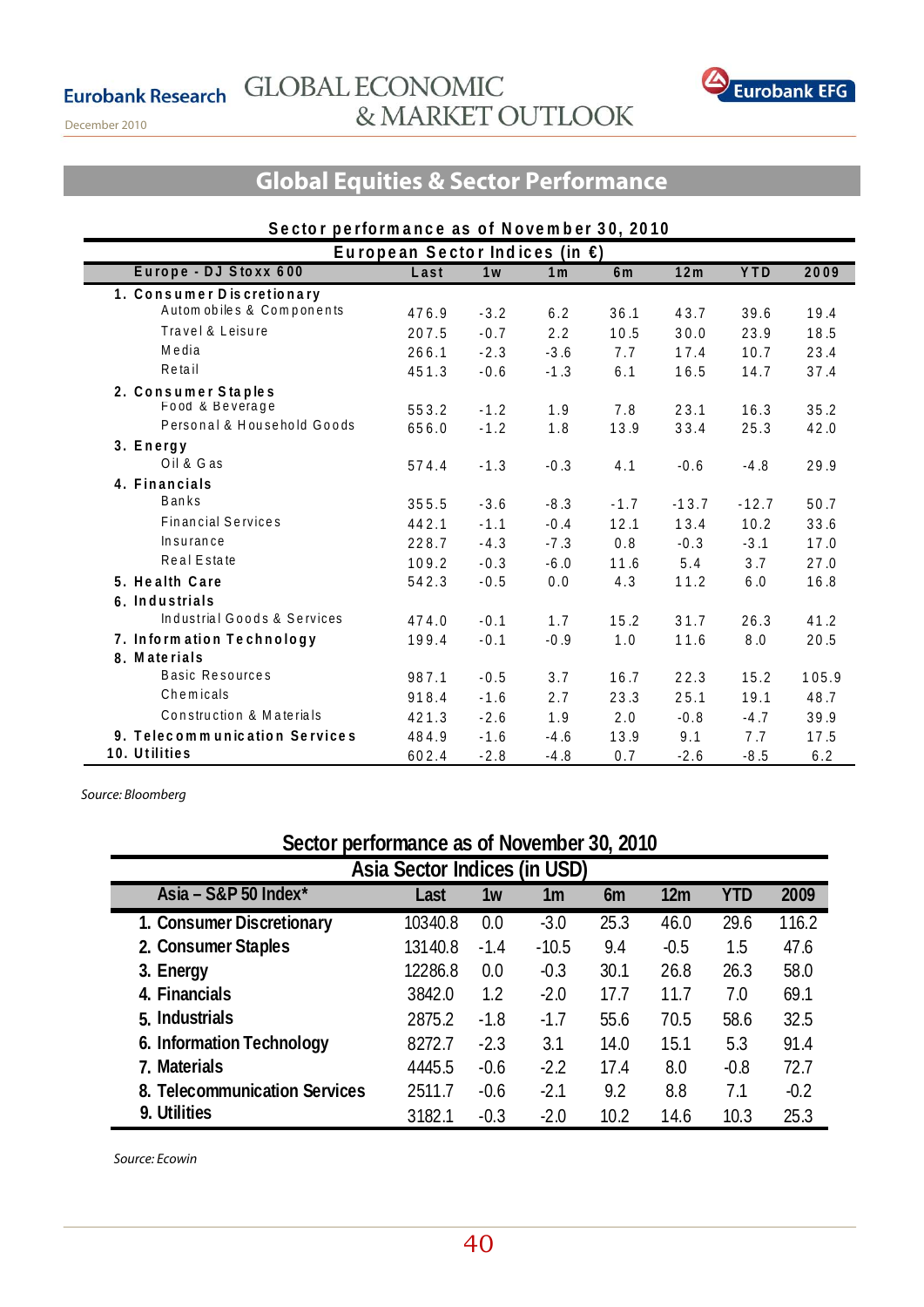![](_page_40_Picture_1.jpeg)

December 2010

# **US Style Equity Indices**

# **Total Return (%) as of November 30, 2010**

| US Style Indices (in USD)              |                   |        |        |      |                 |        |         |  |  |  |  |
|----------------------------------------|-------------------|--------|--------|------|-----------------|--------|---------|--|--|--|--|
| <b>Index</b>                           | <b>Last Price</b> | 1w     | 1m     | 6m   | 12 <sub>m</sub> | YTD    | 2009    |  |  |  |  |
| Russell 1000 (Large Cap)               | 654.2             | $-1.4$ | 0.0    | 10.7 | 8.0             | 6.9    | 25.5    |  |  |  |  |
| Russell 2000 (Small Cap)               | 727.0             | 0.0    | 4.1    | 13.4 | 23.4            | 16.2   | 25.2    |  |  |  |  |
| Relative performance (Small vs Large)  |                   | 1.3    | 4.1    | 2.7  | 15.4            | 9.3    | $-0.3$  |  |  |  |  |
| Russell 1000 Value                     | 593.6             | $-1.6$ | $-0.8$ | T.7  | 5.2             | 4.8    | 16.3    |  |  |  |  |
| Russell 1000 Growth                    | 545.2             | $-1.2$ | 0.8    | 13.8 | 10.8            | 9.0    | 34.8    |  |  |  |  |
| Relative performance (Value vs Growth) |                   | $-0.4$ | $-1.5$ | -6.1 | $-5.5$          | $-4.2$ | $-18.5$ |  |  |  |  |

![](_page_40_Figure_6.jpeg)

![](_page_40_Figure_7.jpeg)

![](_page_40_Figure_8.jpeg)

Source: Bloomberg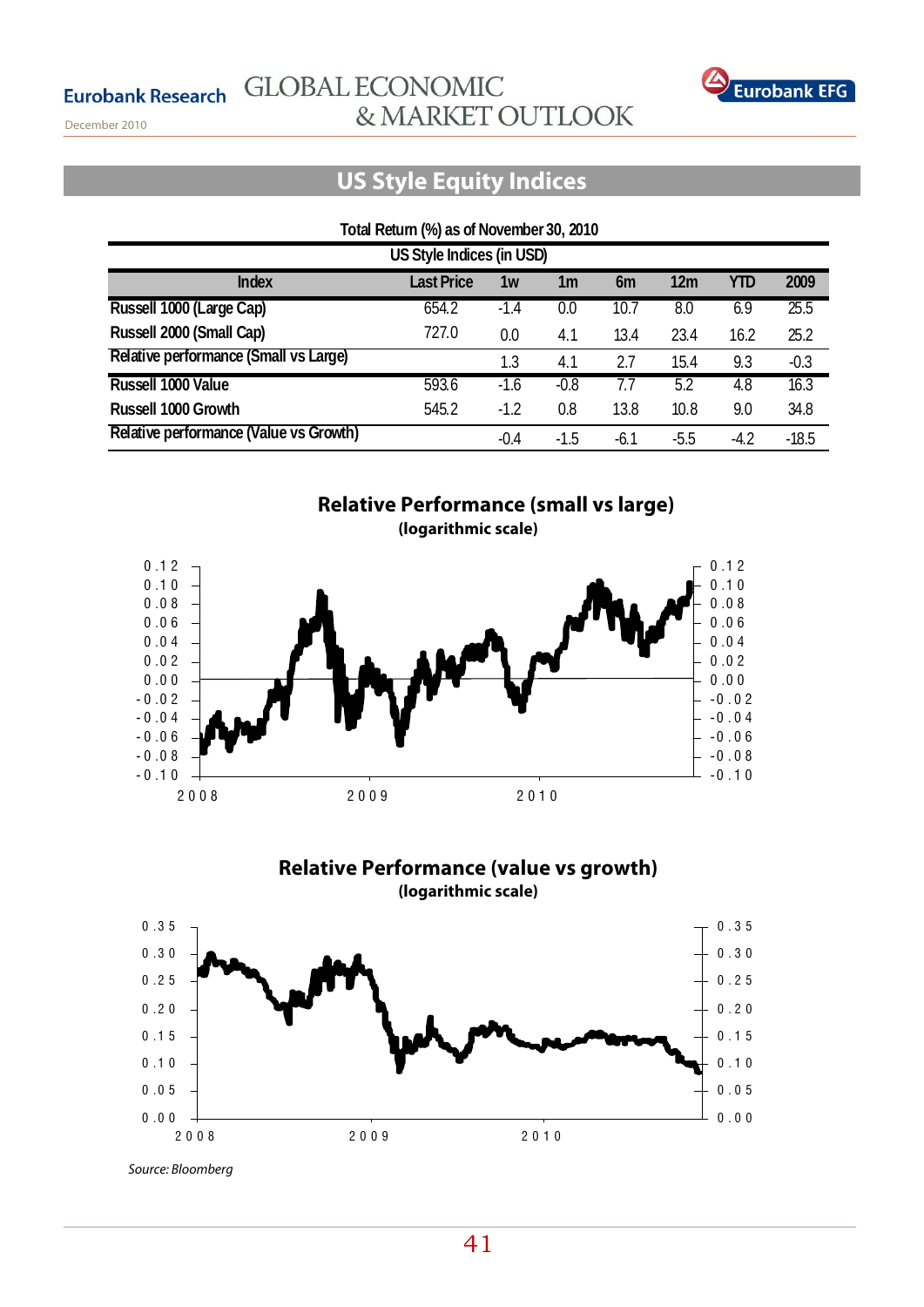![](_page_41_Picture_1.jpeg)

December 2010

# **Commodities**

### **Units Last Price 1w 1m 6m 12m YTD 2009 Oil (WTI Crude Oil)** USD/bbl 84.1 3.5 1.4 15.9 7.3 6.0 77.9 **Gold** USD/t oz 1385.0 0.5 2.5 13.1 15.5 26.3 24.0 **Base Metals World Metals Index** 3736.3 1.2 -1.9 21.2 16.0 9.8 97.5 **Aluminium** USD/lb 2275.0 0.9 -2.9 11.4 10.5 2.0 44.8 **Copper** USD/mt 8360.0 2.7 2.0 20.5 20.6 13.4 140.2 **Lead** USD/mt 2230.0 2.0 -8.9 20.5 -4.9 -8.3 143.4 **Nickel** USD/mt 23050.0 6.7 0.3 8.0 40.5 24.4 58.3 **Zinc** USD/mt 2112.0 1.2 -12.8 9.1 -9.0 -17.5 111.9 **Agriculture Corn** USD/bu 530.0 0.3 -8.2 49.7 32.6 27.9 1.8 **Soybeans** USD/bu 1243.0 0.3 0.6 36.2 17.9 21.7 0.2 **Wheat** USD/bu 650.3 1.3 -7.4 44.3 15.6 20.1 -11.3 **Commodity Performance (%) as of November 30, 2010 Commodities**

## **1-Month Return**

![](_page_41_Figure_6.jpeg)

![](_page_41_Figure_7.jpeg)

![](_page_41_Figure_8.jpeg)

# **World Metals Index**

![](_page_41_Figure_10.jpeg)

Source: Bloomberg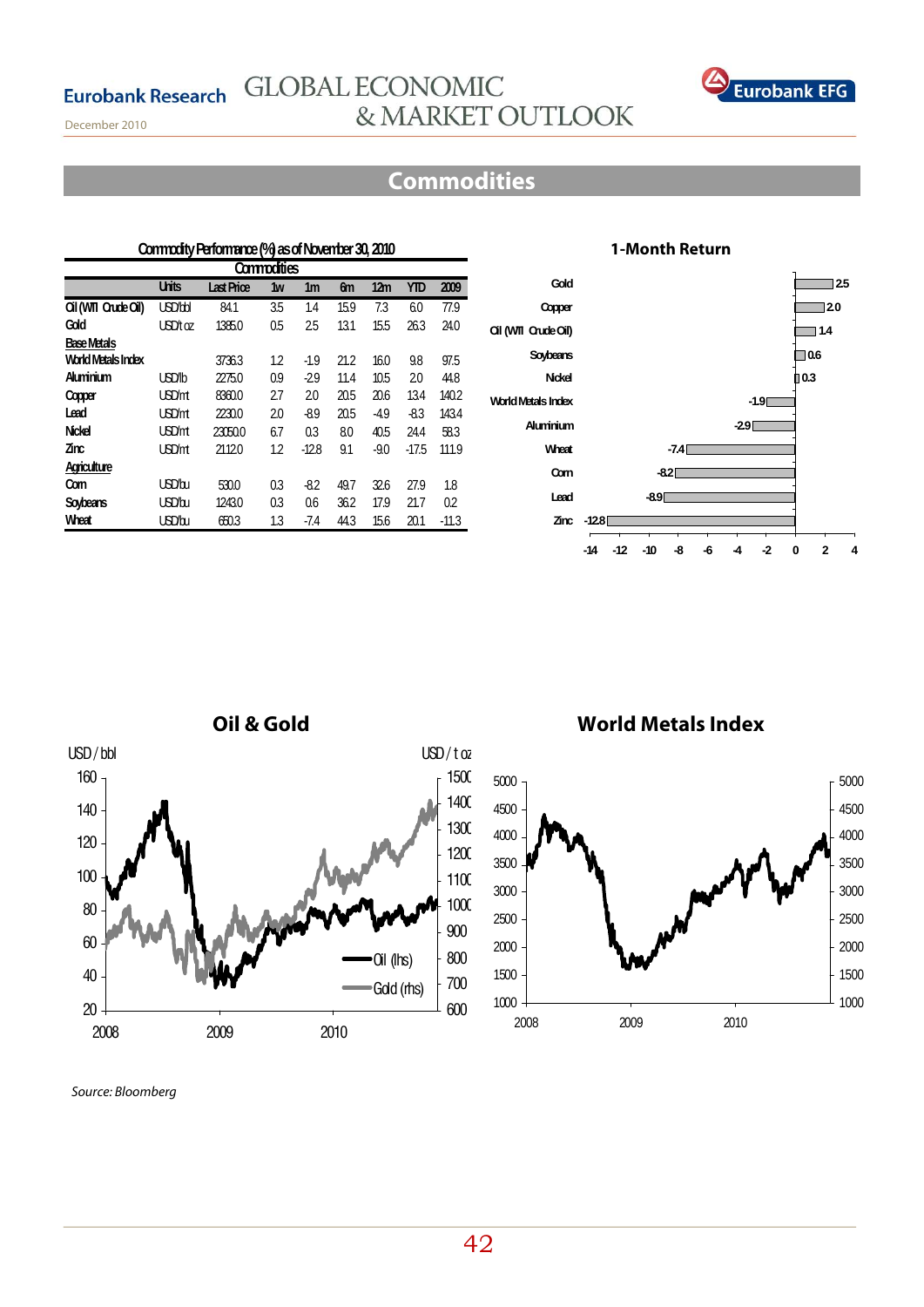![](_page_42_Picture_1.jpeg)

# **A few words about EFG Eurobank Ergasias S.A. (Eurobank EFG)**

EFG Eurobank Ergasias S.A. (Eurobank EFG), is the second largest bank in Greece with assets of around €84 billion. Founded in 1990, Eurobank EFG has received high marks from the most reputable international rating agencies (Standard & Poor's, Fitch and Moody's), not only for its financial strength, but also, for the Group's client focus, high leνel of serνices, its heavy investment in modern technologies and its professional and dynamic management and personnel. As a member of EFG Group – a Geneva-based banking Group – it has access to all European financial markets.

Eurobank EFG offers a comprehensive array of banking products and serνices for individuals, corporations and institutions. It currently employs more than 23,000 people in Greece and abroad and runs a distribution network of over 1,600 branches and alternative distribution channels. In recent years, the Bank has expanded into Bulgaria, Romania, Serbia, Turkey, Poland, Ukraine, Luxemburg, United Kingdom and Cyprus.

 **More information about Eurobank EFG can be found at** http://www.eurobank.gr